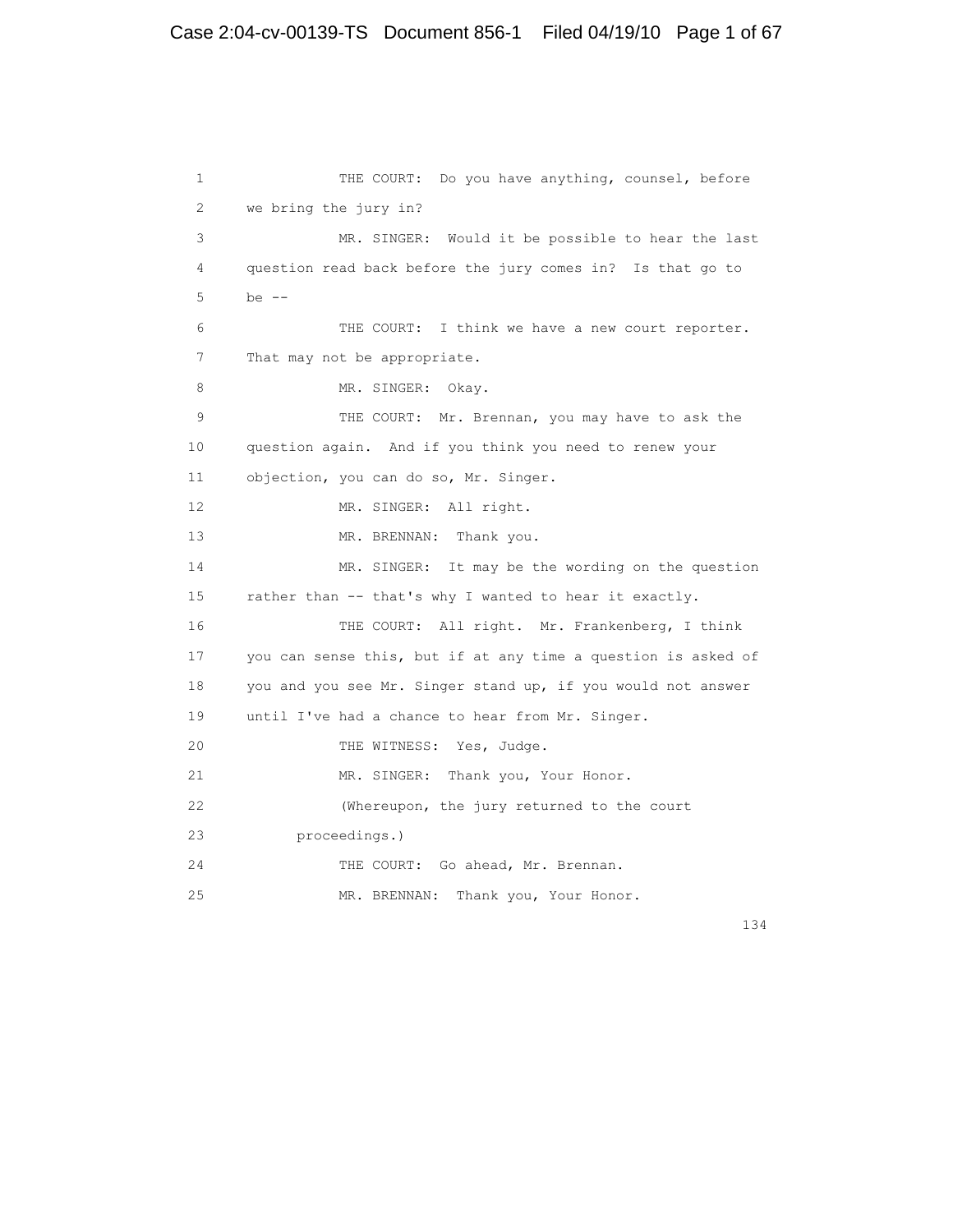1 Q. BY MR. BRENNAN: Mr. Frankenberg, you may recall 2 that before we took our break we were talking about the 3 minutes of the board of directors of Novell held on 4 September 18, 1995, as well as provisions of the asset 5 purchase agreement. 6 We were looking in particular at Schedule 1.1(b), 7 the excluded assets provision of the asset purchase agreement. 8 The language that you now see before you in Section -- excuse 9 me -- in Schedule 1.1(b), that same language was presented to 10 the board of directors of Novell on September 18, 1995; 11 correct? 12 A. Correct. 13 Q. In fact, what you have before you as the asset 14 purchase agreement which you signed is in the same form that 15 was presented to the board of directors the day before you 16 signed the agreement; correct? 17 A. Correct. 18 Q. So let's go, then -- with that in mind, let's go 19 back to admitted Exhibit Z3, the minutes of the meetings. And 20 I'd like to continue with the account reported in the minutes, 21 and the bottom last full paragraph on Page 1, which begins, 22 various questions. Do you see that? 23 A. Yes. 24 Q. So that portion reads: 25 Various questions were then posed by the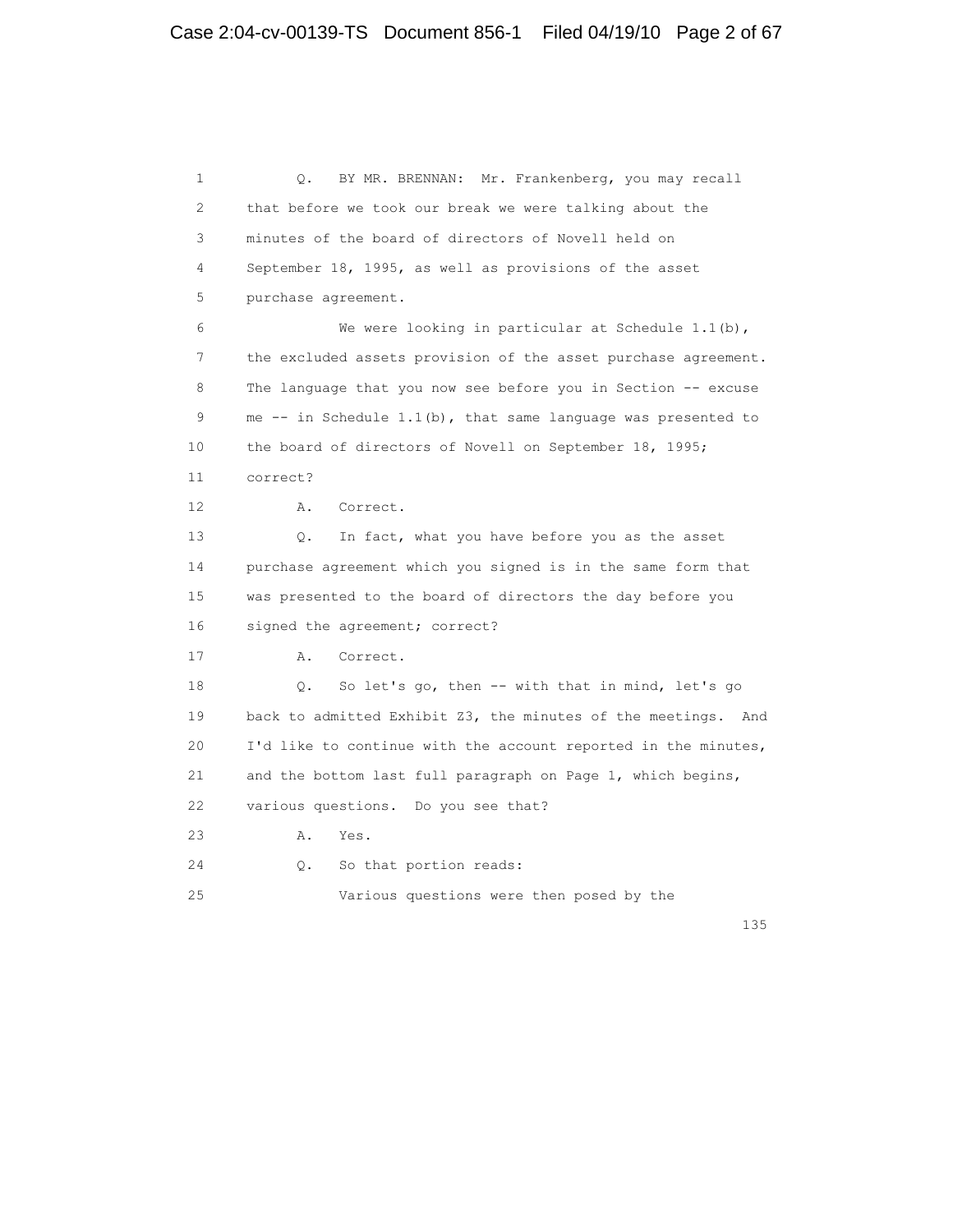1 directors concerning: Possible analyst reactions; 2 impact on employees; impact on Novell's 3 relationship with Microsoft; the ongoing viability 4 of SCO. 5 And then it continues with other items that were 6 posed in terms of questions by the directors; correct? 7 A. Correct. 8 Q. I'd like to have you focus for a minute on the 9 reference of the ongoing viability of SCO. What was it that 10 was discussed at the board of directors meeting before this 11 asset purchase agreement was approved regarding SCO's 12 viability? 13 A. As I recall, the concern was the amount of cash 14 that SCO had and the size of the company relative to the size 15 of the task. 16 Q. In fact, SCO didn't have cash that it was even 17 paying to Novell under the proposed asset agreement; correct? 18 A. Correct. 19 Q. And then it continues. It says: 20 Mr. Frankenberg, Mr. Mattingly and 21 Mr. Bradford responded to the questions and a 22 discussion ensued. 23 Do you recall responding to board of director 24 questions at that meeting? 25 A. I do, yes.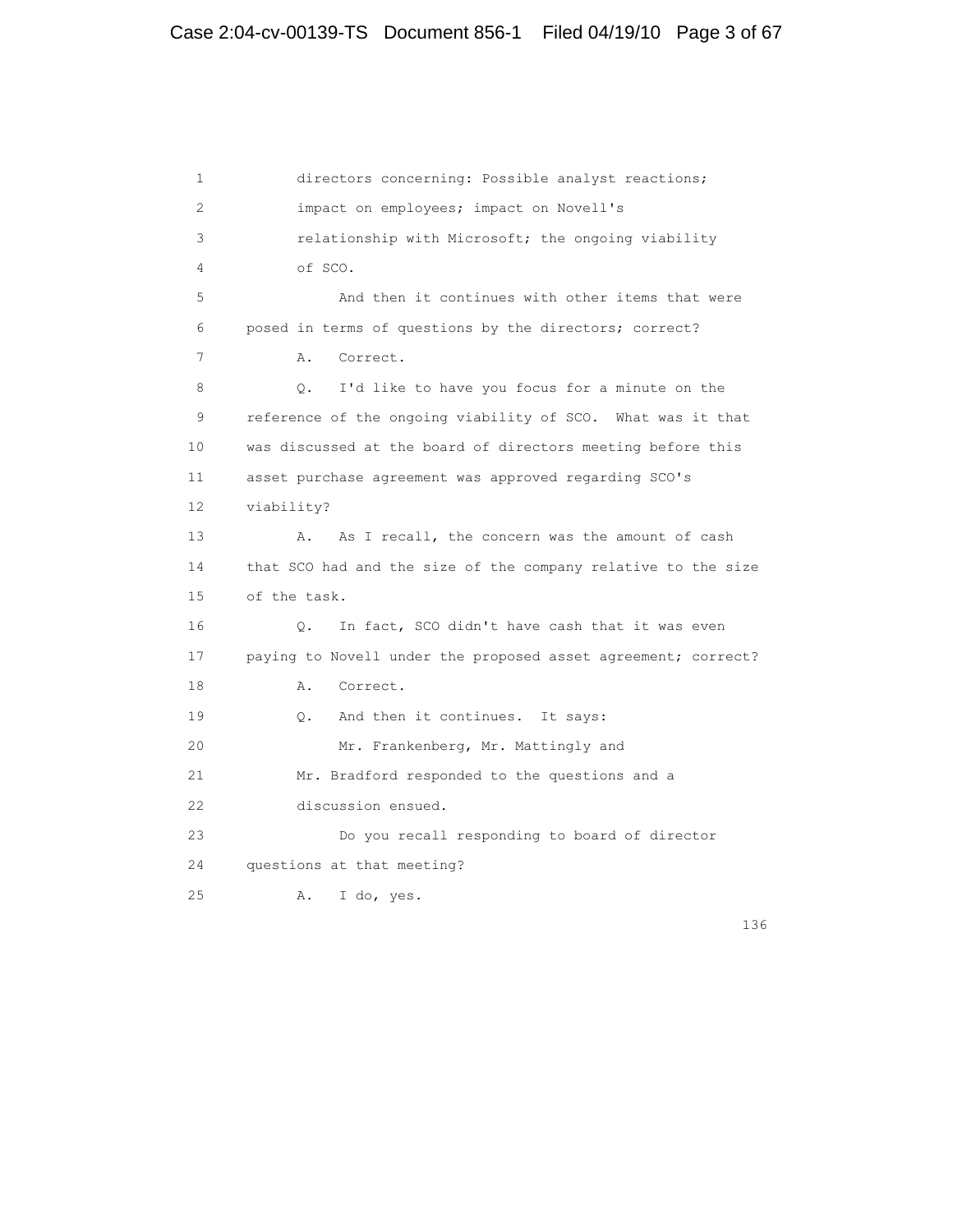```
 1 Q. Now, before we move on, to make sure we know who
2 the players were, as it were, the attendees at the meeting,
 3 you mentioned earlier in response to a question by Mr. Singer
 4 that there was a Novell executive at the time by the name of
 5 Duff Thompson; correct?
 6 A. Correct.
 7 Q. Mr. Thompson was not a member of the board of
 8 directors, was he?
 9 A. No, he wasn't.
 10 Q. In fact, he was not even present at the
 11 September 18th meeting, was he?
 12 A. Correct.
 13 Q. But there were other people at Novell who also were
14 not directors who were present; correct?
 15 A. Correct.
 16 Q. David Bradford is an example of that; correct?
 17 A. Correct.
 18 Q. Let's go to the top of the second page of
 19 Exhibit Z3, the minutes, and we'll focus on the first full
 20 paragraph that begins with, the directors. It continues,
 21 quote:
 22 The directors next discussed various
 23 competitive alternatives and concluded that the
 24 transaction as structured was justifiable both from a
 25 strategic perspective as well as from a financial one.
```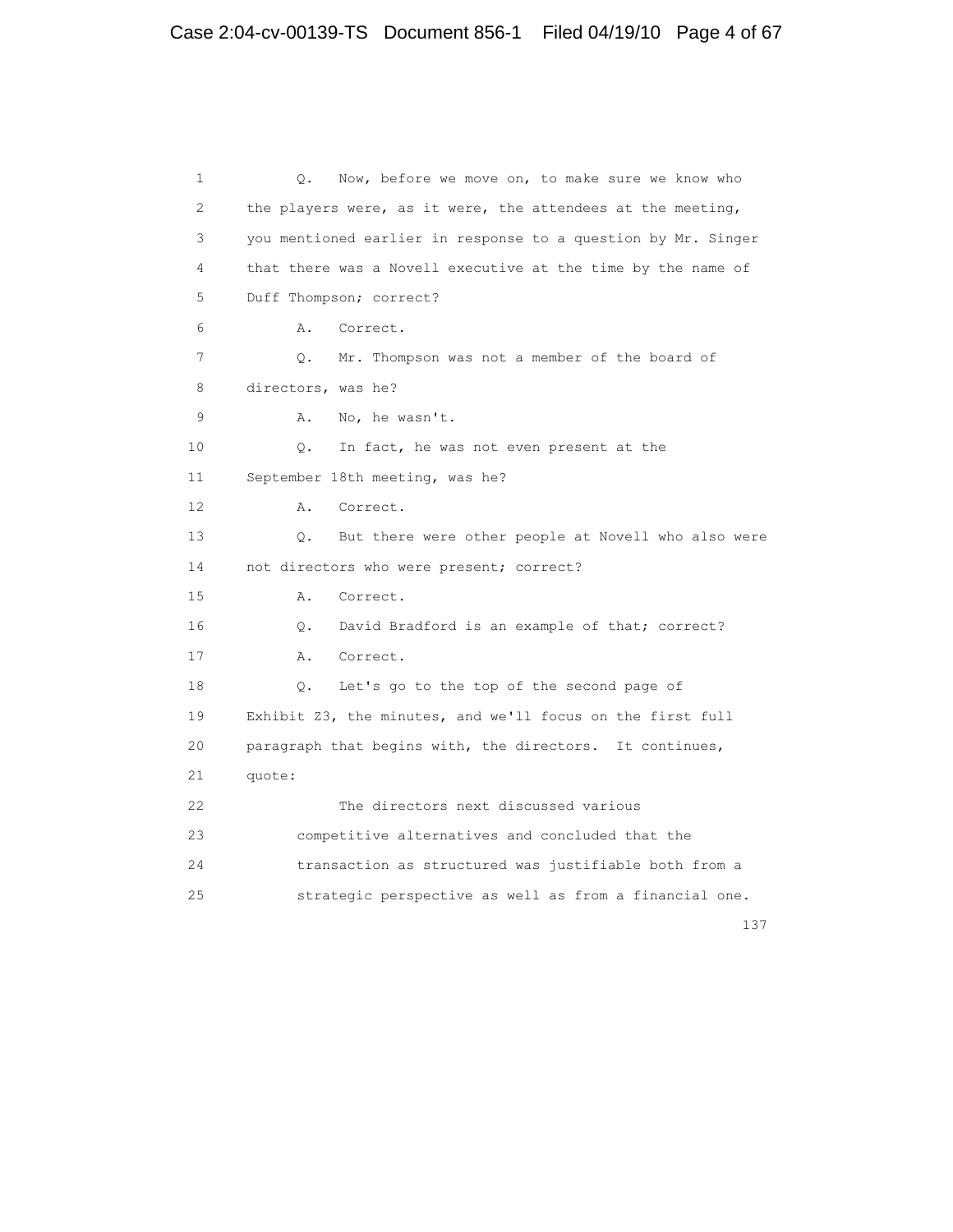```
 1 Now, in terms of the structured asset purchase
 2 agreement, you understood at the meeting of the board of
 3 directors that what SCO would be actually transferring to
 4 Novell was shares of SCO's stock; correct?
 5 A. Correct.
 6 Q. There was no money, actual currency or cash that
 7 would be transferred; right?
8 A. Correct.
 9 Q. Now, you were not with Novell when it acquired the
 10 UNIX business in its entirety from AT&T, were you?
11 A. I was not.
 12 Q. You were not involved in that transaction at all,
 13 were you?
14 A. No, I was not.
 15 Q. Do you know how much Novell paid for the UNIX
 16 assets when it acquired the entire business from AT&T?
 17 A. Over 300 million. I don't remember precisely how
 18 much, but it was over $300 million.
 19 Q. And the transaction that you were considering at
 20 the board of directors meeting on September 18th, 1995, was
 21 not a transaction whereby Santa Cruz Operations would be
 22 paying Novell $330 million, was it?
 23 A. No, it was not.
 24 Q. As we've discussed, there was no cash that was
 25 going to come to Novell; right?
```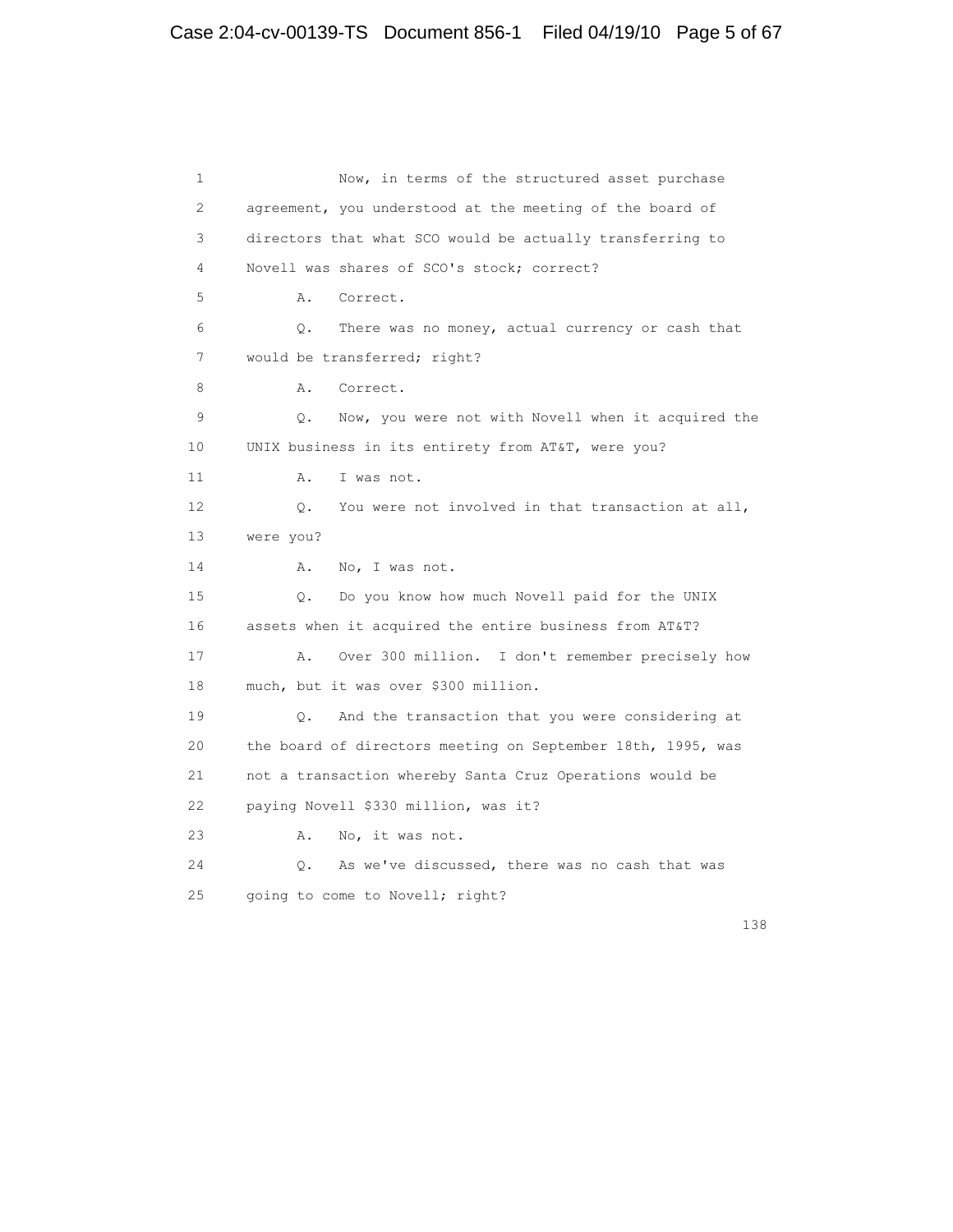1 A. In the initial payment, that's correct. 2 Q. And all that was going to come was the SCO's stock 3 shares; right? 4 A. No. The SCO stock shares plus the royalties and 5 buyouts of the SVRX. 6 Q. We'll cover that in a minute. But in terms of the 7 actual compensation that would be paid to Novell, all that 8 would come initially was the SCO shares; right? 9 A. Initially, yes. But the other compensation was 10 part of the deal. 11 Q. I'll catch up with that in just a minute. 12 A. Okay. 13 Q. Now, the SCO shares themselves at the time this 14 agreement was being discussed were worth how much? 15 A. In the range of 5 or \$6 a share, I believe. 16 Q. So in your mind multiplying that out times the 17 number of shares that would be transferred, what was your 18 understanding of the value of the shares that Novell would 19 receive from SCO? 20 A. In the neighborhood of 25- to \$30 million. 21 Q. Far less than \$330 million; fair? 22 A. Yes. Correct. 23 Q. So continuing now with the minutes of the board of 24 directors meetings, it says: 25 Mr. Bradford and Mr. Sonsini then reviewed the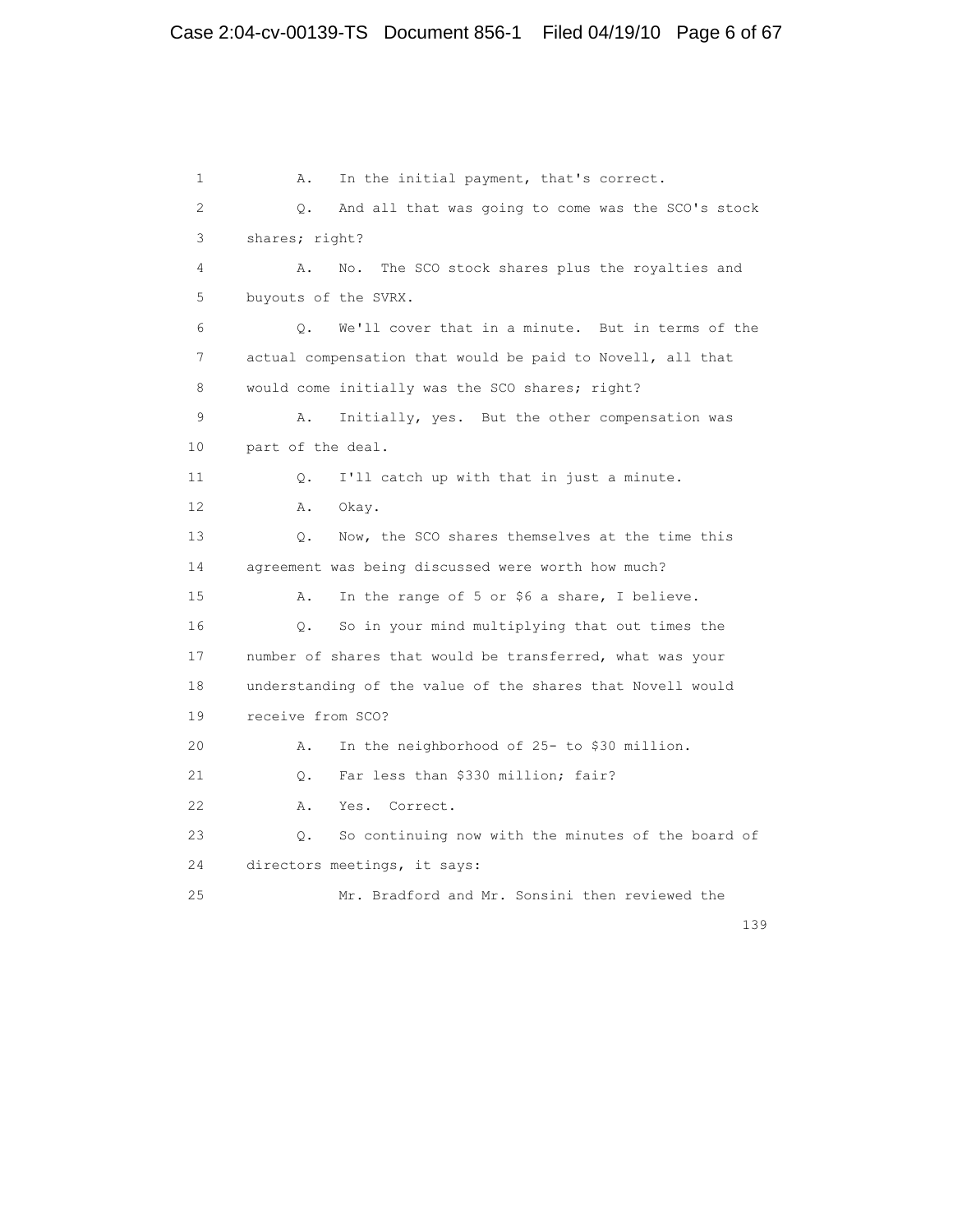# Case 2:04-cv-00139-TS Document 856-1 Filed 04/19/10 Page 7 of 67

 1 terms of the asset purchase agreement between SCO 2 and Novell. 3 Now, was it the case that Mr. Bradford and 4 Mr. Sonsini were asked to review the terms because they were 5 both attorneys? 6 A. Yes. 7 Q. They were both familiar with the language of the 8 asset purchase agreement? 9 A. Yes. 10 Q. Mr. Bradford had been the one who was given legal 11 responsibility for the terms and conditions; right? 12 A. He was given oversight responsibility of the legal 13 aspects of the transaction, yes. 14 Q. And as you told us earlier, Mr. Sonsini was not 15 only a member of the board, but was a legal advisor that 16 Novell looked to regularly for advice; right? 17 A. That's correct. 18 Q. And is that why you asked Mr. Bradford and 19 Mr. Sonsini, the two members that were present, one a board 20 member, Mr. Sonsini, and Mr. Bradford, the general counsel, to 21 review what the actual asset purchase agreement said? 22 A. Yes. 23 Q. So, did, in fact, Mr. Bradford and Mr. Sonsini 24 review the asset purchase agreement with the board at that 25 time?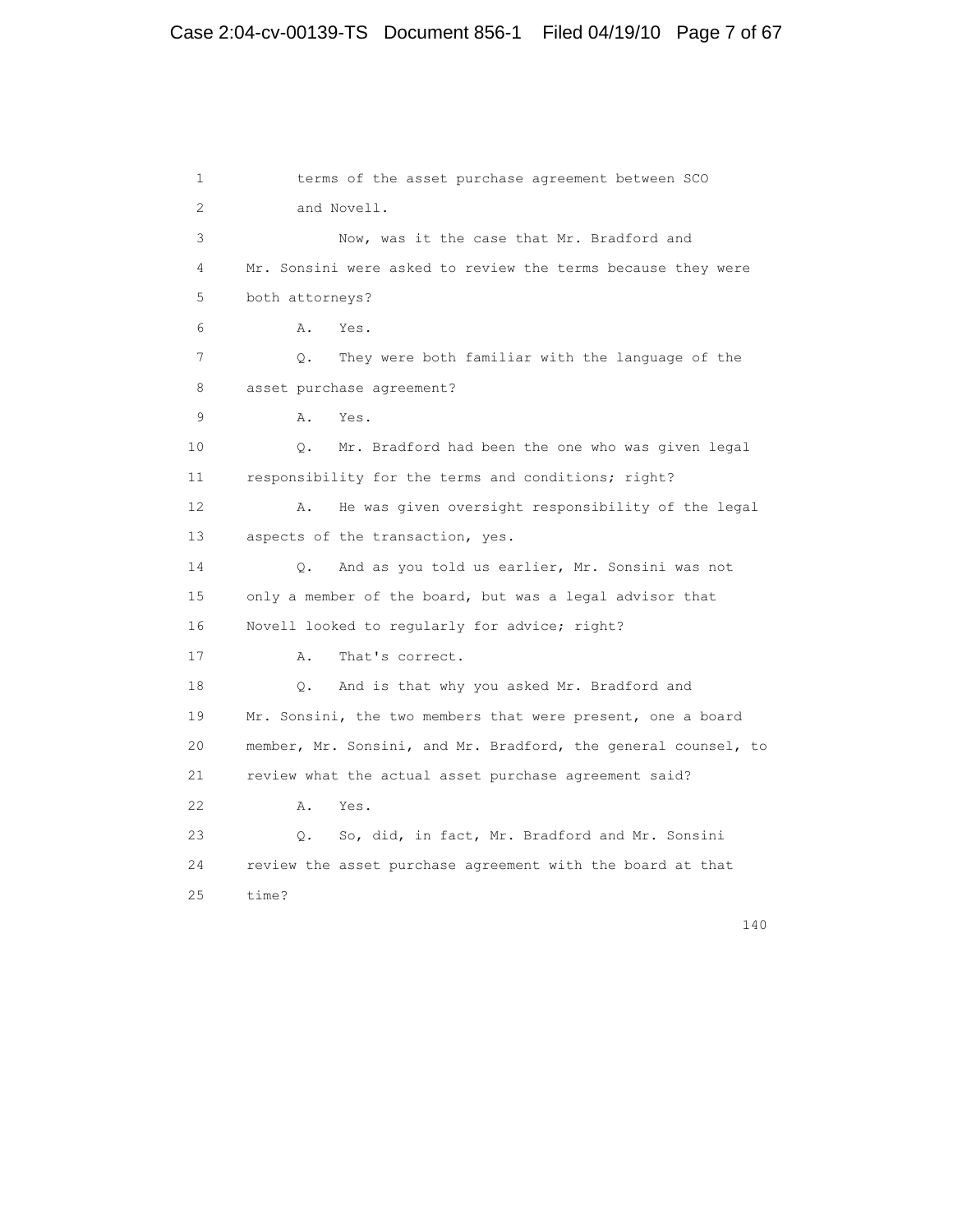1 A. Yes, they did. 2 Q. And you had a chance to follow that discussion; 3 correct? 4 A. Yes. 5 Q. You had a chance to look at what the terms and 6 conditions of the asset purchase agreement were; right? 7 A. Yes. 8 Q. The notes -- excuse me -- the minutes then, 9 continue: 10 Both the financial terms of the transaction 11 were reviewed as well as the non-financial terms 12 including issues of Standstill, Registration 13 rights, Board seats, Rights of first refusal, 14 employee severance and what happens in the event 15 of a change of the SCO -- of either SCO or Novell. 16 Do you recall those items being discussed at the 17 meeting? 18 A. Yes. 19 Q. And then it continues: 20 The directors asked a variety of questions 21 concerning the contract terms, and suggestions 22 were made to improve the terms of royalty 23 collection from SCO. 24 Do you see that? 25 A. I do, yes.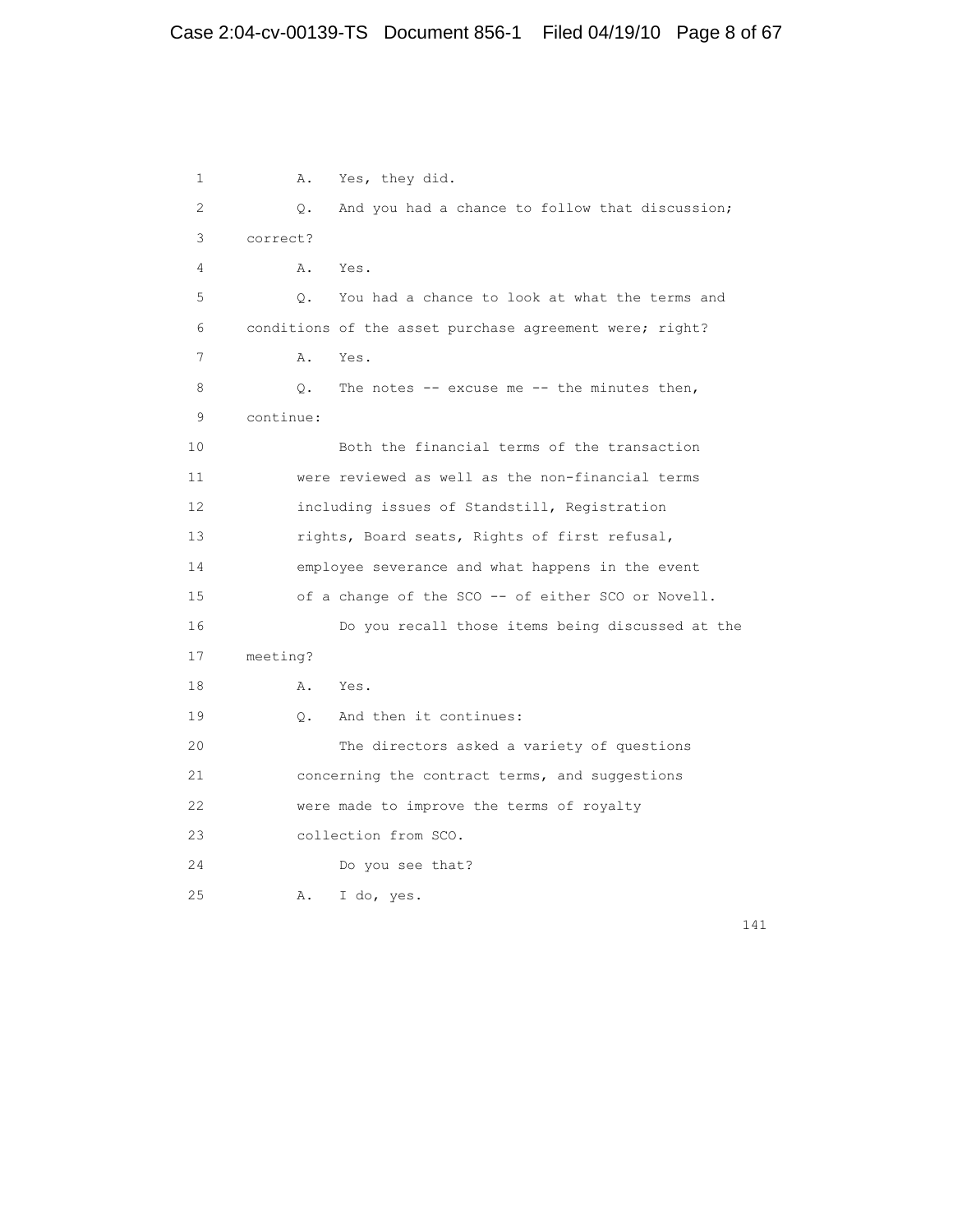1  $Q.$  Now, you understood under the asset purchase 2 agreement what would happen is that Novell's rights to 3 royalties from SVRX licenses would continue to be 100-percent 4 Novell's payment stream; right? 5 A. Less the 95 percent collection fee. 6 Q. Less the 5 percent -- 7 A. I'm sorry. Less the 5 percent. So 95 percent of 8 the royalties would remain Novell's, not 100 percent. 9 Q. Just so we're all clear here. You understood that 10 under the structure of the asset purchase agreement, Novell 11 would retain the right to receive royalties from SVRX 12 licenses; right? 13 A. Yes. 14 Q. And you understood that those SVRX licenses were 15 part of the UNIX transaction that Novell had had with AT&T 16 earlier; right? 17 A. As well as any sales that may have been made 18 between those two events, yes. 19 Q. And that what SCO would do under the proposed asset 20 purchase agreement is it would go out and collect those 21 royalties for Novell, and all of them would be transferred to 22 Novell except for 5 percent; correct? 23 A. Correct. 24 Q. And that 5 percent would be an administrative fee 25 that SCO would be paid for administering and collecting the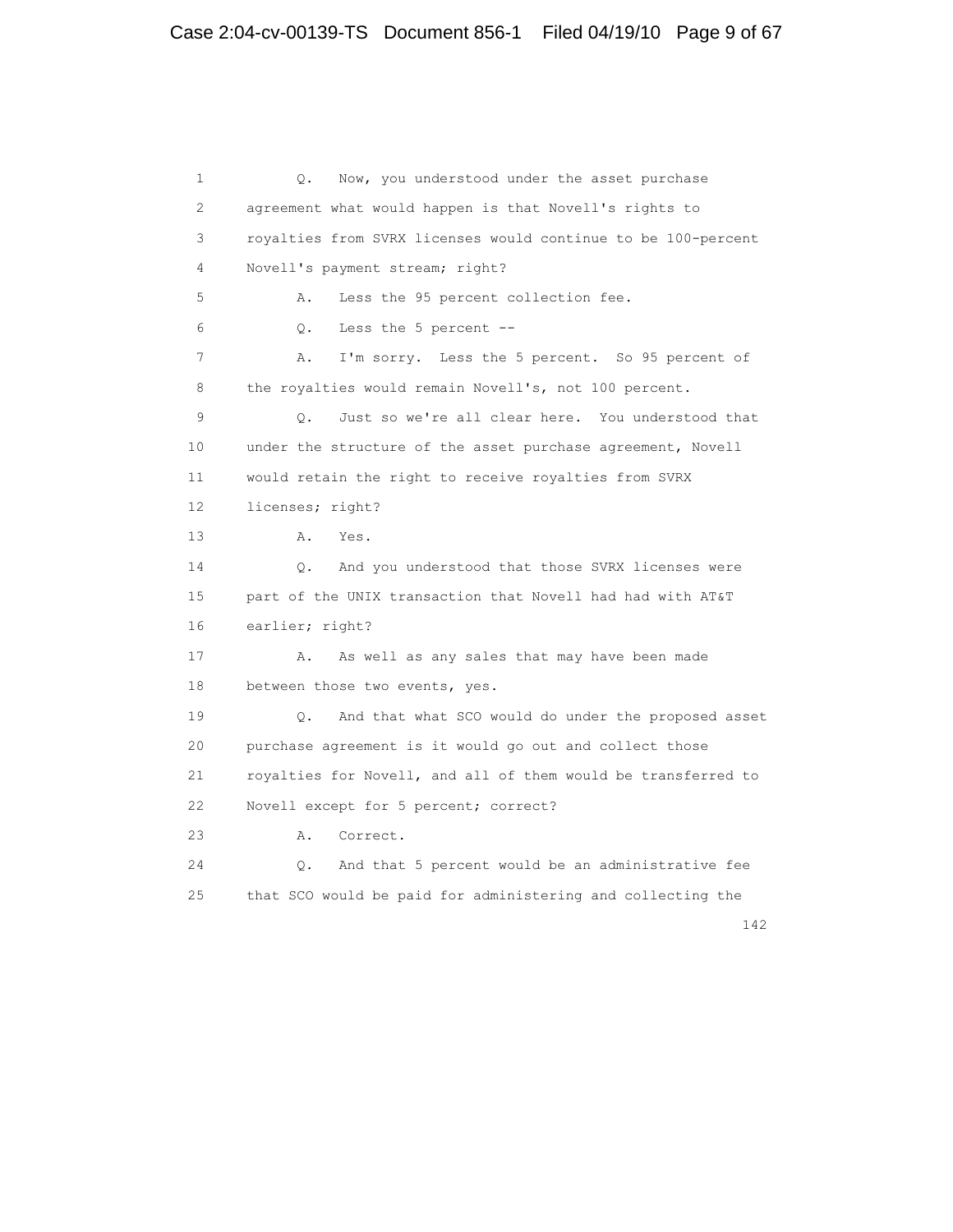# Case 2:04-cv-00139-TS Document 856-1 Filed 04/19/10 Page 10 of 67

 1 royalties; right? 2 A. Correct. 3 Q. Okay. Now let's go to the next section of the 4 minutes. It says in the next session, it says, then upon 5 motion. Let's focus on that. Quote: 6 Then upon motion duly made, seconded and 7 unanimously carried, the following recitations and 8 resolutions were adopted. 9 Do you see that? 10 A. Yes, I do. 11 Q. So following orderly corporate governance after the 12 discussion of the asset purchase agreement, a member of the 13 board of directors made a motion for resolutions and approval. 14 That motion was seconded, and then there was a vote taken; 15 right? 16 A. Correct. 17 Q. And the vote was unanimous in favor of the 18 resolutions reached at the meeting; right? 19 A. Correct. 20 Q. And you were one who would have voted unanimously 21 in favor of the resolutions; right? 22 A. Yes. 23 Q. Let's then look at the resolution. Next session, 24 first paragraph. 25 Resolved. That the board of directors of this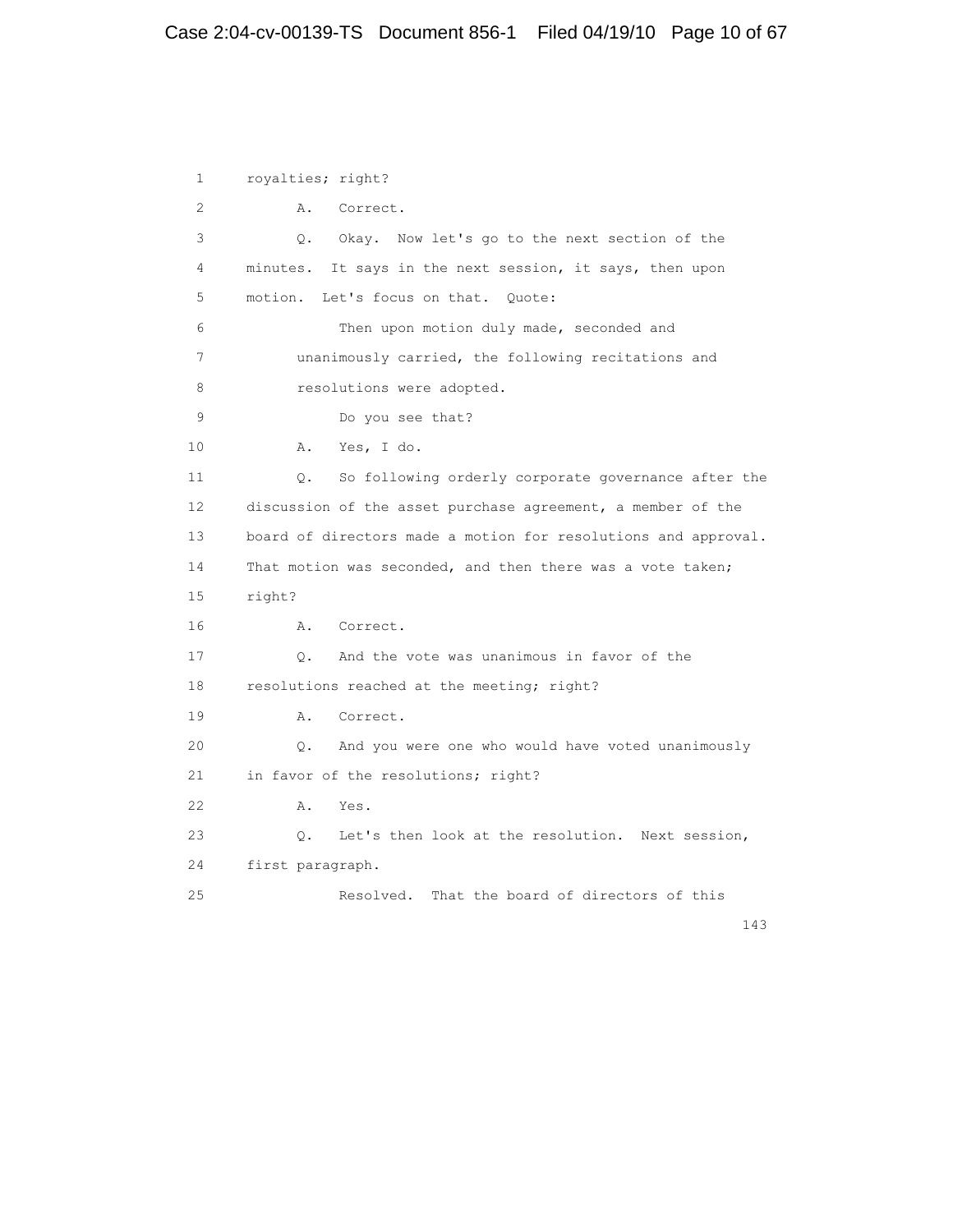| 1               | corporation, Novell, hereby determines that it is           |
|-----------------|-------------------------------------------------------------|
| 2               | in the best interests of this corporation and its           |
| 3               | shareholders to enter into an asset purchase                |
| 4               | agreement with the Santa Cruz Operation, Inc.,              |
| 5               | SCO.                                                        |
| 6               | Right?                                                      |
| 7               | Yes.<br>Α.                                                  |
| 8               | And again, that asset purchase agreement was the<br>Q.      |
| 9               | one we were looking at that's Exhibit 1; correct?           |
| 10              | Α.<br>Correct.                                              |
| 11              | With the terms that we looked at; correct?<br>$\circ$ .     |
| 12 <sup>°</sup> | Α.<br>Correct.                                              |
| 13              | Okay. Let's continue with the next paragraph in<br>Q.       |
| 14              | the resolution.                                             |
| 15              | Pursuant to the asset purchase agreement,                   |
| 16              | Novell will transfer to SCO its UNIX and UnixWare           |
| 17              | technology assets, a portion of the employee base           |
| 18              | in New Jersey, approximately 100 to 400 employees,          |
| 19              | equipment used in UnixWare business and certain             |
| 20              | assumed liability thereto.                                  |
| 21              | Do you see that?                                            |
| 22              | A.<br>Yes.                                                  |
| 23              | You understood that's what was going to happen<br>$\circ$ . |
| 24              | under the transaction; right?                               |
| 25              | Α.<br>Yes.                                                  |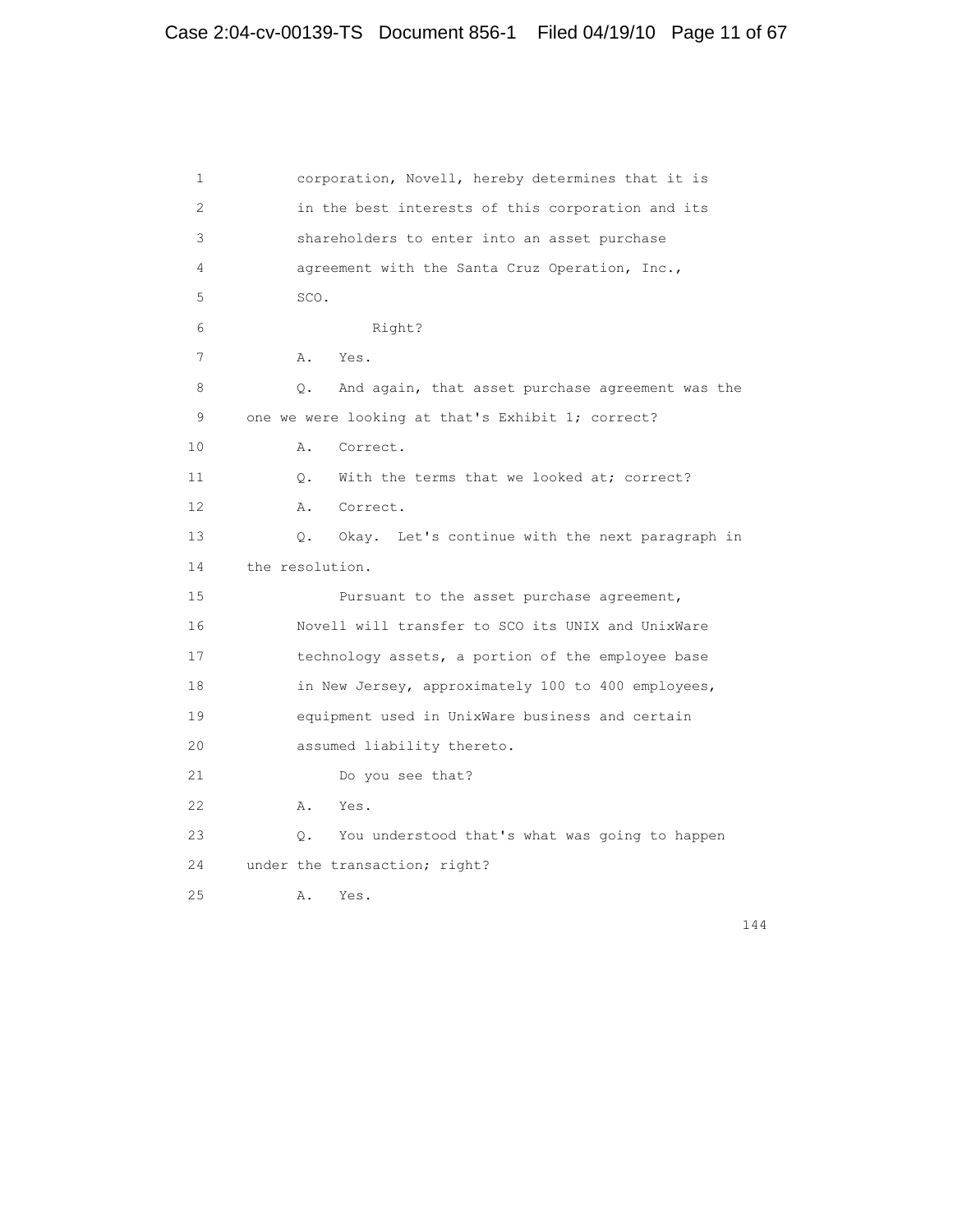```
 1 Q. And then the resolution continues:
 2 Pursuant to the asset purchase agreement, SCO
 3 issued 6.1 million new shares of common stock to
 4 Novell.
 5 Right?
 6 A. Correct.
 7 Q. So you understood that the structured agreement
8 again is that Novell would get 6.1 million shares; right?
 9 A. Correct.
 10 Q. And then it continues:
 11 SCO will also collect and pass through to
 12 Novell 95 percent of the SVRX royalties.
 13 Right?
 14 A. Yes.
 15 Q. So those SVRX royalties were the property of Novell
 16 before the transaction; right?
17 A. Yes.
 18 Q. Novell will continue to receive 100 percent less
 19 5 percent of those royalties; right?
 20 A. Yes.
 21 Q. Then it says:
 22 Further, SCO will pay to Novell ongoing
 23 royalties associated with their future sale of the
 24 UnixWare technology as more fully set forth in the
 25 asset purchase agreement.
```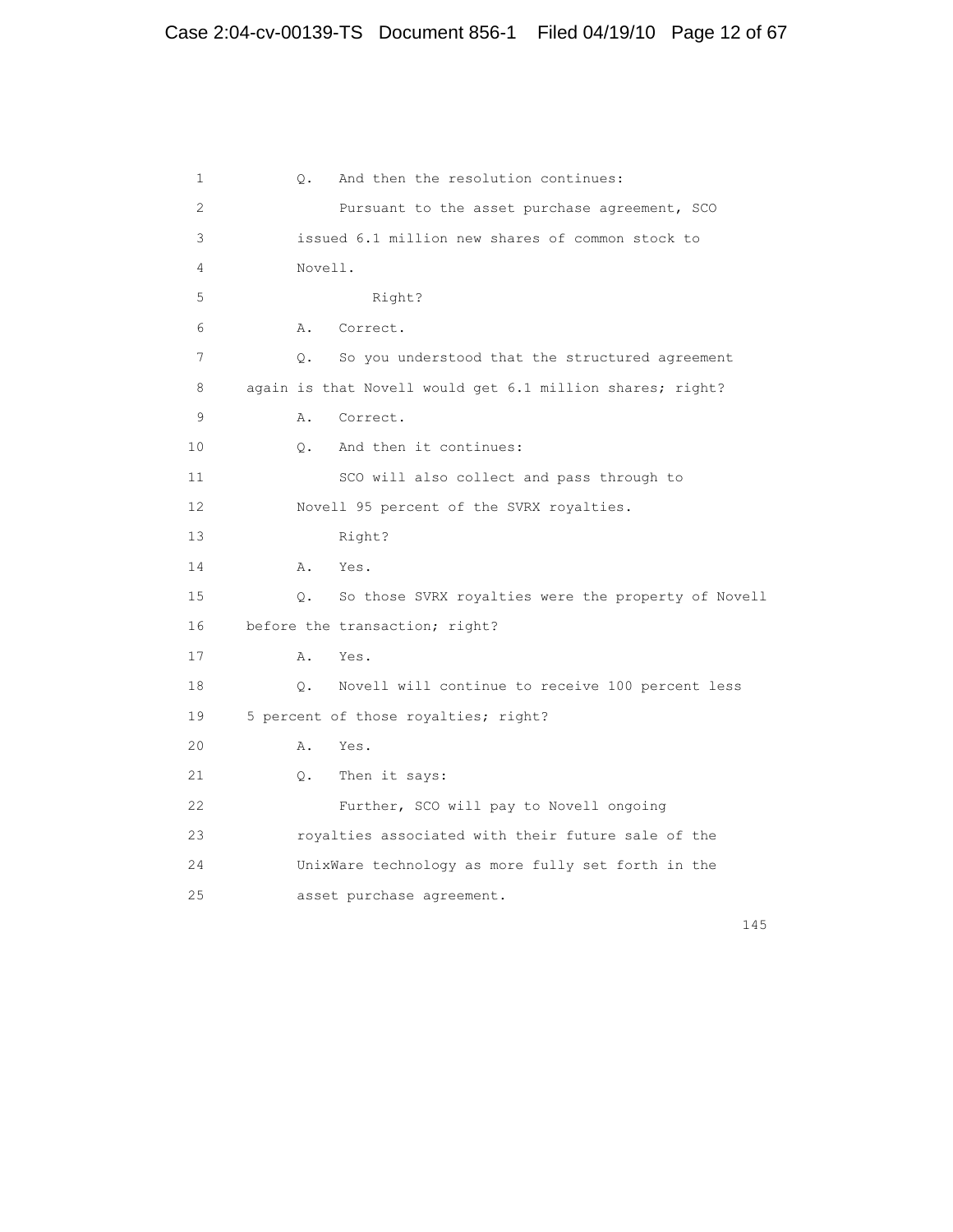1 Do you see that? 2 A. I do. 3 Q. And did you understand under the asset purchase 4 agreement if SCO which was granted the right to develop 5 UnixWare were then selling new licenses to UnixWare, we're not 6 talking about UNIX, we're talking about UnixWare. Are you 7 with me? 8 A. I'm with you. 9 Q. Okay. So with the UnixWare new licenses that 10 Novell would be entitled to a portion of those royalties, but 11 only if SCO hit a certain threshold of sales; did you 12 understand that? 13 A. Yes. 14 Q. And what did you understand that threshold to be? 15 A. As I recall, it was \$84 million. 16 Q. Do you know whether SCO ever sold \$84 million worth 17 of the UnixWare royalties? 18 A. Well, that would have been after I left. So 19 perhaps the same ruling earlier applies. 20 Q. And you don't know because you left the company; 21 right? 22 A. I don't know. 23 Q. Fair enough. 24 Then let's go with the next portion of the 25 resolution. And it bears particular attention: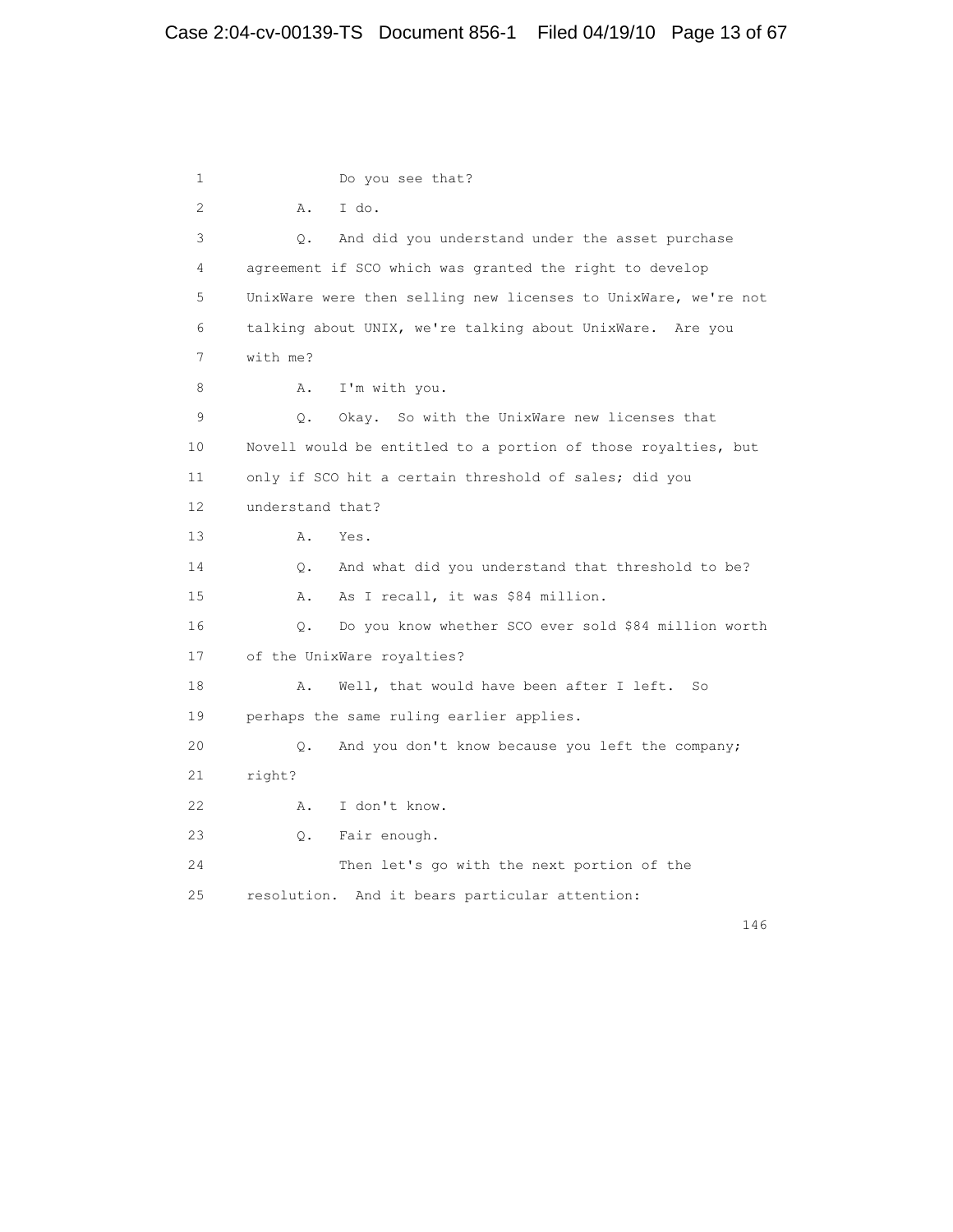```
 1 Novell will retain all of its patents,
 2 copyrights and trademarks, except for the
 3 trademarks UNIX and UnixWare, a royalty-free
 4 perpetual worldwide license back to UNIX and
 5 UnixWare for internal use and resale of bundled
 6 products exceeded with other miscellaneous
 7 unrelated technology.
8 Do you see that?
 9 A. I do, yes.
 10 Q. So at the meeting of the board of directors, it was
 11 specifically presented to the board that under the asset
 12 purchase agreement Novell would retain all of its patents,
 13 copyrights and trademarks with the sole exception of the UNIX
14 and UnixWare trademarks; correct?
 15 A. That's what it says, yes.
 16 Q. And these are accurate board minutes; right?
 17 A. Yes.
 18 Q. And these were prepared by Mr. Bradford, the
 19 secretary of the corporation; right?
 20 A. Yes.
 21 Q. And you had a chance to review them and approve
 22 them; correct?
 23 A. Yes.
 24 Q. And you did; right?
 25 A. Yes.
```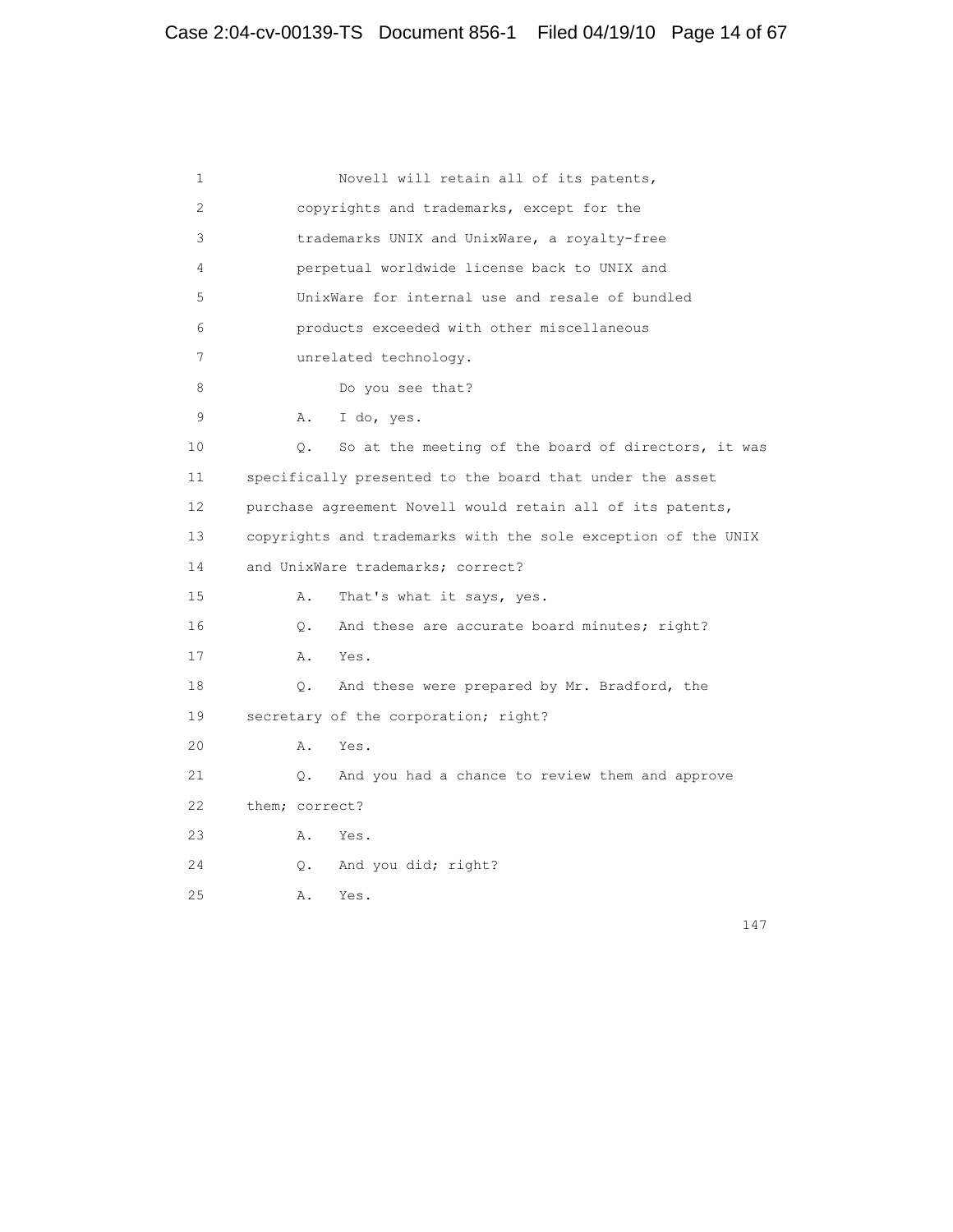1 Q. If we could look to the last page of the board 2 meetings. Under the section, adjournment, there's language 3 and a signature. Let's take a quick look at that. It says: 4 There being no further business to come before 5 the board, the meeting was declared adjourned by 6 Mr. Frankenberg at 1:30 p.m. Mountain Time. 7 And then there's a signature above the printed 8 words, David R. Bradford, secretary; correct? 9 A. Correct. 10 Q. Now, after that board of directors meeting, did you 11 then sign the asset purchase agreement? 12 A. Yes. 13 Q. Did you read every word of it before you signed it? 14 A. No, I did not. 15 Q. You were relying upon the advice of Mr. Bradford 16 and Mr. Sonsini among others; right? 17 A. Also Duff Thompson, also Ed Chatlos, the other 18 people on the team that were -- including the general manager 19 of the UnixWare business, I relied on all of those people, 20 yes. 21 Q. So thank you. Among others, Mr. Thompson, 22 Mr. Chatlos all recommended that you sign the asset purchase 23 agreement; correct? 24 A. Yes, they did. 25 Q. And as we look, the asset purchase agreement that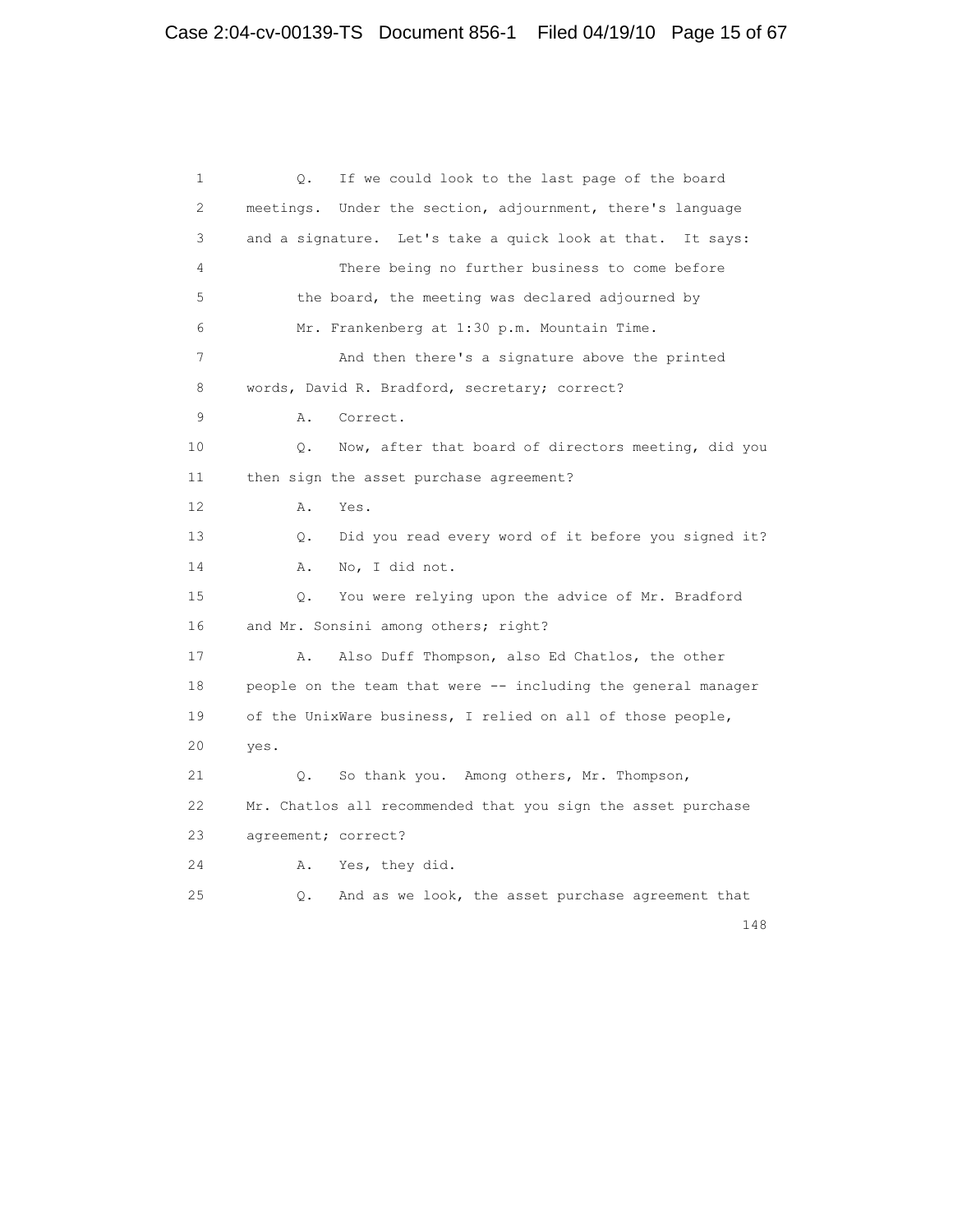```
 1 you signed and it was approved by the board of directors is in
2 the same form as Exhibit 1; right?
 3 A. Correct.
 4 Q. And it's that document that includes the schedule
 5 of excluded assets; right?
 6 A. Yes.
 7 Q. And that schedule of excluded assets is essentially
 8 the same as the resolution reached by the board of directors
 9 where the board of directors unanimously approved a resolution
 10 stating that there would be no Novell patents, no Novell
 11 copyrights and no Novell trademarks except for UNIX and
12 UnixWare that would be transferred under the agreement;
 13 correct?
14 A. That's what it says, yes.
 15 Q. Thank you.
 16 Now, after the asset purchase agreement was entered
 17 into, the deal did not close for several months; correct?
 18 A. Correct.
 19 Q. And to your understanding, what was the reason for
 20 the deal not closing immediately upon signing the asset
 21 purchase agreement?
 22 A. Well, I believe that there were quite a number of
 23 things that had to be accomplished including figuring out who
 24 would move from Novell to SCO, how that integration might take
 25 place so the disposition of employees that weren't going to
```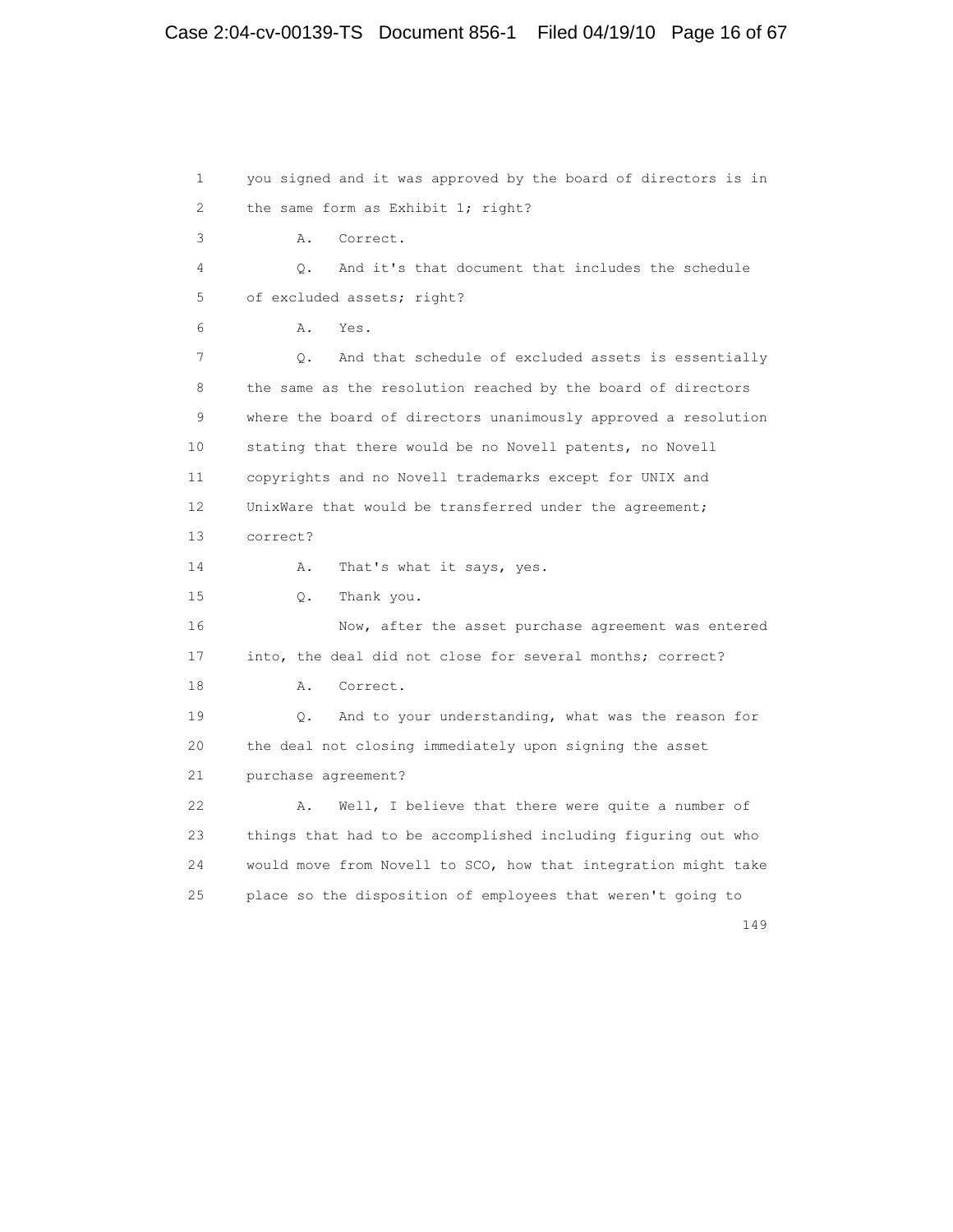1 move, reexamination of the documents, to make sure that they 2 were correct, all the things that are required to properly 3 complete a complex transaction such as this. 4 Q. And you understood it to be a complex transaction; 5 correct? 6 A. Yes. 7 Q. This was more complex than a simple sale of the 8 entire business. There were other moving parts; right? 9 A. Yes. 10 Q. You mentioned that one of the reasons that the 11 transaction did not close immediately upon the signing was 12 because there was to be a reexamination of the documents; 13 right? 14 A. Yes. There always is under those circumstances. 15 Q. And so what Novell wanted to do is have a chance to 16 go back and carefully read the language of the asset purchase 17 agreement that you had signed in its behalf on September 19th, 18 1995; correct? 19 A. Correct. 20 Q. And you understood that Santa Cruz Operation would 21 have the same right and opportunity; correct? 22 A. Correct. 23 Q. So for the almost three-month period between 24 September 19th, 1995, and December 6th, 1995, both Novell and 25 Santa Cruz Operation had a full opportunity to review the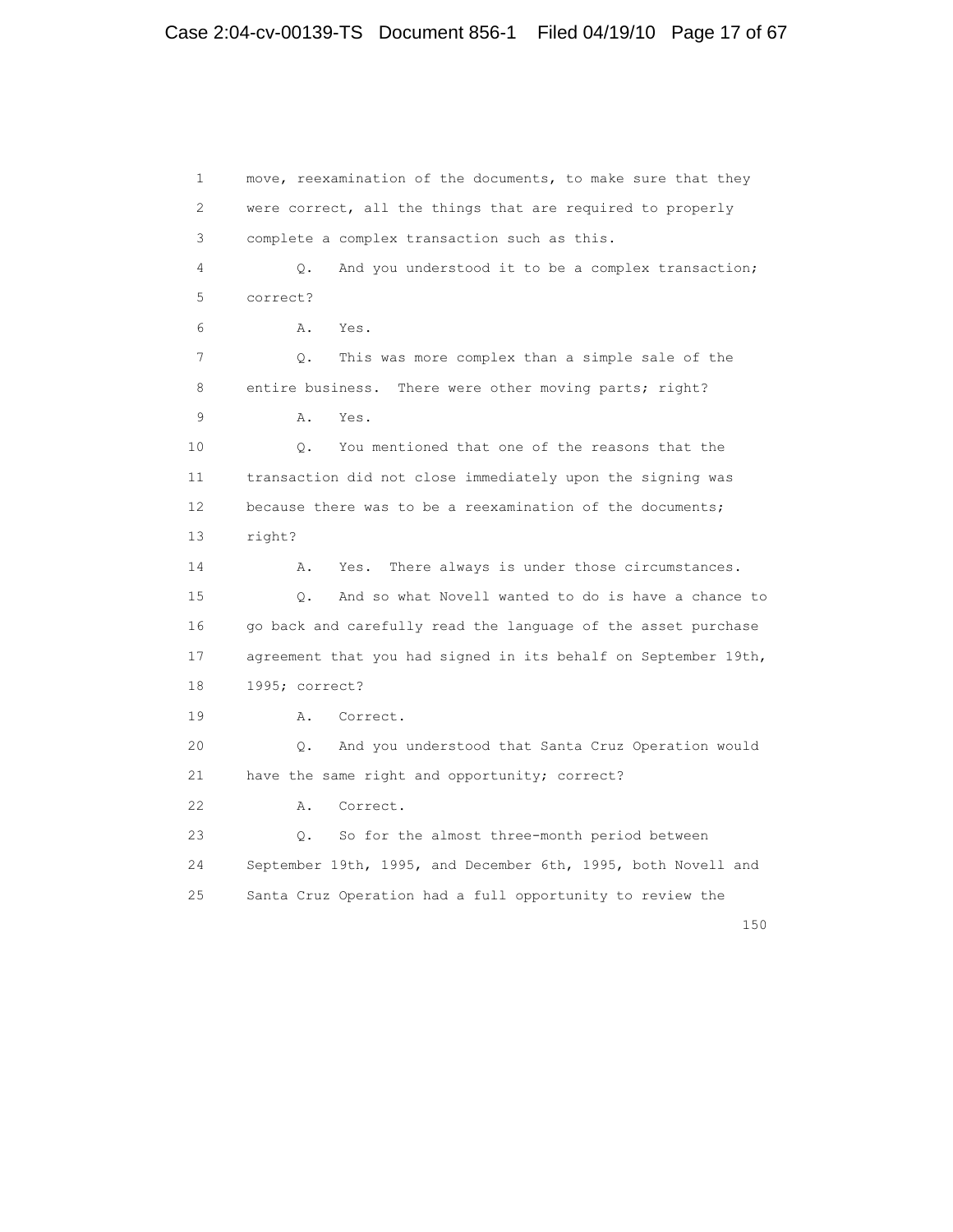1 asset purchase agreement; correct? 2 A. Correct. 3 Q. And upon the closing of the asset purchase 4 agreement that did occur on or about December 6, 1995, both 5 Novell and Santa Cruz Operation reached an agreement that 6 there were certain provisions in the asset purchase agreement 7 that should be amended or modified; correct? 8 A. Correct. 9 Q. And those changes or modifications were set forth 10 in what's known as Amendment 1 to the asset purchase 11 agreement; that is correct? 12 A. Correct. 13 Q. And you were still the chairman of the board and 14 chief executive officer as of December 6, 1995; right? 15 A. I was, yes. 16 Q. Mr. Frankenberg, I hand you what has been marked as 17 Exhibit T5. 18 And as I understand it, Your Honor, there's a 19 stipulation for admissibility of this exhibit? 20 THE COURT: Any objection to T5 being admitted? 21 MR. SINGER: Your Honor, it is already part of SCO 22 Exhibit 1, so it's in evidence already as part of that 23 exhibit. 24 THE COURT: All right. 25 MR. SINGER: I don't.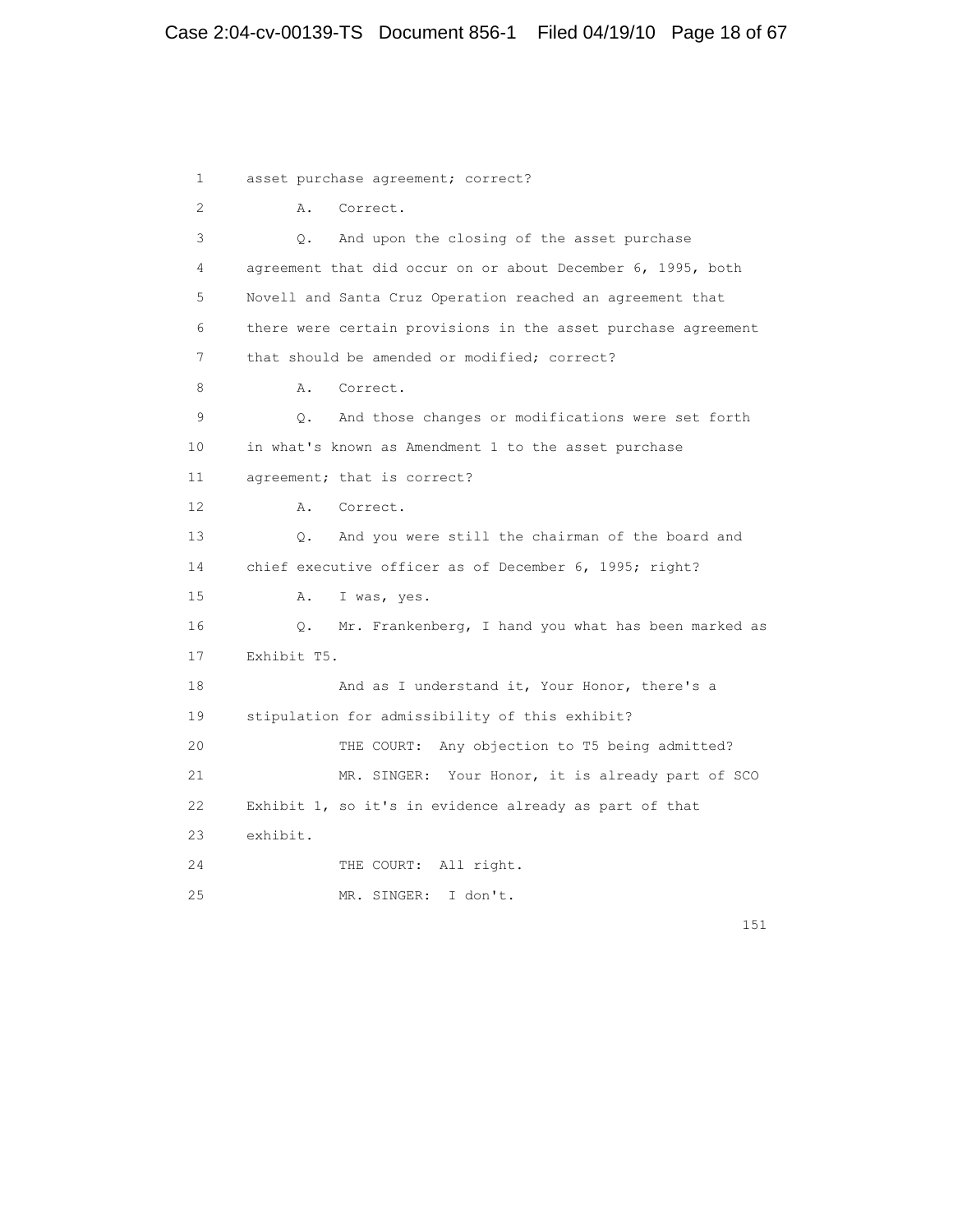```
 1 MR. BRENNAN: This is a standalone version, Your
 2 Honor, just so we're clear.
 3 THE COURT: Okay. All right. You couldn't operate
 4 from that portion of SCO's Exhibit 1?
 5 MR. BRENNAN: You know, Your Honor, I'm sure I
 6 could. And if Your Honor would prefer me to do that, I would
 7 be willing to, but I think it might be easier than flipping
 8 back and forth to see it alone.
 9 THE COURT: All right. Go ahead. The Court
 10 will admit Exhibit T5.
11 MR. BRENNAN: Thank you, Your Honor.
 12 (Whereupon, Defendant's Exhibit T5 was received.)
 13 Q. BY MR. BRENNAN: So looking at Exhibit T5, do you
 14 recognize this as the Amendment Number 1 to the asset purchase
 15 agreement?
 16 A. Yes.
 17 Q. So let's look at the first page and the first
 18 quarter of the page. And let's go down to just the first
 19 heading of Amendment Number 1.
 20 So we've looked at this. This is the heading of
 21 Amendment Number 1 to asset purchase agreement. And then
 22 we'll look at the first paragraph. It states, quote:
 23 As of the effective date indicated below, the
 24 September 19, 1995, asset purchase agreement, the
 25 agreement, between Novell and the Santa Cruz
```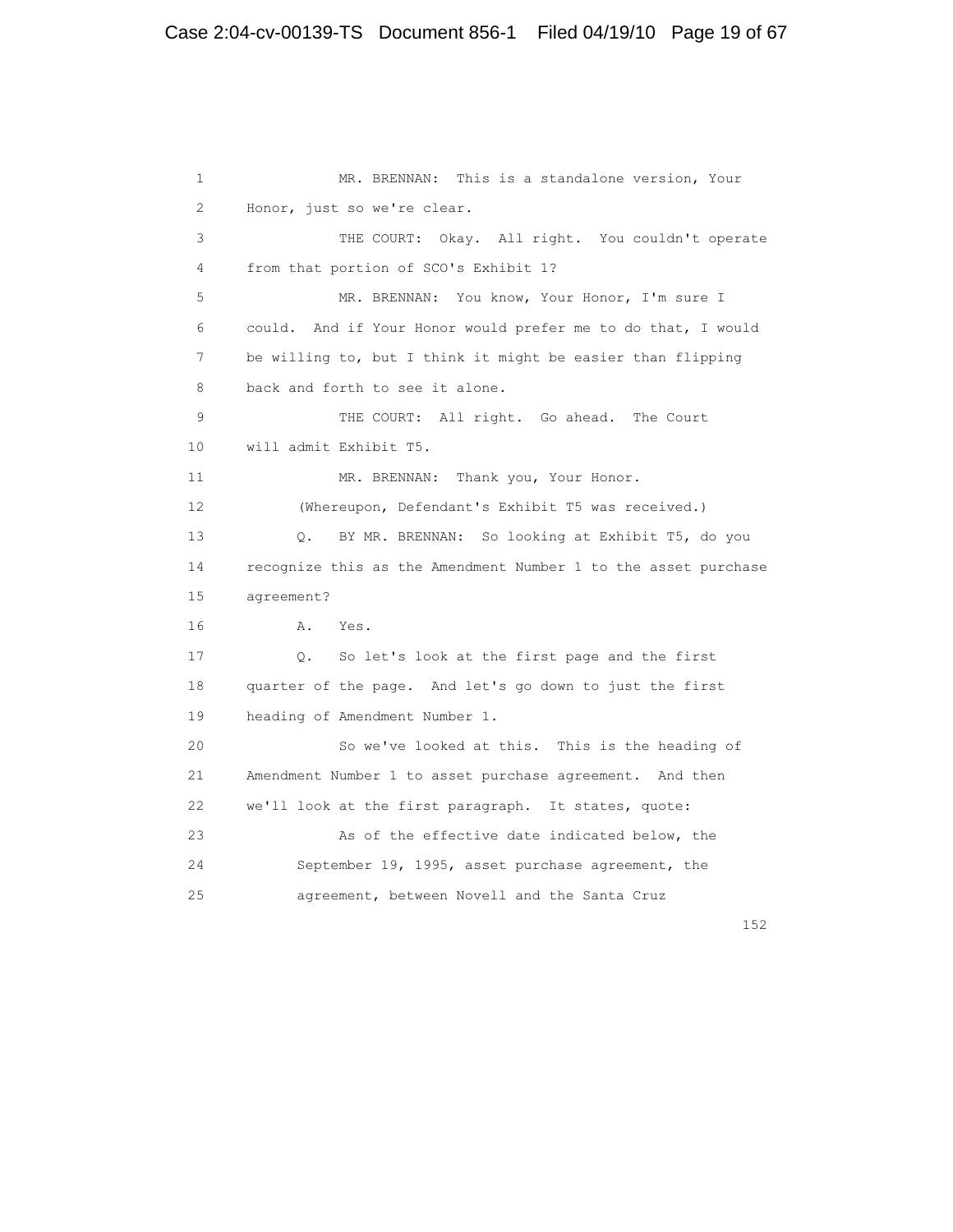1 Operation, is amended in the following respects. 2 Do you see that? 3 A. I do, yes. 4 Q. And what follows are certain changes or 5 modifications to the asset purchase agreement executed on 6 September 19, 1995; correct? 7 A. Correct. 8 Q. Now, we talked earlier about Schedule 1.1(a) in the 9 asset purchase agreement that listed the assets that Novell 10 was to transfer to Santa Cruz. Do you recall that? 11 A. I do, yes. 12 Q. And Amendment Number 1 does not modify the language 13 used in Schedule 1.1(a) to include copyrights, does it? 14 A. Not that I see here, no. 15 Q. There was no attempt made, to your understanding, 16 either by Novell or by Santa Cruz Operation given the nearly 17 three-month period to examine documents to then in Amendment 18 Number 1 come back and say words to the effect, oops, we made 19 some mistake. We intended to include Novell's copyrights to 20 UNIX, and we now should go back and include those. That was 21 never reflected in Amendment Number 1, was it? 22 A. It's not in there, no. 23 Q. Now let's consider on the other side of that coin, 24 if you will, that's the excluded assets. We looked earlier at 25 Schedule 1.1(b), which was the list of assets that were

153 and 153 and 153 and 153 and 153 and 153 and 153 and 153 and 153 and 153 and 153 and 153 and 153 and 153 and 153 and 153 and 153 and 153 and 153 and 153 and 153 and 153 and 153 and 153 and 153 and 153 and 153 and 153 an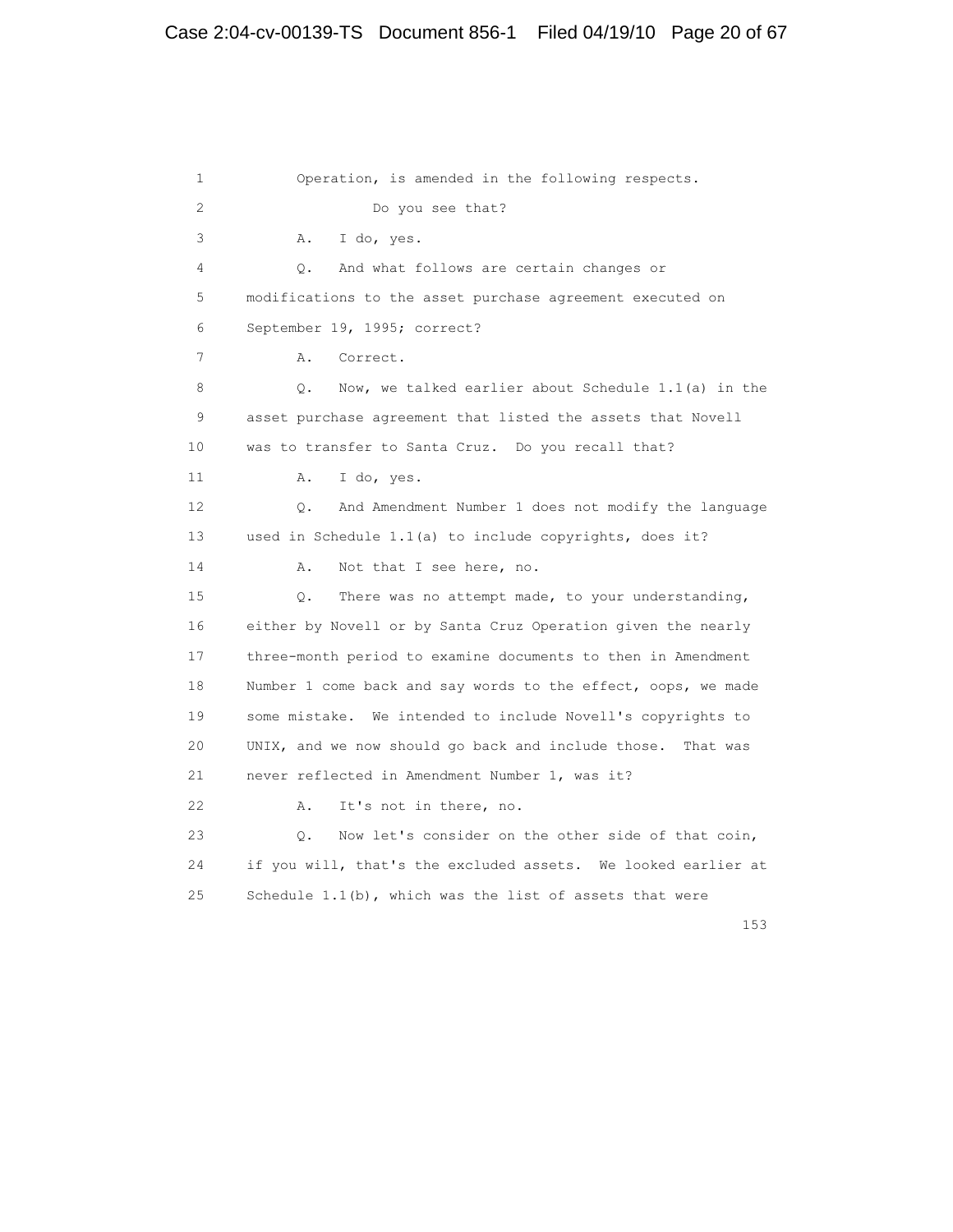# Case 2:04-cv-00139-TS Document 856-1 Filed 04/19/10 Page 21 of 67

 1 excluded. Do you recall that? 2 A. Yes. 3 Q. And in the September 1995 asset purchase agreement 4 that you signed that we looked at and is consistent with the 5 board meeting, Novell excluded and Santa Cruz agreed to 6 exclude all copyrights and trademarks except for UNIX and 7 UnixWare; right? 8 A. Right. 9 Q. So then looking at the amendment, there was no 10 change in those exclusions, was there? 11 A. No, there was not. 12 Q. So is it correct, then, Mr. Frankenberg, that even 13 after the board meeting that was held at which the asset 14 purchase agreement was approved, after you and other members 15 of the board had a chance to thoroughly review the asset 16 purchase agreement and even after Mr. Sonsini and 17 Mr. Bradford, the legal advisors, apprised the board about 18 what was contained in the agreement and even after a nearly 19 three-month period to review it, neither Novell nor Santa Cruz 20 Operation chose to include UNIX copyrights in the asset 21 purchase agreement when Amendment Number 1 was executed; 22 correct? 23 A. Correct. 24 Q. Now, still if we could focus on Amendment Number 1, 25 I'd like us to look to, it's numbered Page 11, which is the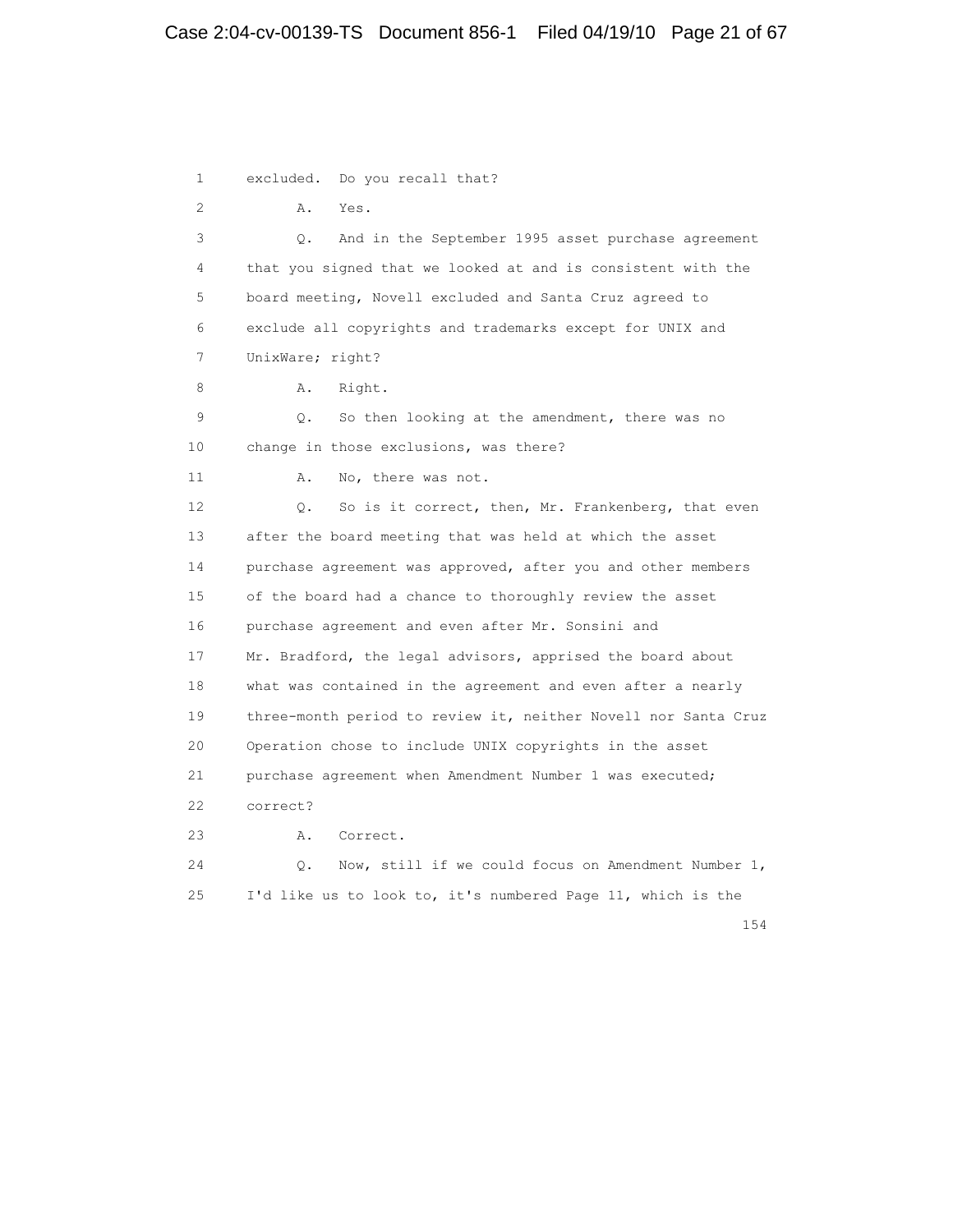1 signature page. 2 Now, to your observation, was Amendment Number 1 3 signed in Novell's behalf? 4 A. Yes. 5 Q. And that was by Duff Thompson; right? 6 A. Yes. 7 Q. And based upon your review of the executed Exhibit 8 Number 1, did you have reason to believe that Mr. Thompson 9 would have reviewed Exhibit 1 before he signed it? 10 A. Exhibit 1? Do you mean Amendment 1? 11 Q. Yes. Thank you. My mistake. 12 A. Yes. I believe he would have. 13 Q. And then on the left-hand side of the signature 14 page there appears to be a signatures for Santa Cruz 15 Operation. Do you see that? 16 A. Yes. 17 Q. And you were asked by Mr. Singer about an 18 Alok Mohan, and I believe you indicated you believed he was 19 the chief executive officer of Santa Cruz; right? 20 A. Yes. 21 Q. And in reviewing Amendment Number 1, did you 22 believe that Mr. Mohan had signed it in behalf of Santa Cruz 23 Operation? 24 A. I did, yes. 25 Q. Now, Mr. Singer asked you whether you'd had

n 155 and 155 and 155 and 155 and 155 and 155 and 155 and 155 and 155 and 155 and 155 and 155 and 155 and 155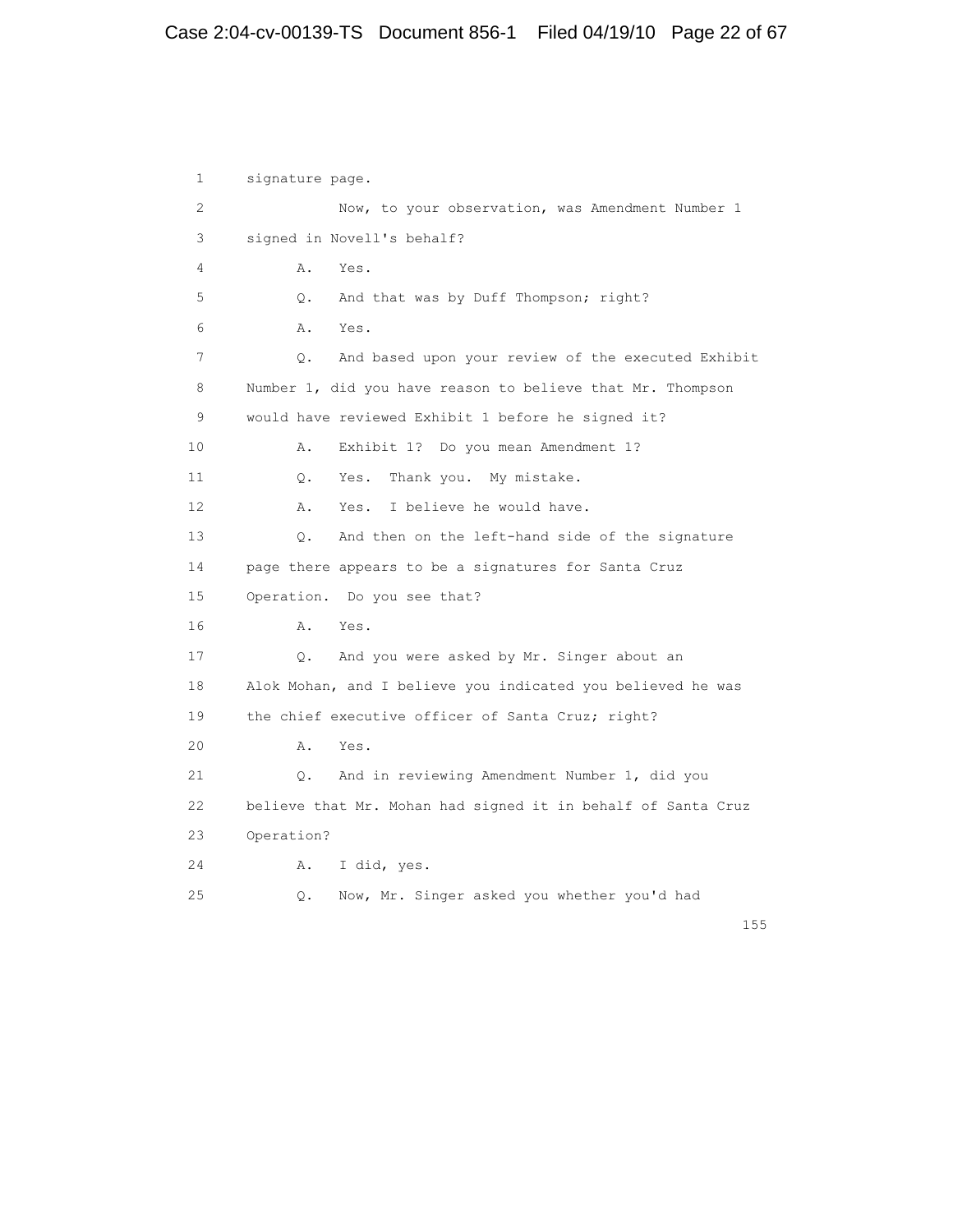1 discussions with SCO executives suggesting that copyrights 2 were not to be included in the asset purchase agreement. Do 3 you recall those questions and your answers? 4 A. Yes, I do. 5 Q. Now, after the asset purchase agreement was signed 6 by you on September 19th, 1995, did you have any discussions 7 with Alex Mohan of Santa Cruz between the date you signed it 8 and December 6, 1995, when Amendment Number 1 was signed? 9 A. His name is Alok. 10 Q. I apologize. 11 A. Alok Mohan. Yes. I'm sure I did. 12 Q. And during that time period, did Mr. Mohan suggest 13 to you that he believed that copyrights had been transferred 14 under the asset purchase agreement? 15 A. I don't recall. 16 Q. He never brought that up, did he? 17 A. I don't recall him bringing it up, no. 18 Q. Also there was a question asked about a Mr. Doug 19 Michels or Michels. I want to make sure I get my 20 pronunciation. You probably can help me. 21 A. Doug Michels. 22 Q. Thank you, Mr. Frankenberg. 23 Between the time you signed the asset purchase 24 agreement on September 19th, 1995, and December 6, 1995, when 25 Novell and Santa Cruz signed the first amendment, did you have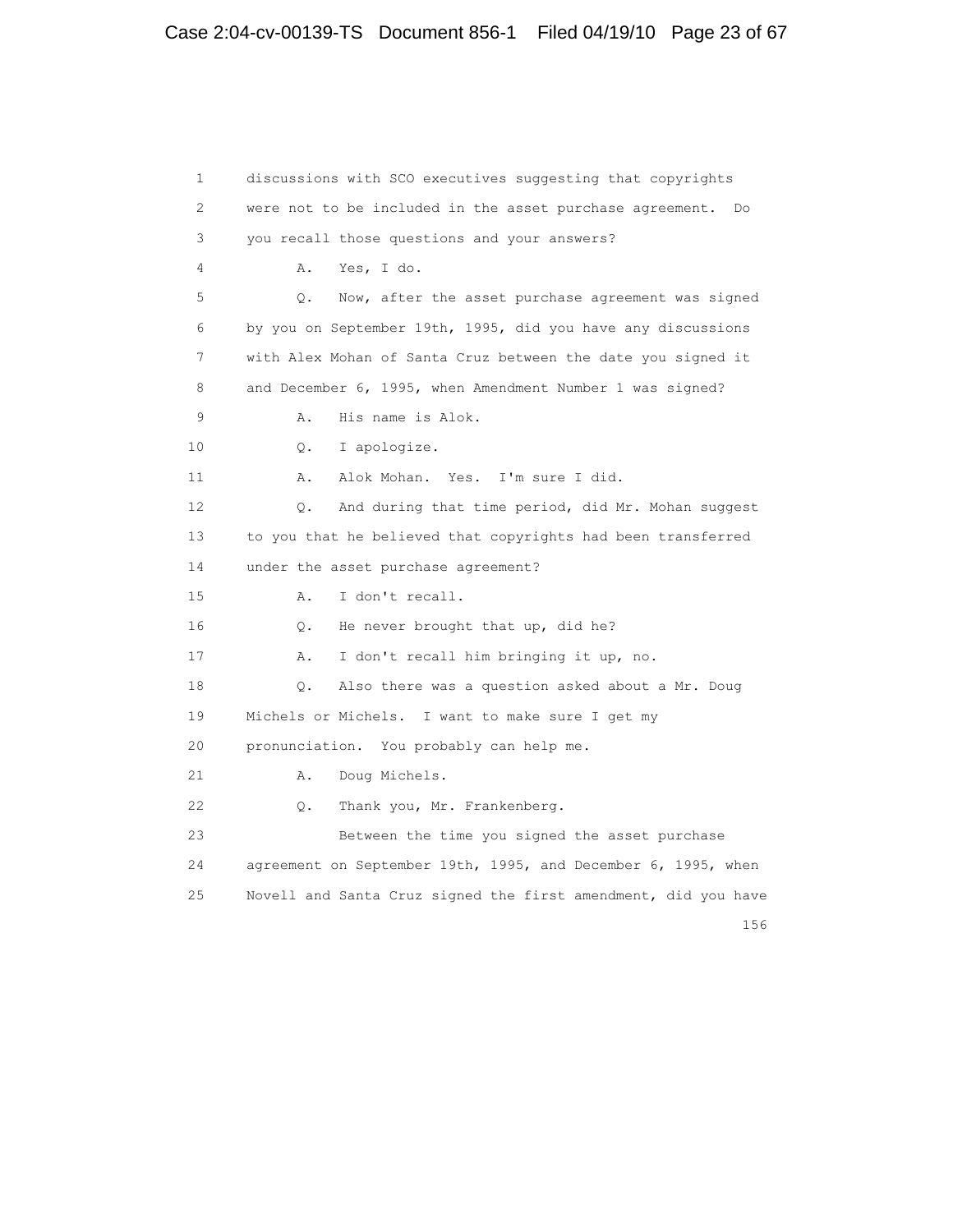1 any discussions with Mr. Michael? 2 A. Yes, I did. 3 Q. And during any of those discussion, did Mr. Michels 4 suggest to you that he thought that UNIX copyrights had been 5 transferred under the asset purchase agreement? 6 A. I don't recall him saying that. I also don't 7 recall him saying that they weren't, so.... 8 Q. And let me see if I understand this. You were an 9 executive at Hewlett-Packard for roughly 24 years. Do I have 10 that right? 11 A. I was an executive for perhaps the last 10 years. 12 I was at HP for almost 25 years. 13 Q. Thank you. And during the time that you were an 14 executive at Hewlett-Packard, you were involved in business 15 transactions; correct? 16 A. Correct. 17 Q. And was Hewlett-Packard represented by legal 18 counsel in those transactions? 19 A. Yes, we were. 20 Q. And during the time that you were a Hewlett-Packard 21 executive, did you allow legal counsel to represent the 22 interest of Hewlett-Packard in reaching those agreements? 23 A. Not without discussions with me as the responsible 24 executive or perhaps people responsible for the business. You 25 don't let lawyers loose and say, go negotiate a deal.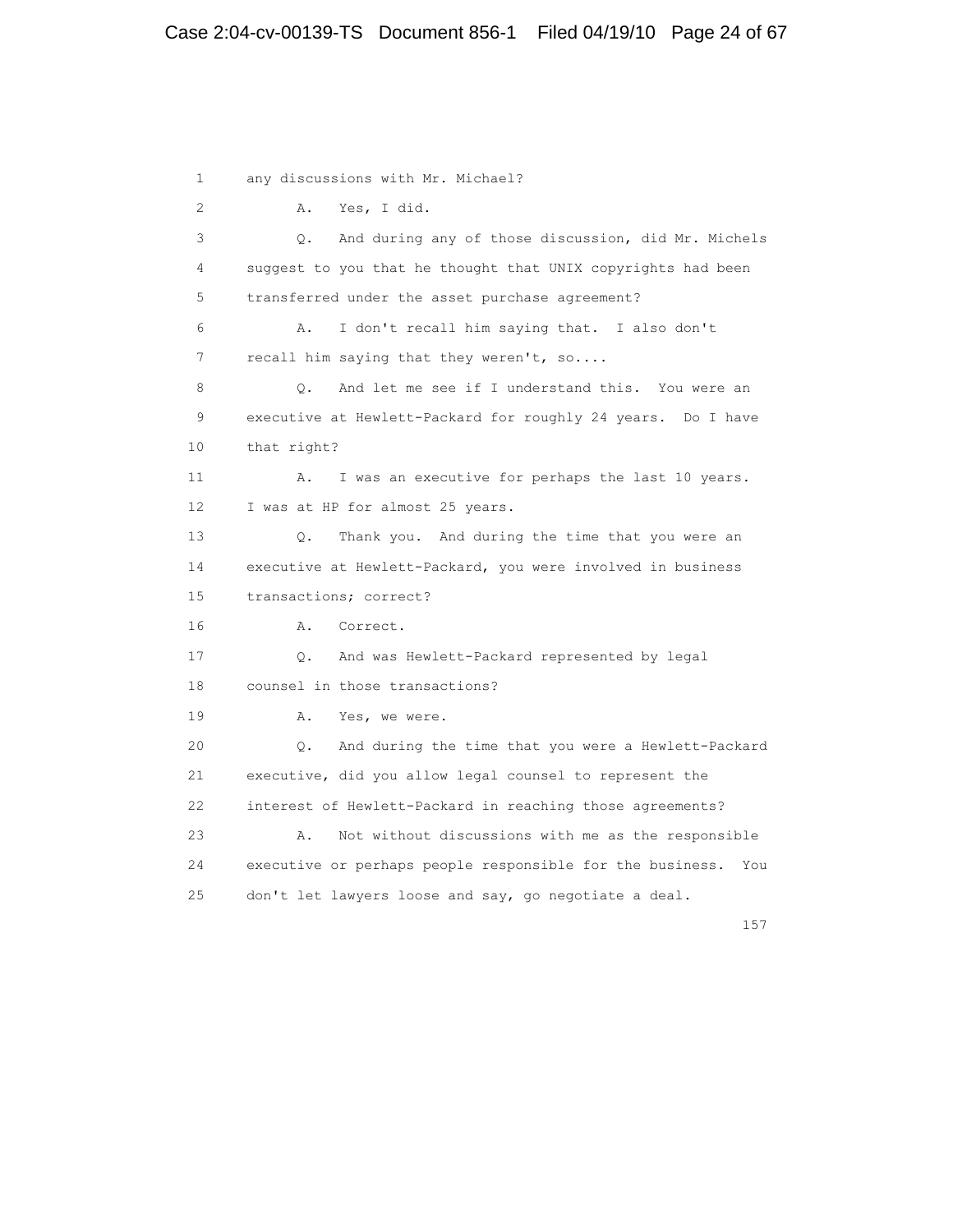1 Q. You would have provided direction -- 2 A. Sorry. 3 Q. I'm sorry? 4 A. No offense. 5 Q. None taken. Thank you. 6 You would have provided directions to legal counsel 7 and expected legal counsel to carry out your instructions to 8 obtain the best result consistent with what you asked them; 9 right? 10 A. Generally the way I've worked is to come to a 11 business agreement with the other party and ask legal counsel 12 to memorialize that and be true to the deal that was made. 13 Q. And in connection with the asset purchase 14 agreement, you had David Bradford and outside counsel 15 Wilson Sonsini who were charged with making sure that Novell's 16 legal interests were protected in connection with the asset 17 purchase agreement; right? 18 A. Correct. As well as the -- as well as the business 19 interest by the other members of the team. 20 Q. And you believe that Mr. Bradford and Mr. Braham 21 accomplished their mission; correct? 22 A. Mr. Braham was a lawyer for Wilson -- working for 23 Wilson Sonsini and working on this, yes. 24 Q. I'd like to have you turn back, if we might, to 25 Exhibit 1, which is the asset purchase agreement signed on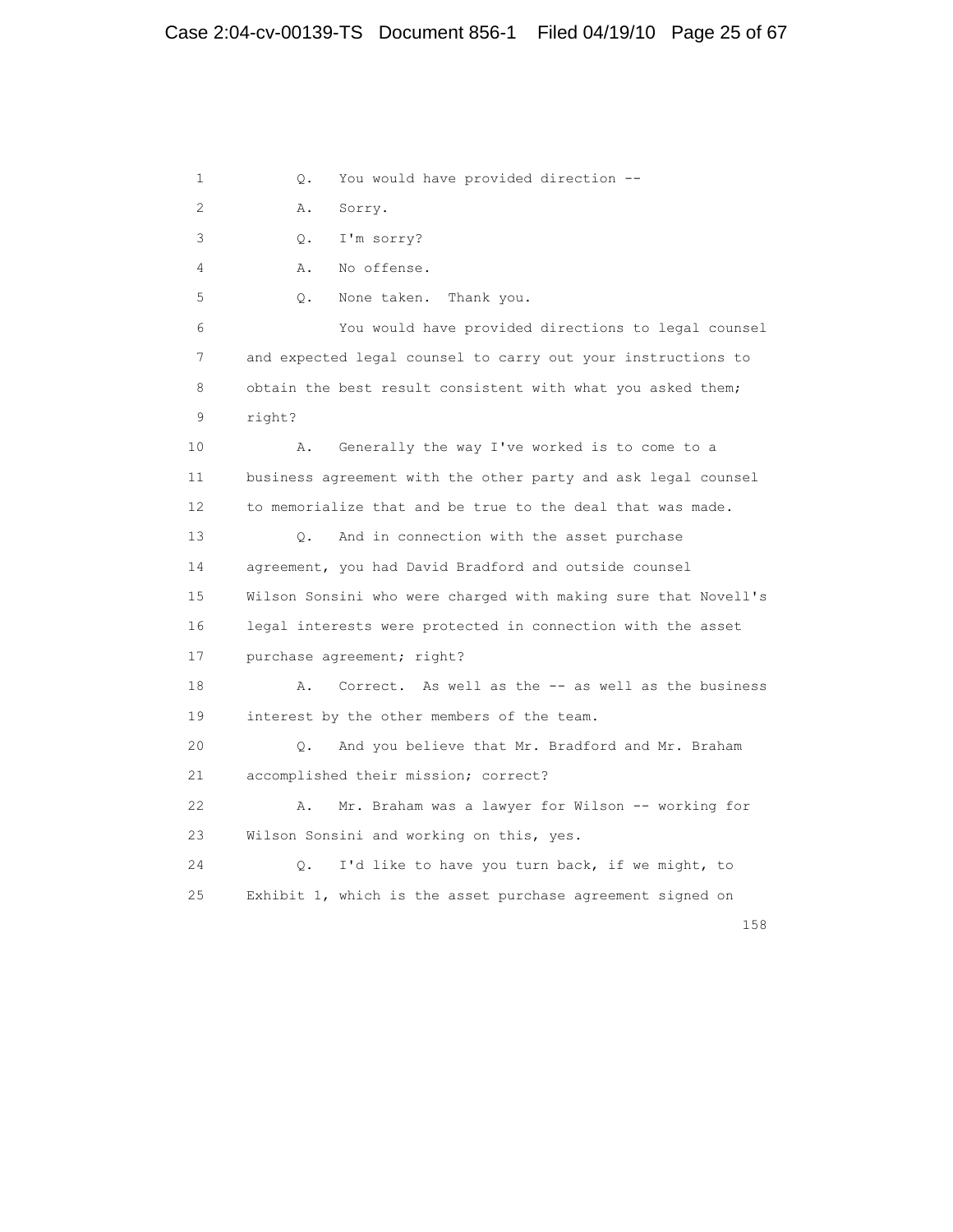1 September 19th, 1995, where I hope to avoid being tedious. 2 I'll do this as quickly as I can, but I do want to focus on a 3 couple provisions in the asset purchase agreement itself. So 4 we'll turn to the first page of -- and you were asked a bit 5 about this by Mr. Singer representing SCO, and we're going to 6 look at Recitals A and B, if we might. 7 Now, did you have an understanding that recitals 8 essentially set forth the basic premises for the transaction? 9 A. Yes. 10 Q. So the so-called business that's the subject of the 11 recitals is described in Recital A; right? 12 A. Yes. 13 Q. Okay. Then looking in B, is this language that we 14 looked at before that references the board of directors of 15 each of the buyer and the seller believing that it was, quote: 16 In the best interests of the each company and 17 their respective stockholders that buyer acquire 18 certain of the assets of and assume certain of the 19 liabilities of seller compromising the business. 20 Correct? 21 A. Correct. 22 Q. So you understood what was going to happen in this 23 agreement is that certain of the assets of the business were 24 the subject of the asset purchase agreement; right? 25 A. Correct. Certain other, such as Tuxedo, were not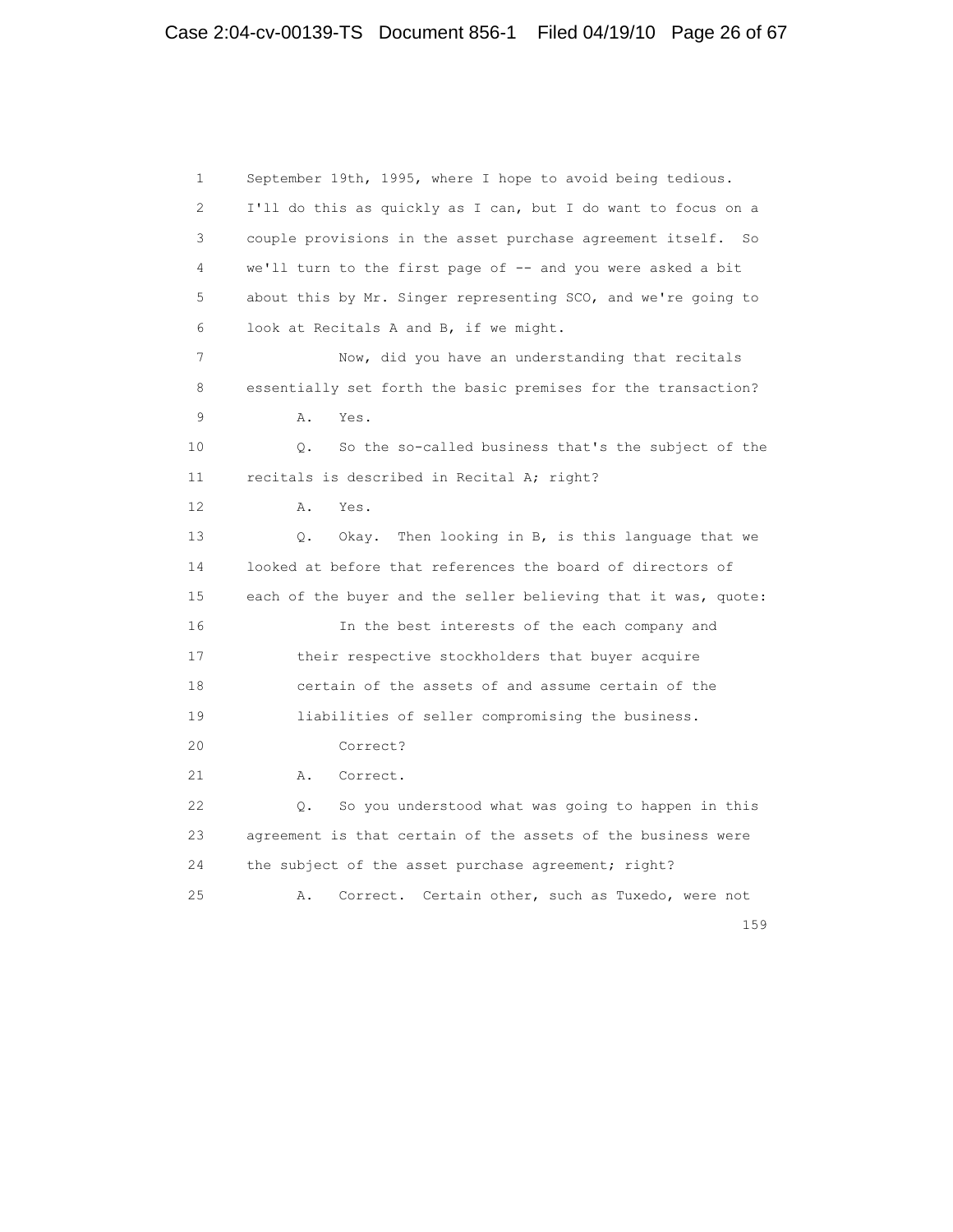1 part of the transaction. 2 Q. They were excluded; correct? 3 So then let's turn to the language regarding what 4 was actually to be purchased. This is Section 1.1 on the 5 bottom of the first page under, acquisition. So Section 1.1, 6 purchase of assets subpart (a) begins this way, quote: 7 Purchase and sale of assets. On the terms and 8 subject to the conditions set forth in this 9 agreement. 10 Let me pause there. Did you understand that 11 whatever was going to be done in terms of the business 12 transaction that it was to be done on the terms and conditions 13 that were described and set forth and stated in the actual 14 asset purchase agreement? 15 A. Yes. To the extent that it reflected the intent, 16 yes. 17 Q. And we'll look at this in a minute. But you 18 also understood that there was a specific clause in the asset 19 purchase agreement that said, that if there were any 20 understandings or prior agreements or private thoughts, as it 21 were, that were not reflected in the actual words of the 22 agreement, that none of those mattered; right? 23 A. They say somewhere else, yes. 24 Q. We'll show that in a minute. 25 A. Okay.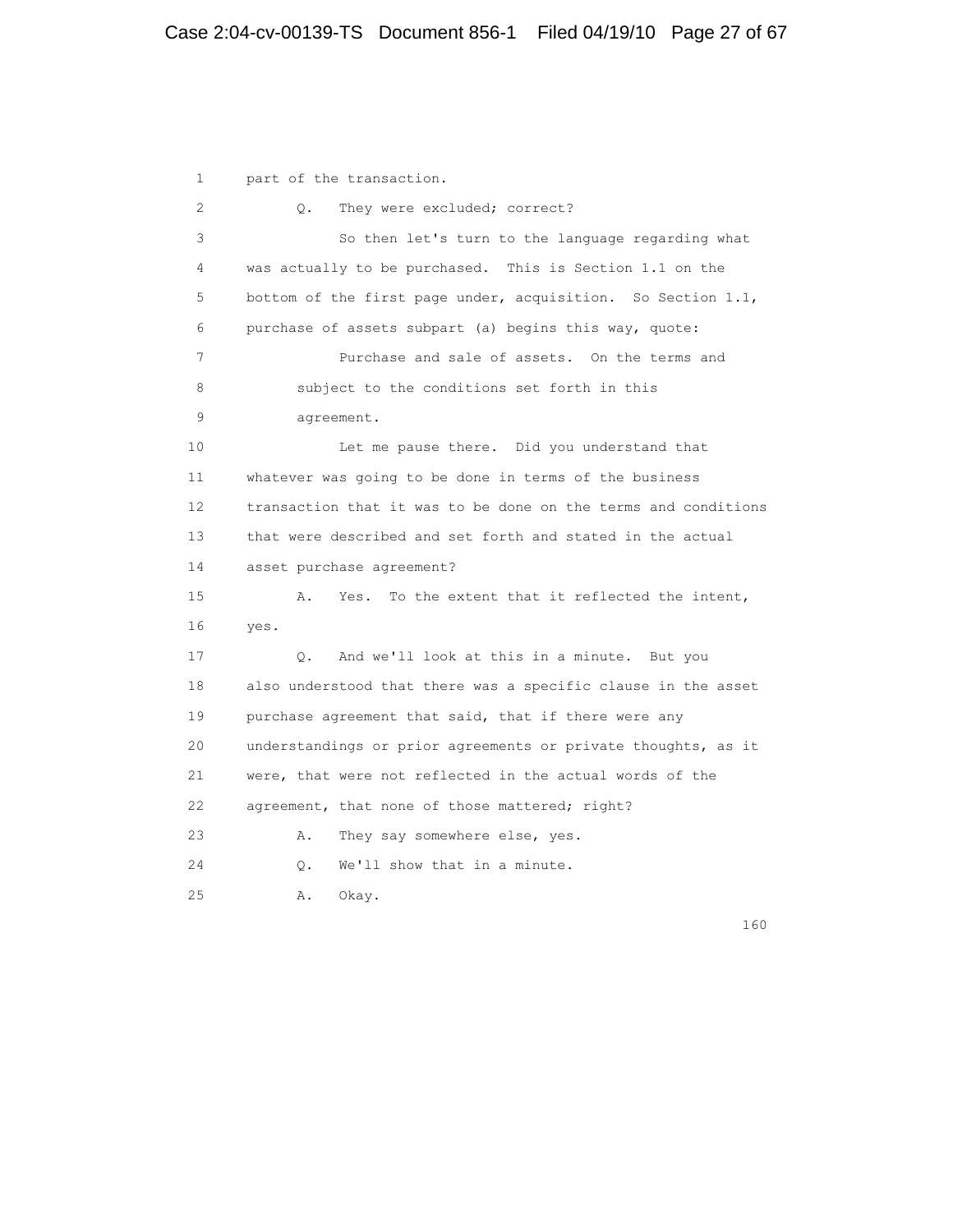```
 1 Q. Let's continue with the description of the assets.
 2 It says:
 3 Seller will sell, convey, transfer, assign and
 4 deliver to buyer, and buyer will purchase and
 5 acquire from seller on the closing date all of
 6 seller's right, title and interest in and to the
 7 assets of properties of seller relating to the
 8 business.
 9 But then it doesn't stop there, does it? It
 10 continues; right?
11 A. Yes.
 12 Q. It continues as follows:
 13 Identified on -- and we'll flip the page --
 14 Schedule 1.1(a) hereto.
 15 Do you see that?
 16 A. I do, yes.
 17 Q. So you understood as you signed the asset purchase
 18 agreement that to find out what assets were actually being
 19 transferred, conveyed or sold by Novell to Santa Cruz
20 Operation would be those assets described in Schedule 1.1(a);
 21 right?
 22 A. Yes.
 23 Q. And then it continues:
 24 Notwithstanding the foregoing, the assets to
 25 be so purchased shall not include those assets set
```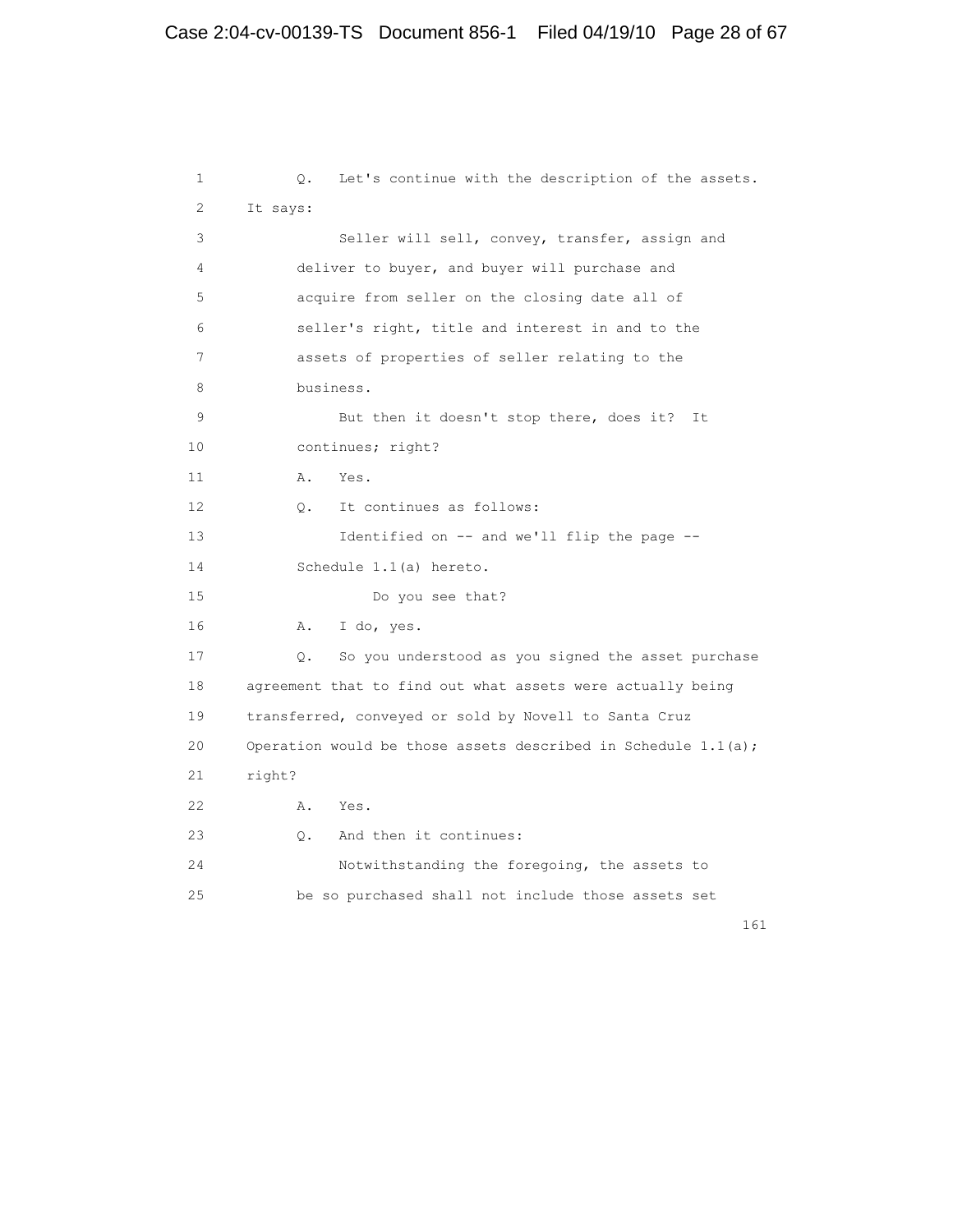1 forth in Schedule 1.1(b). 2 You see that; right? 3 A. I do, yes. 4 Q. So you understood to find out what was not included 5 in the transaction you could look to Schedule 1.1(b); right? 6 A. Correct. 7 Q. Let's have a look at what the payments or payment 8 was to be made. And let's go to Section 1.2 subpart (a). 9 Mr. Singer asked you about this. It says: 10 On the terms and subject to the conditions set 11 forth in this agreement -- and then these words -- 12 as full payment for the transfer of the assets by 13 seller to buyer, at the closing buyer shall assume 14 the assumed liabilities and issue to seller 15 6,127,500 shares of fully paid and nonassessable 16 shares of common stock of the buyer. 17 Do you see that? 18 A. Yes. 19 Q. And then that payment is described as the shares or 20 purchase price; right? 21 A. Yes. 22 Q. So Section 1.2(a) tells us, correct, that the 23 shares were the full payment for the assets; right? 24 A. Payments, it says, is the title for 1.2, I believe. 25 And my view of the transaction was that the shares as well as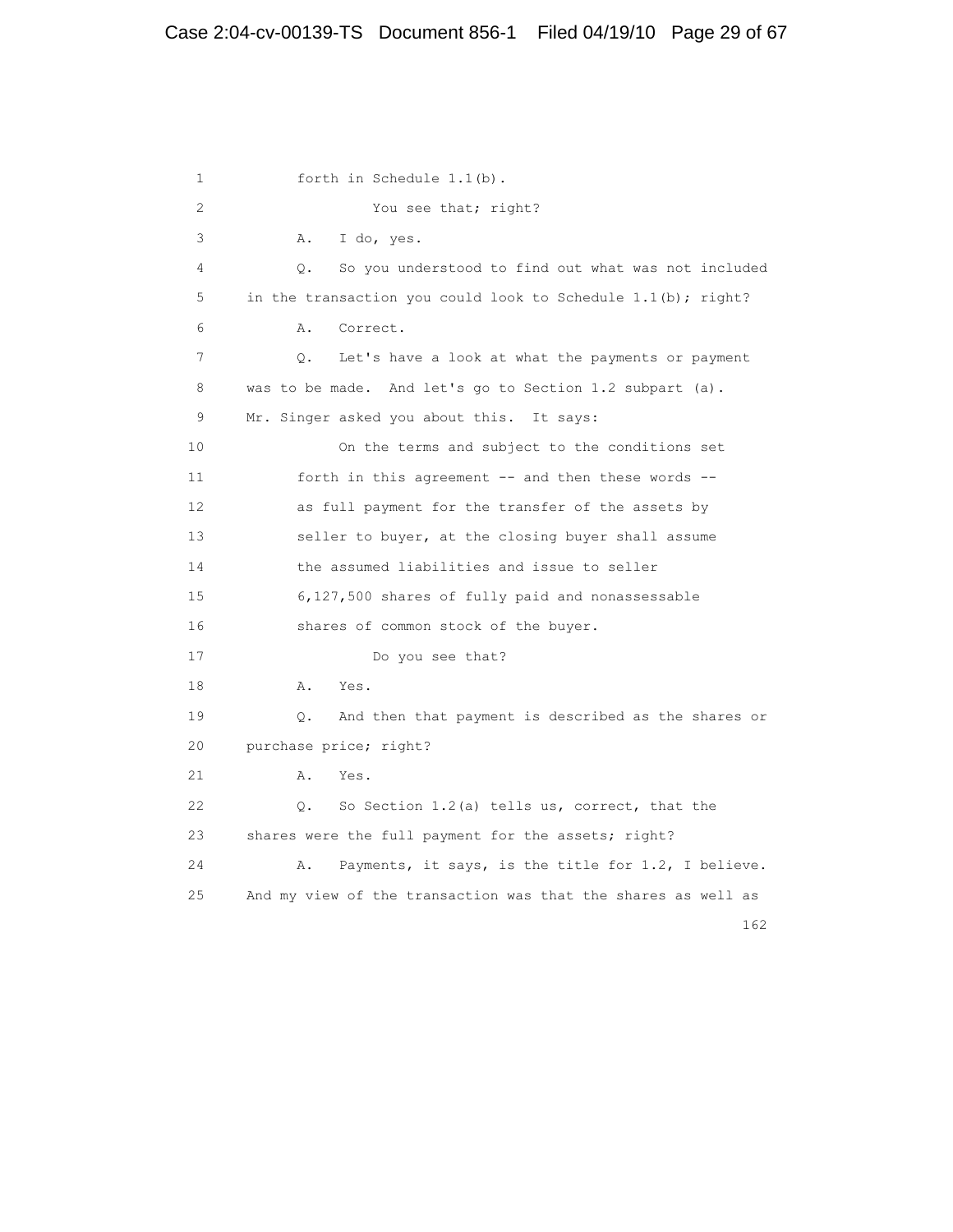# Case 2:04-cv-00139-TS Document 856-1 Filed 04/19/10 Page 30 of 67

 1 the royalties were the payment for the UNIX and UnixWare 2 business. 3 Q. Let's look at the language of the agreement to see 4 again what the language of the agreement states. 5 A. Okay. 6 Q. Back to 1.2 subpart (a): 7 On the terms and subject to the conditions set 8 forth in this agreement as full payment for the 9 transfer of the assets. 10 Do you see that? 11 A. I do. 12 Q. And then it identifies two things that will 13 constitute full payment, the shares and SCO's assumption of 14 certain liabilities; right? 15 A. Yes. 16 Q. And those are the two items that are described as 17 full payment of the assets; right? 18 A. Yes. 19 Q. Okay. Now let's go to Section 3. You were asked 20 about this by Mr. Singer, as well. We'll focus on the first 21 portion of this, maybe through the first full sentence, if we 22 might. So looking at royalties, it says: 23 Buyer agrees to collect and pass through to 24 seller 100 percent of the SVRX royalties as 25 defined and described in Section 4.16 hereof.

163 and 163 and 163 and 163 and 163 and 163 and 163 and 163 and 163 and 163 and 163 and 163 and 163 and 163 and 163 and 163 and 163 and 163 and 163 and 163 and 163 and 163 and 163 and 163 and 163 and 163 and 163 and 163 an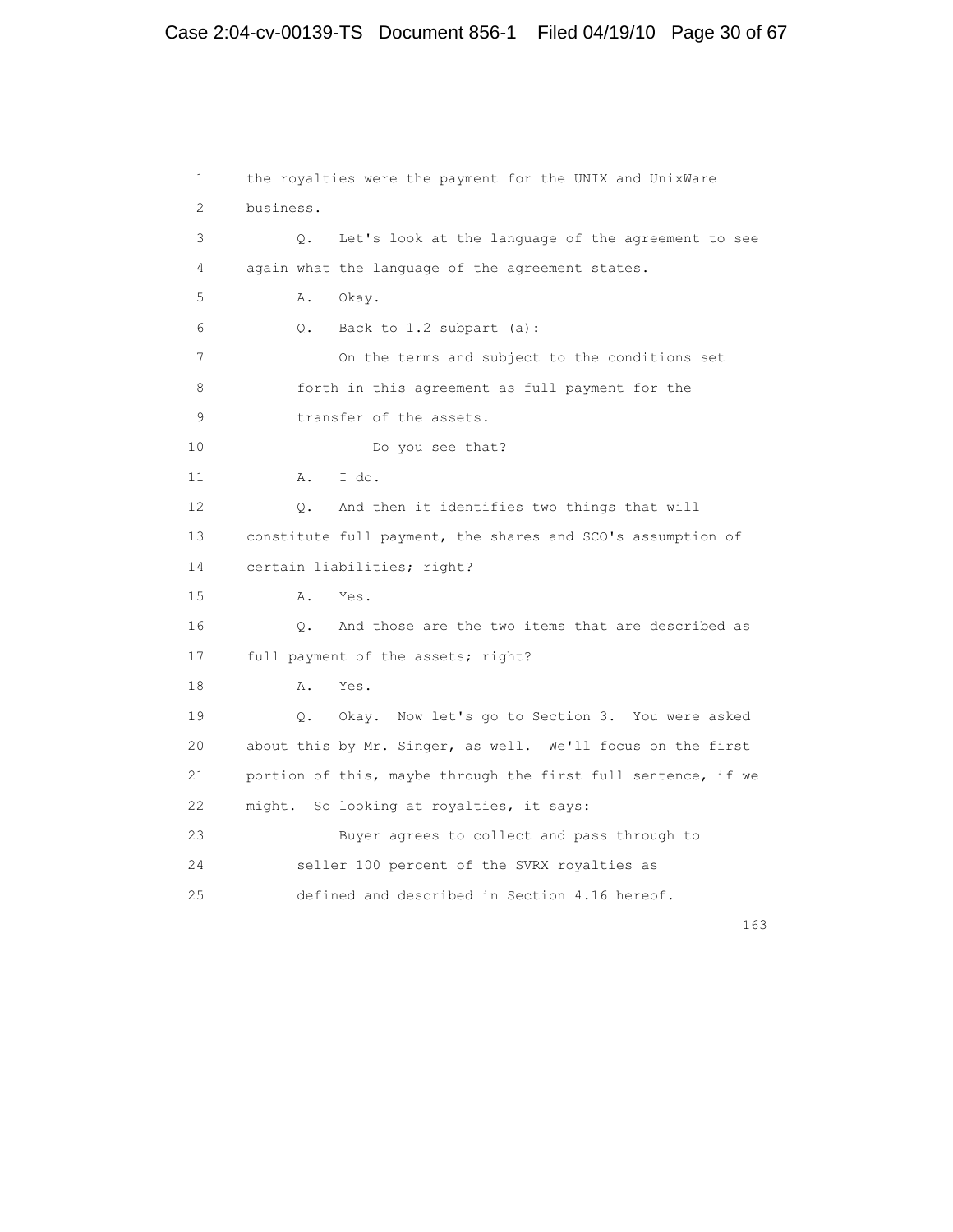1 Right? 2 A. Yes. 3 Q. So there's no statement that what Santa Cruz 4 Operation was going to do was pay to Novell these royalties in 5 exchange for the assets, instead according to the language of 6 the agreement what Santa Cruz agreed to do was to go out and 7 collect and pass back to Novell those royalties; right? 8 A. Correct. 9 Q. In fact, the role of Santa Cruz in connection with 10 this agreement was to go out and essentially act as an 11 administrator and collector for Novell; right? 12 A. I think that understates the role. 13 Q. That's what the words say essentially; right? 14 A. That's what the words say, but I think it 15 understates the role. 16 Q. Let's see what else the role is, because it 17 continues: 18 Seller agrees to pay buyer an administrative 19 fee of 5 percent of the SVRX royalties. 20 So you understood from the language of the asset 21 purchase agreement itself that in exchange for Santa Cruz 22 going out and serving the administrative function of 23 collecting and turning over to Novell the SVRX royalties that 24 an administrative fee of 5 percent of those royalties would be 25 paid back to Santa Cruz; right?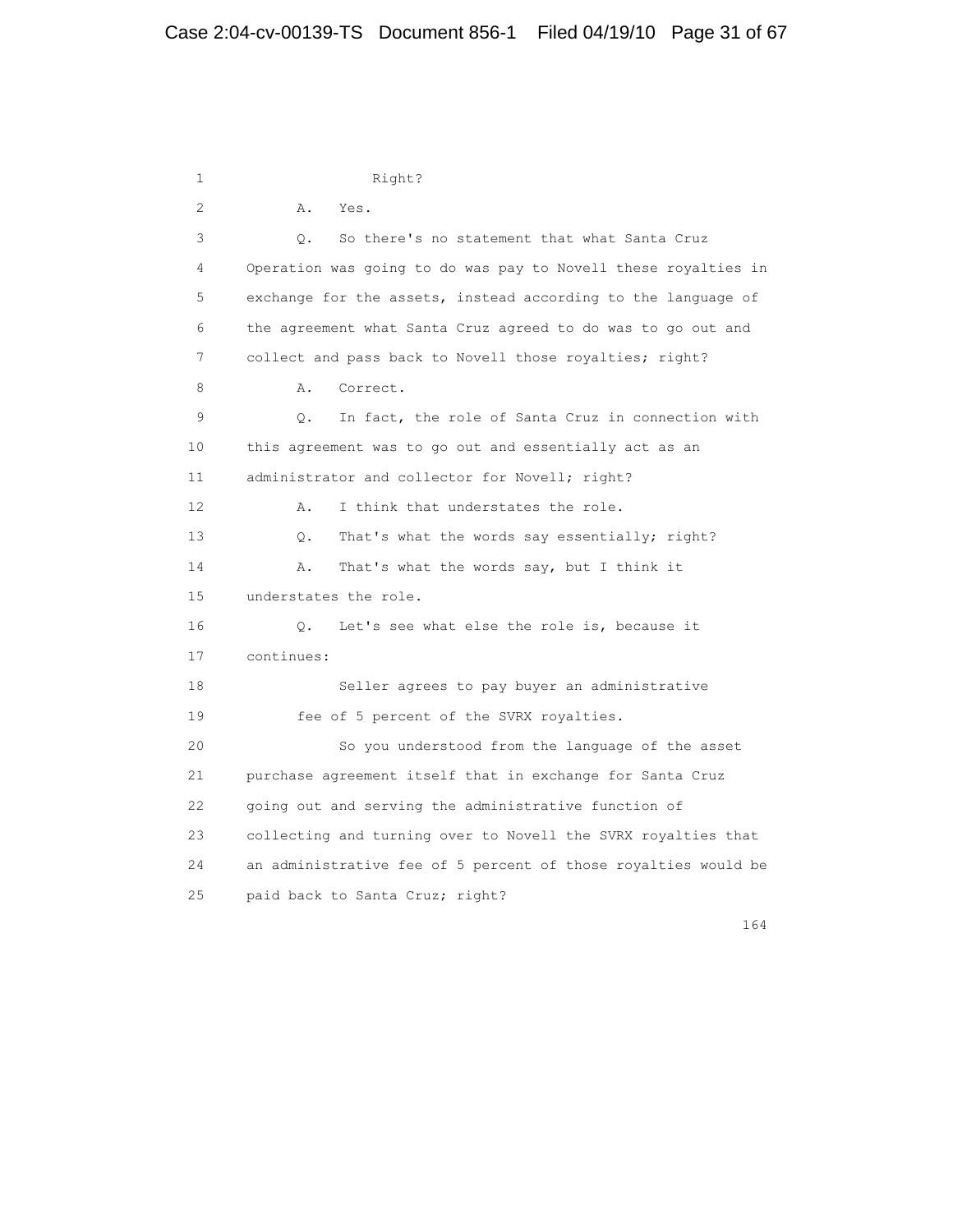1 A. That's correct. 2 Q. Okay. Then it continues: 3 Seller and buyer further acknowledge and agree 4 that seller -- 5 That's Novell; right? 6 A. Yes. 7 Q. -- is retaining all rights to the SVRX 8 **8** royalties, notwithstanding the transfer of the 9 SVRX licenses to buyer pursuant hereto. 10 Do you see that? 11 A. Yes. 12 Q. So you understood when you signed the agreement 13 that Novell was retaining all of the rights to the royalties; 14 correct? 15 A. To the royalties, yes. 16 Q. And then it says: 17 And that buyer --18 That's Santa Cruz; correct? 19 A. (Witness indicates by nodding head up and down.) 20 Q. -- only has legal title and not an 21 equitable interest in such royalties within 22 the meaning of Section 541(D) of the Bankruptcy Code. 23 Do you see that? 24 A. Correct. 25 Q. Now, you understood that the reason that that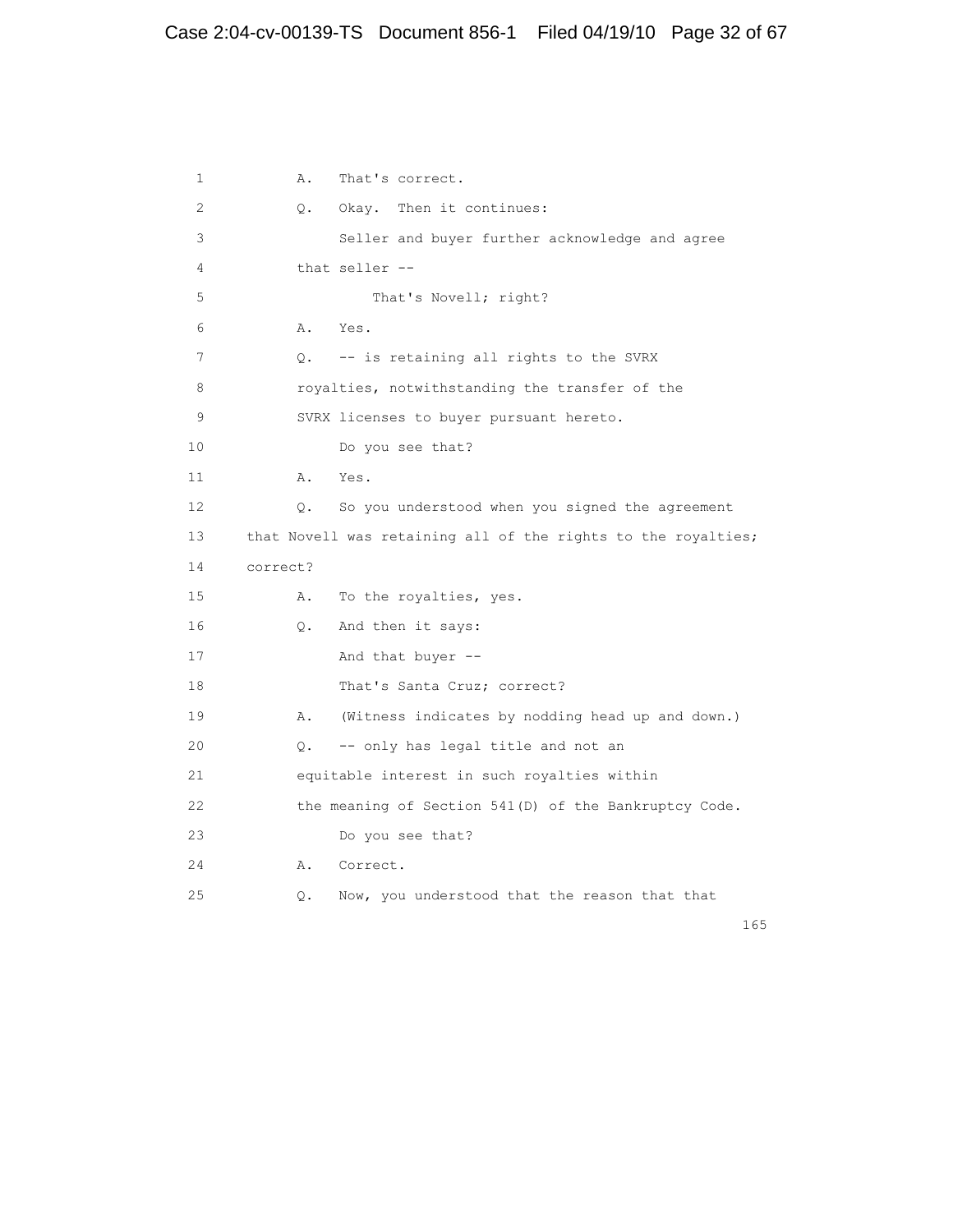1 language was included in the agreement is that Novell wanted 2 to protect itself in the event that Santa Cruz Operation were 3 to somehow have financial difficulty and file bankruptcy and 4 that Novell then wanted to make sure that it had retained the 5 full rights to the royalties; right? 6 A. That, as well as being assured that we would be 7 able to negotiate buyouts of those royalties with existing 8 customers. 9 Q. Yes. Thank you. And, in fact, that was an added 10 reason why Novell retained control over the royalties; right? 11 A. Yeah. The major concern was making sure that we 12 received the royalties, because, as I said, we viewed it as 13 part of the payment. 14 Q. Now, I want to ask you a few questions about other 15 provisions of the agreement. We're going to skip forward all 16 the way to Section 9.3 of the agreement, if we might. It's on 17 Page Number 47. I'm sorry. I misspoke. 9.5. My apologies. 18 Now, I asked you earlier if you thought that there 19 was a clause in the agreement that essentially had the effect 20 to make clear between the parties that what mattered and 21 really the only thing that mattered was what was in the 22 agreement. Do you remember me asking about that? 23 A. Yes. 24 Q. So let's look at Section 9.5. It states, quote: 25 Entire agreement. This agreement and the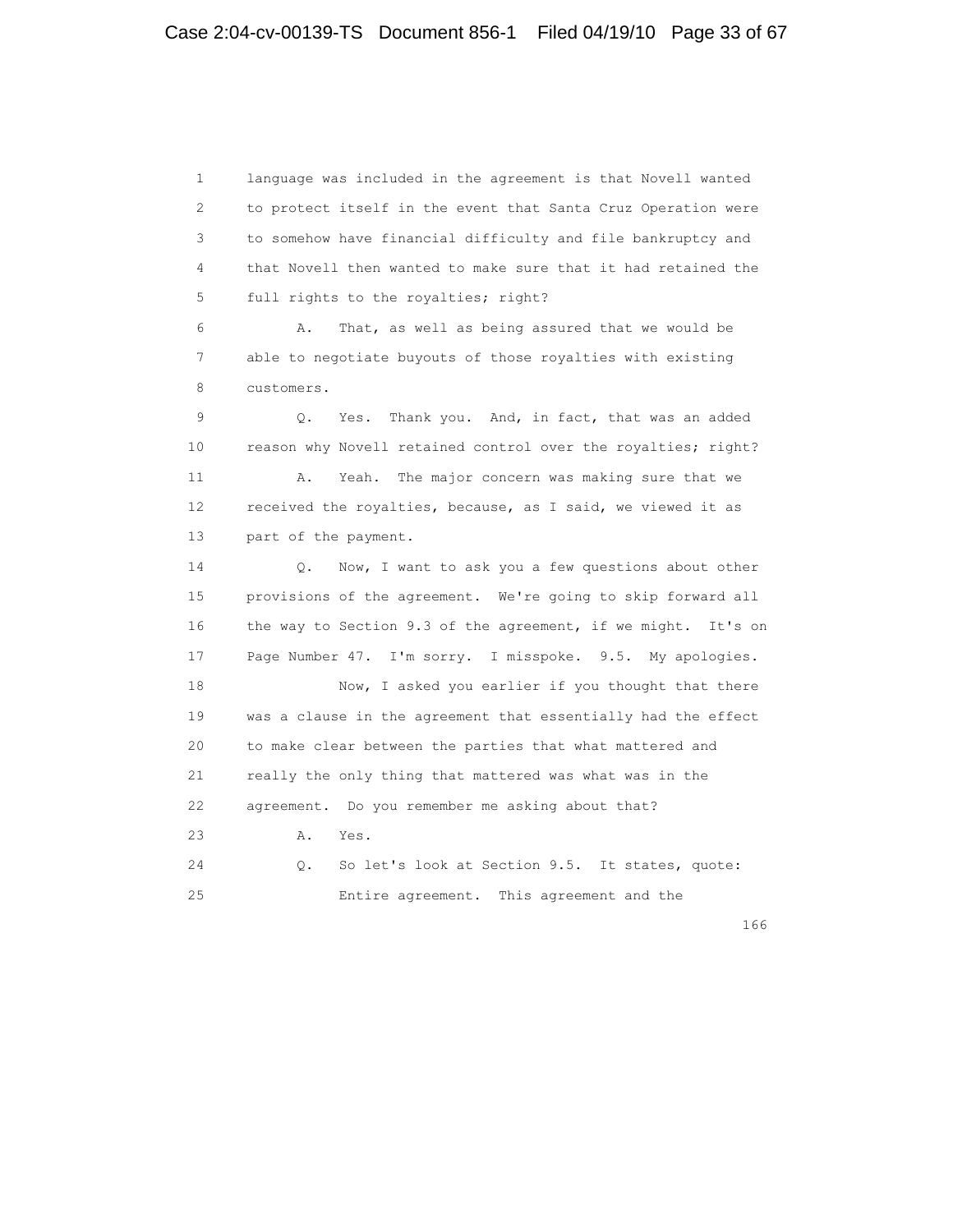1 schedules and exhibits hereto. 2 I'll pause there. You understood that the 3 reference to this agreement was the asset purchase agreement 4 signed on September 19th, 1995; correct? 5 A. Yes. 6 Q. And then the reference to schedules were the 7 schedules that were set forth in the agreement including the 8 schedules of included assets and excluded assets; right? 9 A. Yes. 10 Q. And exhibits thereto. There were various exhibits 11 to the agreement; right? 12 A. Yes. 13 Q. Okay. Then it continues: 14 (A). Constitute the entire agreement among 15 the parties with respect to the subject matter 16 hereof and supercede all prior agreements and 17 understandings, both written and oral, among the 18 parties with respect to the subject matter hereof. 19 Do you see that? 20 A. Yes. 21 Q. Now, did you understand that the reason for that 22 provision was so that in the event that either Novell or 23 Santa Cruz Operation, it had previous discussions, previous 24 understandings, even previous expectations or hopes or dreams 25 or desires, that all of those would be eliminated and what the 167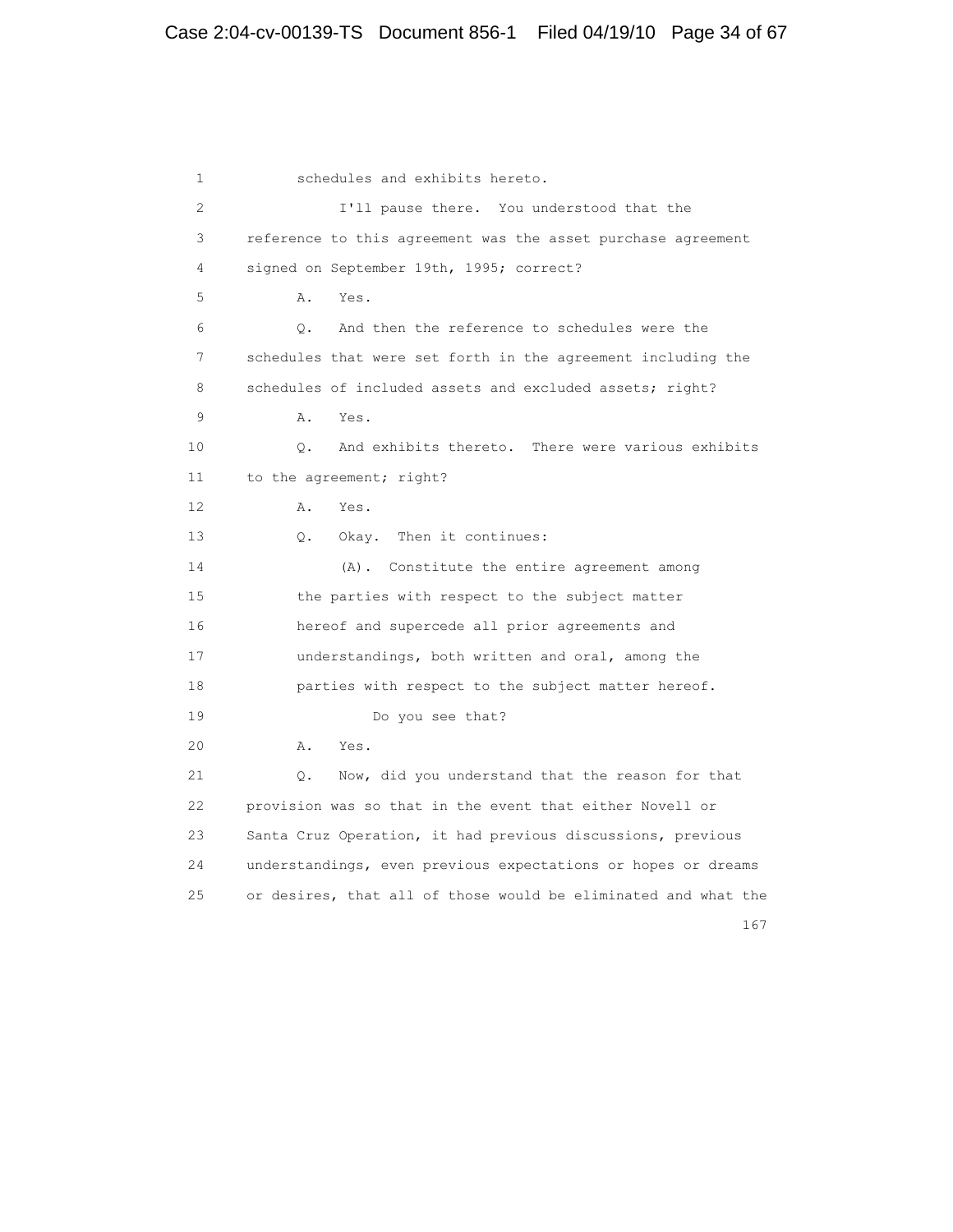# Case 2:04-cv-00139-TS Document 856-1 Filed 04/19/10 Page 35 of 67

```
 1 parties would agree to would be what was set forth in the
        2 written agreement?
        3 MR. SINGER: Your Honor, I object on the basis of
        4 the prior rulings. If I could --
        5 THE COURT: Can you refer me to the one you have in
        6 mind?
        7 MR. SINGER: Well, it involves the issue of whether
        8 or not the intent of the parties is to be considered in
        9 interpreting the agreement.
      10 MR. BRENNAN: That's not impacted by this
       11 provision, Your Honor.
      12 THE COURT: I will overrule the objection and allow
       13 the answer.
       14 Q. BY MR. BRENNAN: Mr. Frankenberg, do you have the
       15 question in mind?
       16 A. Pardon?
       17 Q. Do you have the question in mind? Do you remember
       18 the question I asked you?
       19 A. Could you repeat it, please?
       20 Q. I'll do my best. That was a long one. Maybe I'll
       21 shorten it this time.
       22 A. Okay.
       23 Q. Did you have the understanding when you signed the
       24 asset purchase agreement that the reason for Section 9.5 was
       25 to make sure that if either Novell or Santa Cruz Operation had
 168
```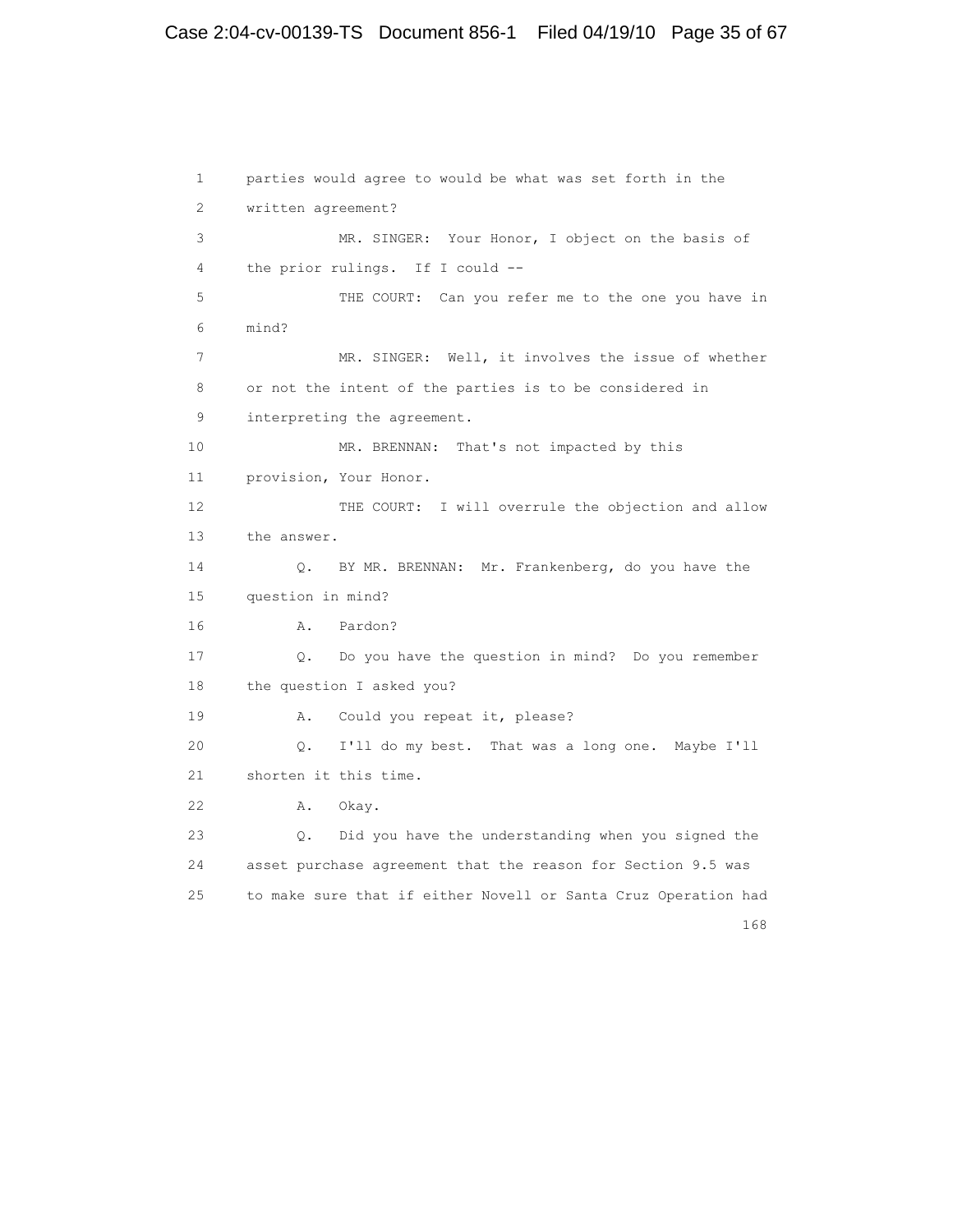1 had either prior understandings or expectations or thoughts 2 that none of those would really matter or be binding, instead 3 what would matter is what was set forth in the written 4 agreement? 5 A. Well, clearly subsequently there was an amendment 6 to this, so the entire agreement got modified to be something 7 else. 8 Q. And that's because we looked at Amendment Number 1. 9 Both parties in writing agreed to that amendment; correct? 10 A. Yes. 11 Q. And, in fact, there is a provision in the agreement 12 that we can look at that says if both parties reach a 13 modification in writing that that counts; right? 14 A. I assume so, yes. 15 Q. Okay. The section we're looking at says that if 16 before signing this agreement someone had a hope or 17 expectation or thought they had agreement, rather than worry 18 about that, we're going to focus on what the words of this 19 agreement says; right? 20 A. That's what this says, yes. 21 Q. And it says: 22 Supercedes all prior agreements and 23 understandings. 24 Correct? 25 A. Yes.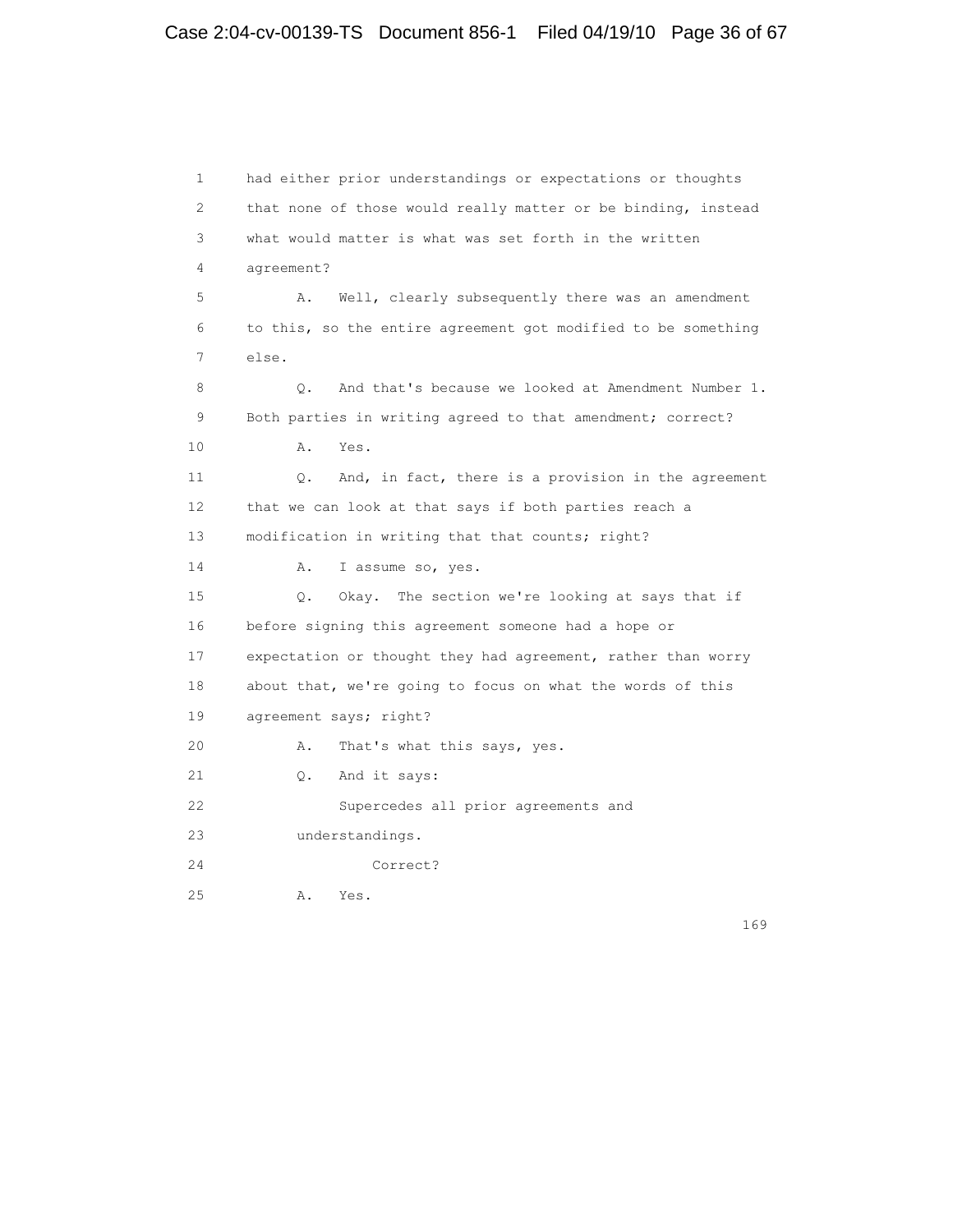1 MR. SINGER: Your Honor, I'm going to object again 2 and move to strike. This is ineffective as a matter of law 3 under the law of this case, this provision. 4 MR. BRENNAN: Would you like me to respond or not? 5 THE COURT: Yes, if you may. 6 MR. BRENNAN: Your Honor, this is a written 7 provision that's never been amended, and it's a standard 8 integration clause. And I'm simply asking the witness and 9 he's answered questions in terms of what his understanding was 10 with respect to the meaning and effect of that provision. 11 THE COURT: The dilemma that I have is in light of 12 Mr. Singer's question that was asked that you objected to that 13 the Court sustained earlier that if you continue to pursue 14 this I have no choice but to allow Mr. Singer on redirect to 15 get into an area that you perhaps don't want him to. 16 MR. BRENNAN: I understand that, Your Honor. 17 THE COURT: If you want him to answer this 18 question, I will then have to allow Mr. Singer to revisit that 19 issue. 20 MR. BRENNAN: Well, I don't want the answer that 21 badly, Your Honor. 22 THE COURT: All right. 23 Q. BY MR. BRENNAN: Now, you also understood that 24 lawyers would be involved; right? 25 A. Lawyers would be involved in what?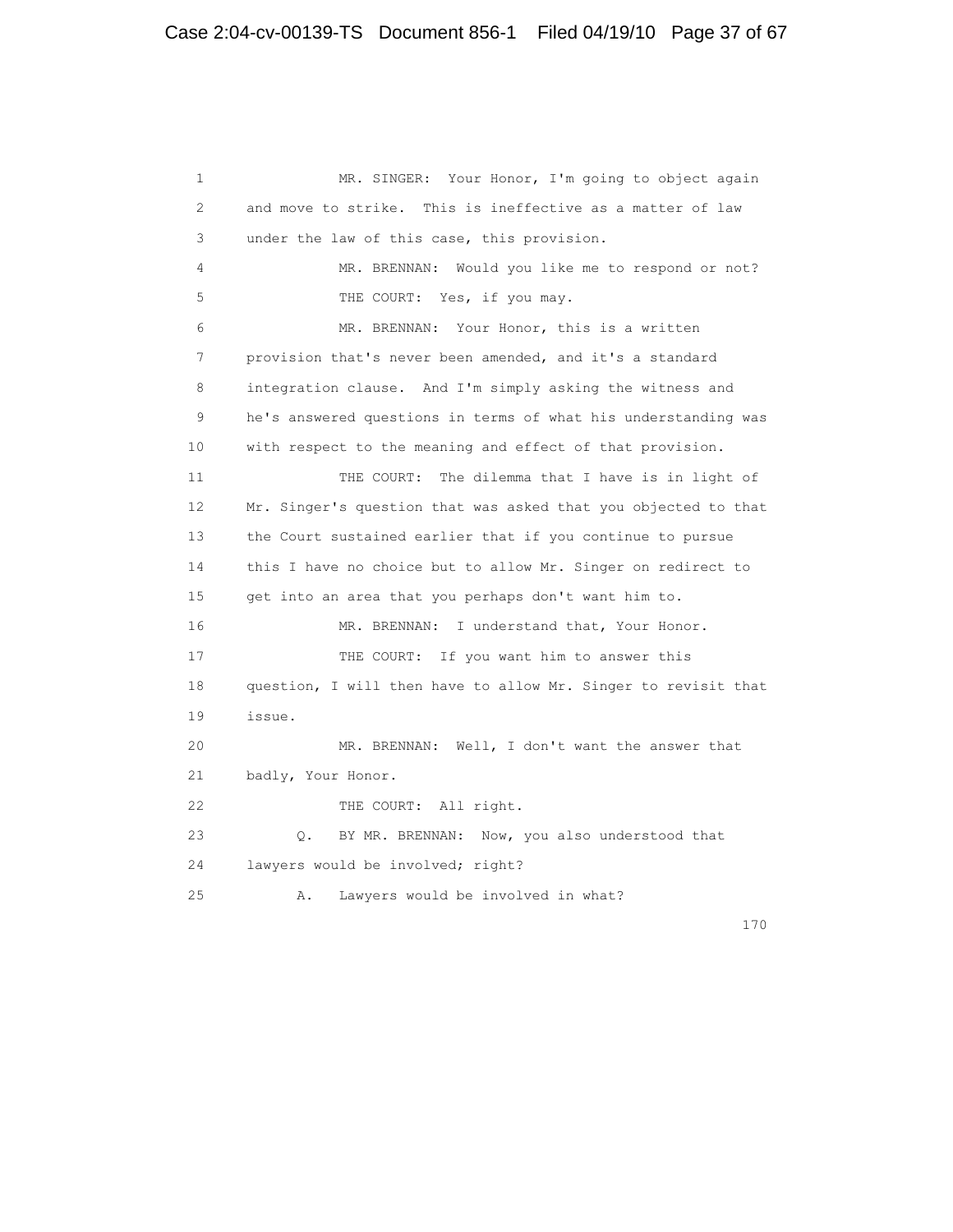1 Q. In drafting and negotiating the agreement; correct? 2 A. Yes. 3 Q. So let's look at the next provision in the document 4 that addresses the role of attorneys in both the preparation 5 and drafting of the agreement. So if we could look at 6 Section 9. -- give me one moment and I'll direct you to it -- 7 Section 9.9. It says: 8 The parties hereto agree that they have been 9 represented by counsel during the negotiation and 10 execution of this agreement. 11 Do you see that? 12 A. I do, yes. 13 Q. And you understood that Novell purposely wanted to 14 be represented by counsel in the agreement; right? 15 A. Yes. 16 Q. And you understood that so did Santa Cruz 17 Operation. They wanted lawyers to be involved; right? 18 A. Yes. 19 Q. Now, speaking of lawyers, after you left Novell, 20 you had your deposition taken in this case; right? 21 A. Yes, I did. 22 Q. And that deposition was taken by Mr. Singer; 23 correct? 24 A. Correct. 25 THE COURT: Ladies and gentlemen, let me explain to 171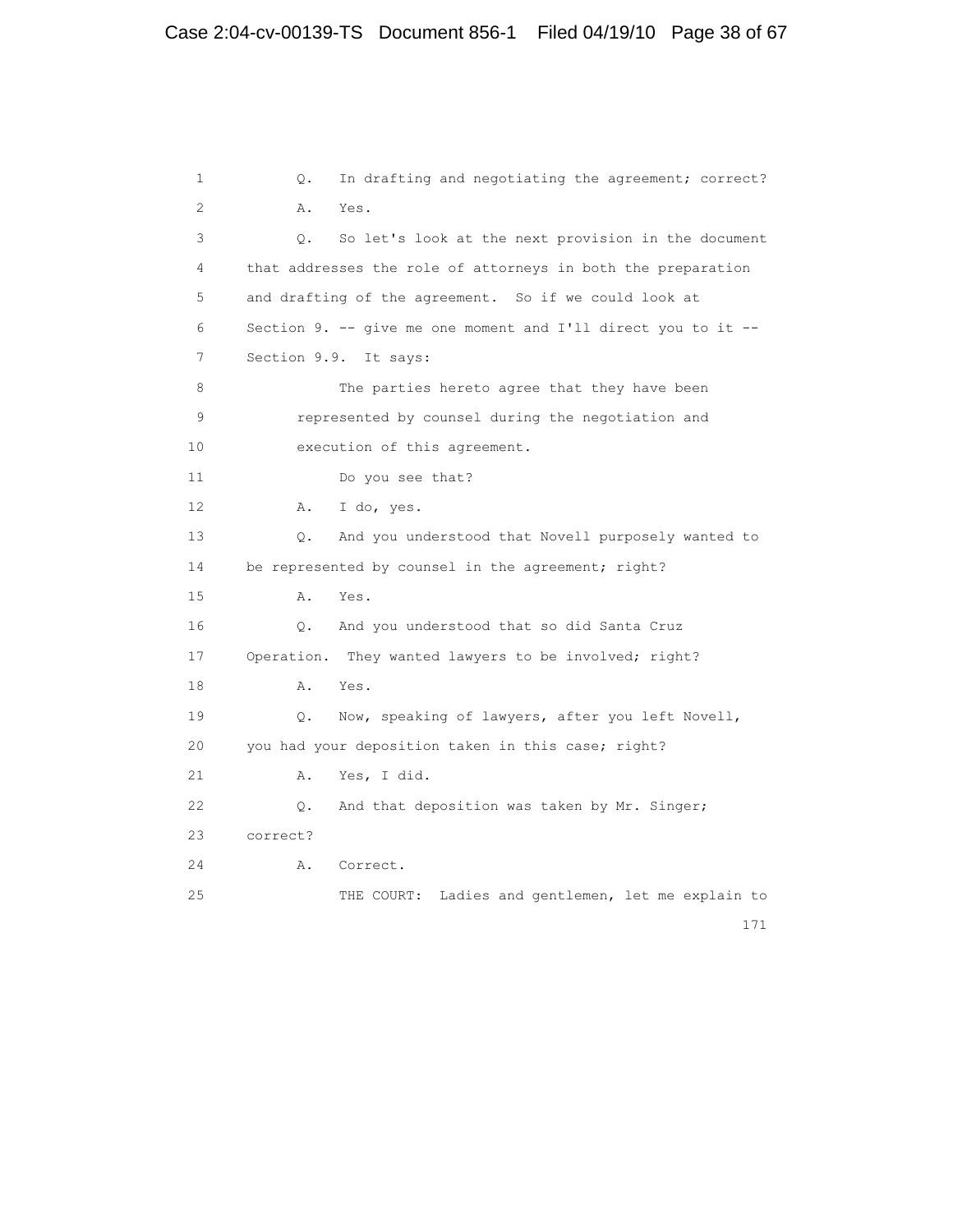1 you. You heard reference earlier during opening by Mr. Singer 2 about depositions, and let me for your information explain to 3 you that prior to trial the attorneys in this case had the 4 opportunity to question the witnesses that were going to 5 appear here. And that would be a very formal questioning. 6 The witnesses would be put under oath. They would be 7 represented by counsel, and their counsel could make legal 8 objections to questions that were asked. A transcript of that 9 question and answer would then be prepared, and the witness 10 would be given an opportunity to review it and to make any 11 changes in it. And then the document would be signed, and it 12 can be used in trial for certain purposes. 13 So you will hear references to depositions both 14 written and video during the course of this trial, and keep in 15 mind what I just explained to you what it is. 16 MR. BRENNAN: Thank you, Your Honor. 17 Q. BY MR. BRENNAN: Now, before your deposition was 18 taken, and by the way, do you recall that your deposition was 19 taken by Mr. Singer in February of 2007? 20 A. That's correct, yes. 21 Q. And before your deposition was taken, you had 22 occasion to meet with two attorneys that represent Novell; 23 correct? 24 A. Correct. 25 Q. One was Mr. Ken Brakebill of the law firm of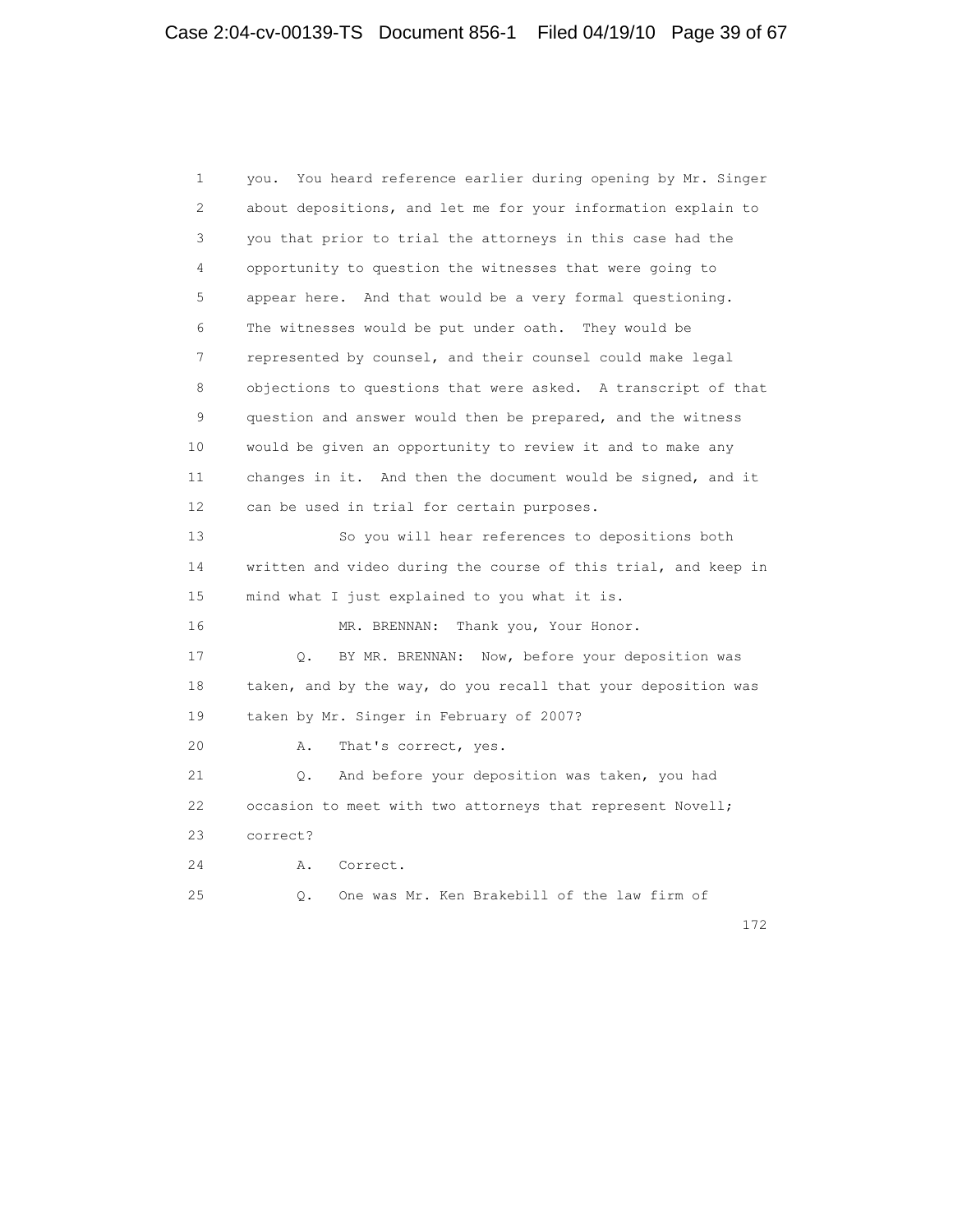# Case 2:04-cv-00139-TS Document 856-1 Filed 04/19/10 Page 40 of 67

1 Morrison & Foerster; correct? 2 A. Right. 3 Q. And the other was Mr. Jim Lundberg, who was inhouse 4 counsel for Novell; correct? 5 A. Correct. 6 Q. Do you recall where you met for that meeting? 7 A. I believe it was in my lawyer's office. 8 Q. And at that meeting did you, in fact, confirm both 9 to Mr. Brakebill and to Mr. Lundberg your belief that under 10 the asset purchase agreement you've looked at today that, 11 indeed, Novell wanted to retain the UNIX copyrights in order 12 to facilitate both buyout negotiations of SVRX licenses and to 13 protect the revenue stream under those licenses? 14 A. I did not say that. What I said was, I believe 15 that there might have been some conversations about that, and 16 I asked them if they could refresh my memory on it. They were 17 unable to do that, nor was anyone else. 18 Q. In fact, do you recall when you were asked about 19 this that you said that you had a vestigial memory of that 20 topic being discussed? 21 A. Of the topic of intellectual property and 22 copyrights, yes. 23 Q. And then after you met with Mr. Lundberg and 24 Mr. Brakebill you then met with Mr. Duff Thompson; right? 25 A. I did, yes.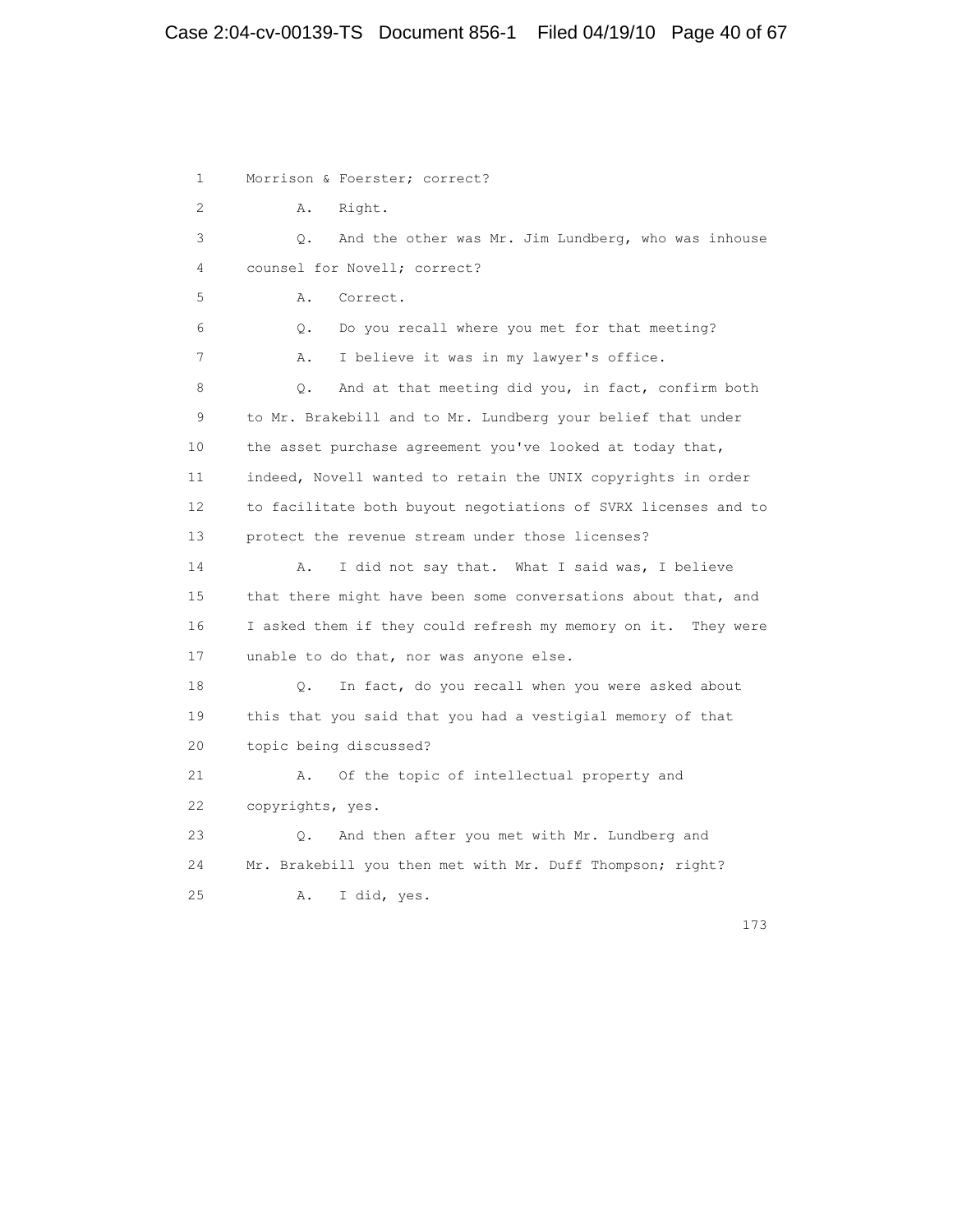1 Q. And Duff Thompson was the Novell executive who in 2 1995 you were working with in connection with the asset 3 purchase agreement; right? 4 A. One of the executives, yes. 5 Q. And when you were working with him among others at 6 that time he was a Novell employee; right? 7 A. Right. 8 Q. But when the asset purchase agreement went through, 9 Mr. Thompson left Novell's employ; right? 10 A. No. 11 Q. Well, he became a SCO -- member of the SCO board of 12 directors, didn't he? 13 A. He became a member of the SCO board of directors as 14 part of the purchase of -- well, as part of the agreement 15 between SCO and Novell. He was still a Novell employee. 16 Q. And how long -- 17 A. And later on he did leave Novell's employ, and I 18 believe he remained a member of the board, yes. 19 Q. So when you met, then, with Duff Thompson before 20 your deposition in 2007, after you met with Mr. Lundberg and 21 Mr. Brakebill, you then went and met with Mr. Thompson; right? 22 A. That's correct. 23 Q. And then you had your deposition taken; right? 24 A. Correct. Before I met with Mr. Thompson I asked, 25 we asked Mr. Lundberg if that -- if he would object to that,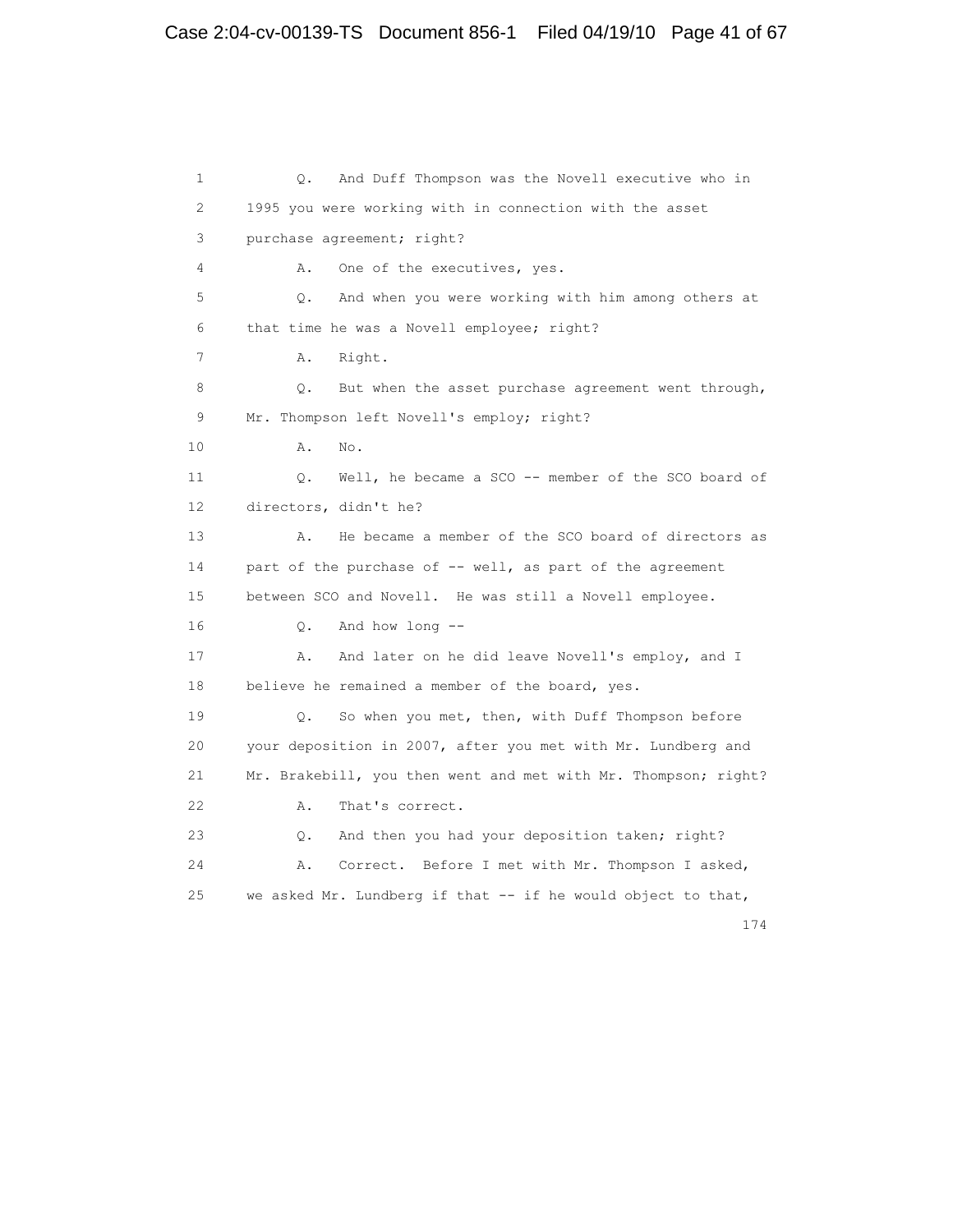# Case 2:04-cv-00139-TS Document 856-1 Filed 04/19/10 Page 42 of 67

 1 and he said he would not object to it. 2 Q. He wasn't opposed to that, was he? 3 A. He said to my lawyer that he wasn't opposed to 4 that. 5 Q. So you then met with Mr. Thompson; right? 6 A. I did, yes. 7 Q. And you understood at the time that Mr. Thompson 8 was on the SCO board of directors; right? 9 A. Yes. 10 Q. Did you understand at that time that Mr. Thompson 11 was the chairman of SCO's litigation committee? 12 A. I did not know that. I knew he was on the board. 13 I didn't know, in fact, I learned in the deposition that he 14 was the chair of the litigation committee. 15 Q. So at least what you learned after your deposition 16 was taken that when you met with Mr. Thompson before your 17 deposition was taken that Mr. Thompson not only was a SCO 18 director but the chairman of this litigation committee; right? 19 A. That's correct. That's what I learned, yes. 20 Q. And do you understand that Mr. Thompson was one who 21 authorized the filing of this lawsuit against Novell? 22 A. I don't know that to be a fact. It may well be. 23 Q. Do you know what Mr. Thompson's financial interest 24 is in the outcome of this litigation? 25 A. I believe his partnership owns a significant number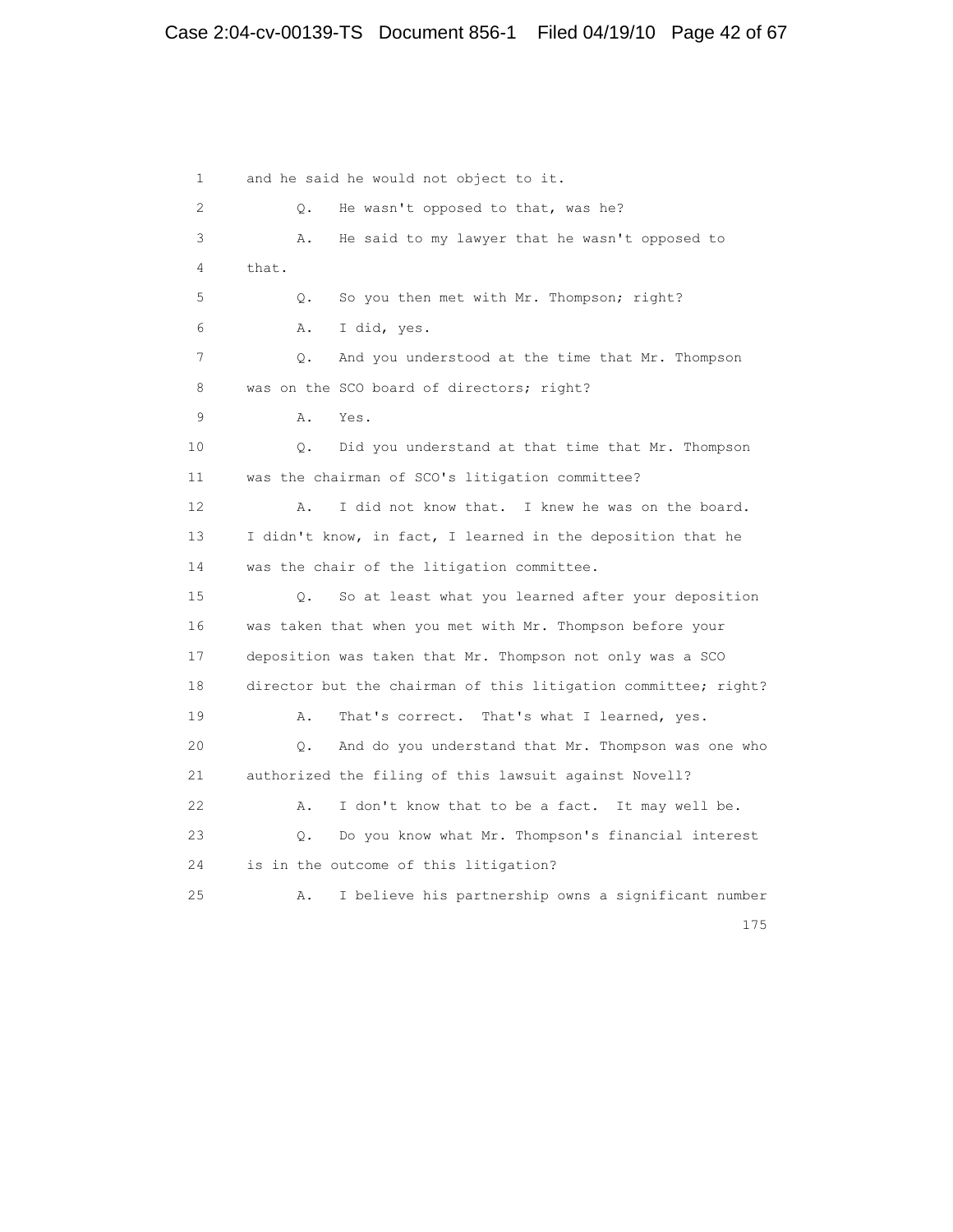# Case 2:04-cv-00139-TS Document 856-1 Filed 04/19/10 Page 43 of 67

 1 of SCO shares. I don't know how much. 2 Q. Mr. Frankenberg, thank you for your time. 3 I have no further questions at this juncture, Your 4 Honor. 5 THE COURT: Thank you, Mr. Brennan. 6 Mr. Singer? 7 REDIRECT EXAMINATION 8 BY MR. SINGER: 9 Q. Mr. Frankenberg, you've heard a lot of questions 10 and you've seen some documents. Let me start with, was the 11 deal as you understood it with Santa Cruz to sell the 12 copyrights in UNIX and UnixWare or to retain copyrights? 13 A. To sell the copyrights in UNIX and UnixWare 14 excluding the NetWare copyrights. 15 Q. Excluding the NetWare copyrights? 16 A. Right. 17 Q. And was that your intent at the beginning of the 18 transaction? 19 A. Yes. 20 Q. Was that your intent throughout the transaction? 21 A. Yes. 22 Q. Was that your intent when the transaction closed? 23 A. Yes. 24 Q. If any lawyers put in language into an agreement 25 that differed from that, would they be acting within or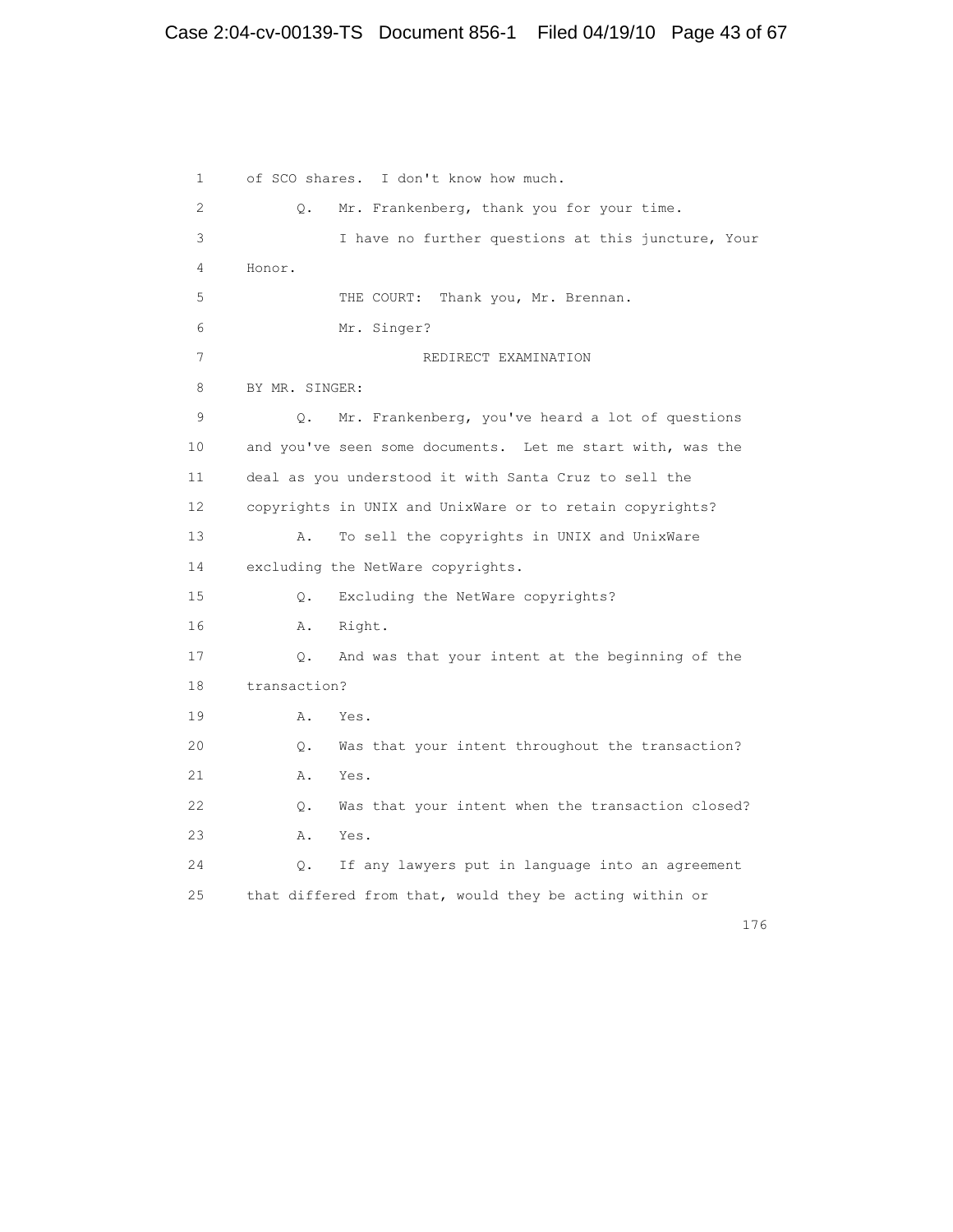1 outside your authority as chief executive officer of the 2 company? 3 A. Outside. 4 Q. Now, there were some questions about you trust your 5 lawyers. Do you trust your lawyers to document a deal 6 consistent with what the business people negotiated? 7 A. I trusted that they would do that, yes. Apparently 8 that didn't happen. 9 Q. So to the extent there is language in there which 10 excluded copyrights, would that have been consistent or 11 inconsistent with what the lawyers were supposed to do in 12 negotiating -- in documenting this deal? 13 A. They were supposed to be especially careful to make 14 sure that none of the NetWare copyrights or other Novell 15 product copyrights transferred as part of the deal. They were 16 not instructed to withhold copyrights of UNIX or UnixWare. 17 Q. And when you looked at the APA and you saw 18 reference to excluding copyrights, did you interpret that as 19 being the NetWare copyrights, or did you interpret that as 20 being the UNIX, the UnixWare copyrights? 21 A. When I saw that, I'm sure -- well, I shouldn't say 22 that. When I saw that, what likely registered in my mind was 23 that was NetWare copyrights. So they were doing their job. 24 They were excluding the copyrights that were very important to 25 us.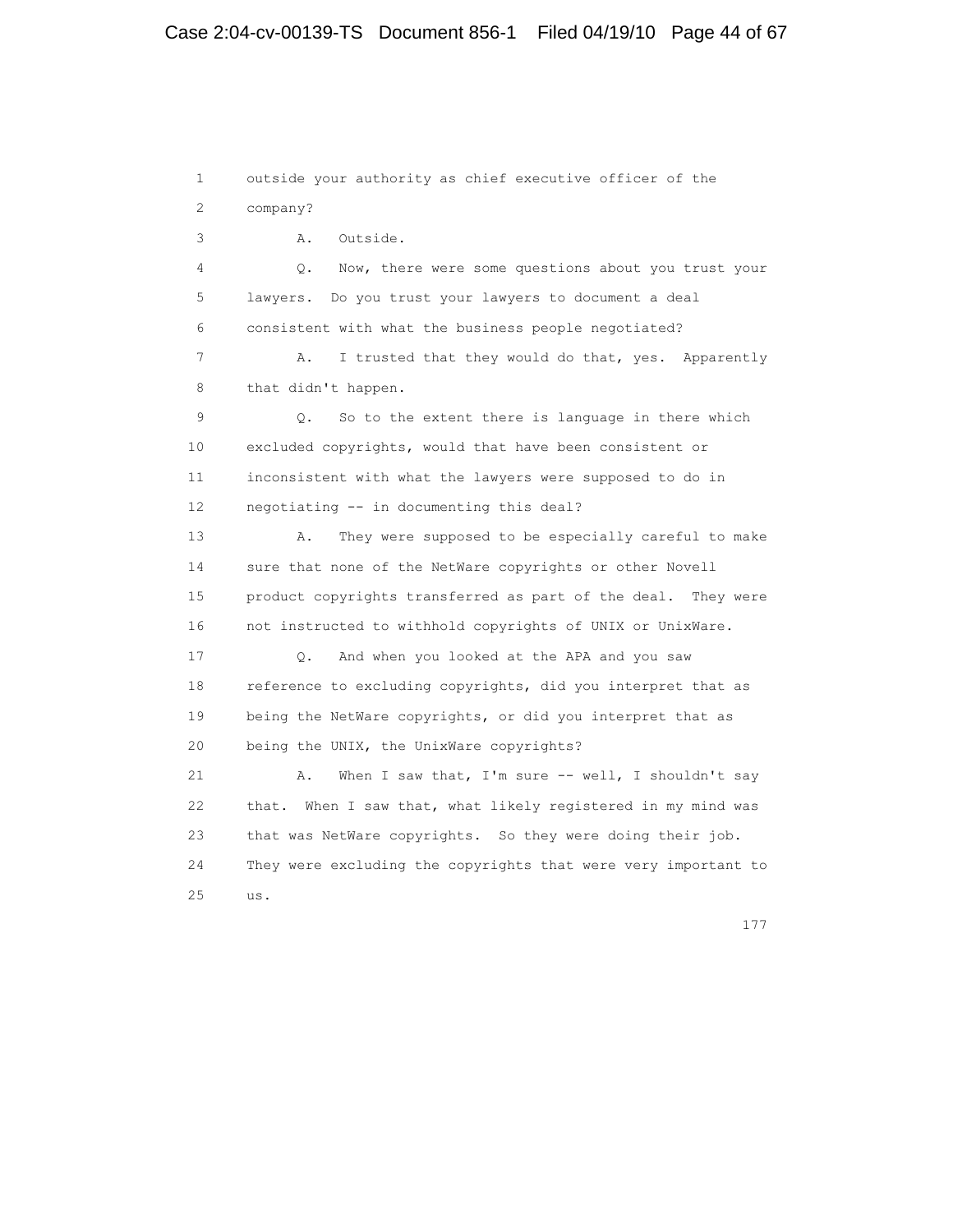1 Q. Now -- 2 A. I should have read more carefully or clearly or we 3 might not have been here. 4 Q. Now, there were some questions about the board of 5 directors. Does any other board of directors member in this 6 case have the authority to negotiate the deal separate from 7 what you and the team of executives at Novell was doing? 8 **A.** No. 9 Q. Were any of the board of directors other than 10 yourself negotiating the deal with Santa Cruz? 11 A. No. 12 Q. So the only way that the board of directors could 13 have agreed to sell the copyrights would have been with your 14 knowledge and action; is that fair? 15 MR. BRENNAN: Objection, Your Honor. That's 16 leading the witness. 17 THE COURT: Sustained. 18 Q. BY MR. SINGER: Let me rephrase the question, 19 Mr. Frankenberg. Is there any way the board of directors 20 could sell the copyrights without you being aware of it as 21 being part of the deal? 22 A. No. 23 Q. Now, I'd like to take a look with you at the 24 minutes that you were asked to look at. And if you look at 25 the first page, do you see any discussion in terms of what was 178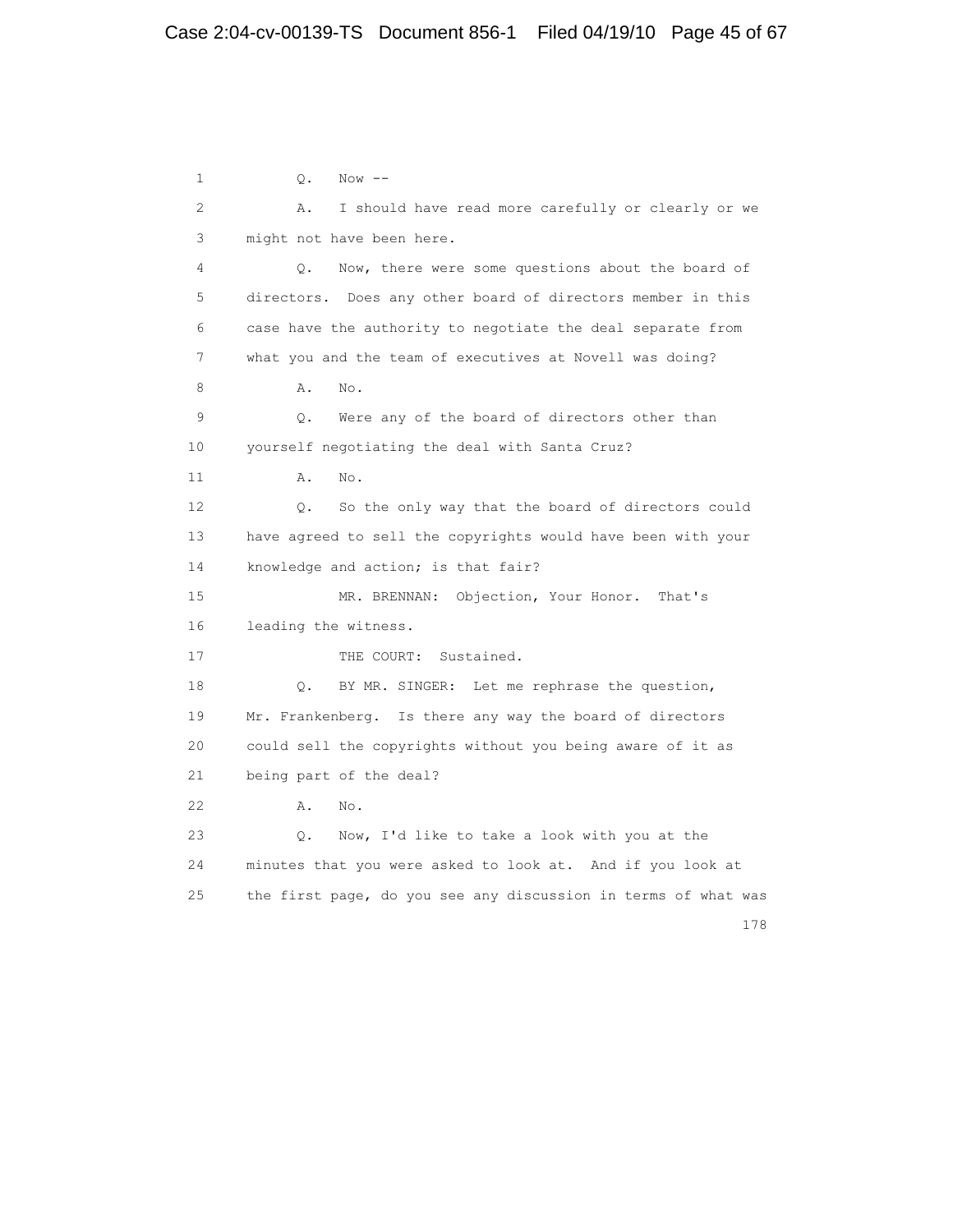# Case 2:04-cv-00139-TS Document 856-1 Filed 04/19/10 Page 46 of 67

 1 discussed with the board about copyrights? 2 A. I'm sorry. I'm having trouble reading it. Maybe 3 when I was younger I could have. But -- 4 Q. I'm having trouble reading it, too. This might be 5 easier. 6 A. Thank you. 7 Q. Take a moment and look at the summary of the 8 discussion. 9 THE COURT: Can you read that all right, 10 Mr. Frankenberg? 11 THE WITNESS: I can, yes. It's much better. Thank 12 you, Your Honor. 13 THE COURT: All right. 14 (Time lapse.) 15 THE WITNESS: Nothing on the first page about 16 copyrights. 17 Q. BY MR. SINGER: Okay. On the top of the second 18 page where it discusses that, the directors next discussed 19 various alternatives, that paragraph, anything there that you 20 see about copyrights? And perhaps Mr. Calvin can blow up that 21 top paragraph and make it easier to read. 22 (Time lapse.) 23 THE WITNESS: No. There's nothing about copyrights 24 in there. 25 Q. BY MR. SINGER: From your own personal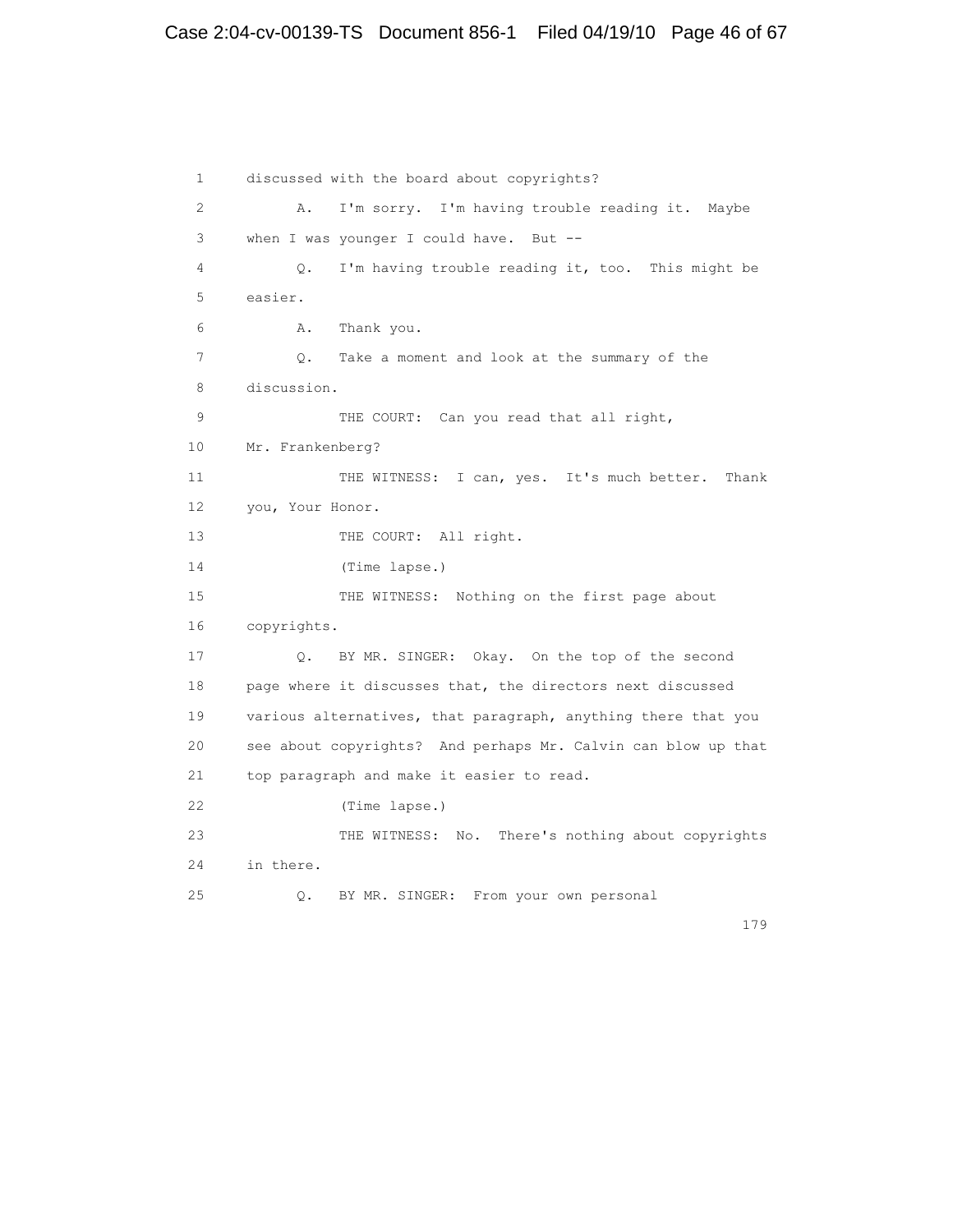1 recollection, was there any discussion at the board meeting 2 about the copyrights going or staying? 3 A. I don't recall any discussion about that, no. 4 Q. So then you get to the resolutions. Are the 5 resolutions pretty much a formality after the discussion at 6 the board meeting to vote to get the formal authority to take 7 steps? 8 MR. BRENNAN: Objection, Your Honor. That's 9 leading the witness again. 10 THE COURT: Overruled. 11 THE WITNESS: Generally resolutions are drafted 12 ahead of the meeting. And unless there are things that 13 change, a resolution is a result of the discussion or actions 14 of the board. Those are generally what is put into the 15 record. 16 Q. BY MR. SINGER: Do you recall any special attention 17 paid at the meeting back in 1995 of the language of the 18 particular resolution that had been drafted to approve the 19 transaction? 20 A. I don't recall that, and the minutes don't say 21 there's any discussion about the resolution. They refer to 22 the discussion that we just talked about. 23 Q. If you had looked at the resolution and you saw, 24 pursuant to the asset purchase agreement Novell will transfer 25 to SCO its UNIX and UnixWare technology assets, would you have 180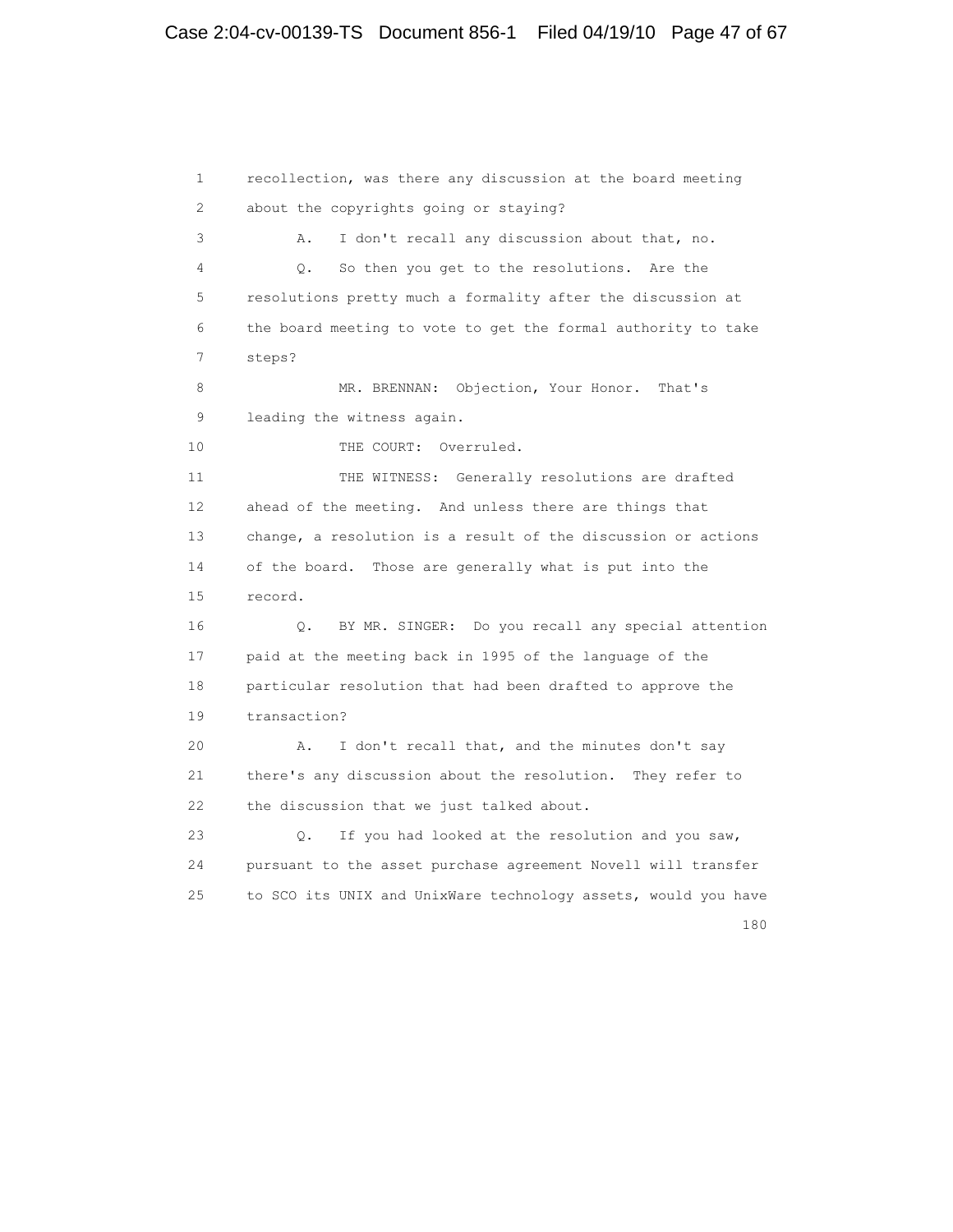1 understood that to include the copyrights? 2 A. Yes, I would have. 3 Q. Now, when you do get down to the second paragraph 4 that refers to Novell retaining all of its patents, copyrights 5 and trademarks, you see that it's followed by a statement that 6 says: 7 Worldwide license back to UNIX and UnixWare 8 for internal use and resale in bundled products. 9 Do you see that? 10 A. Yes, I do. 11 Q. Does that refer to the license back agreement that 12 we talked about earlier this morning? 13 A. Yes, it does. 14 Q. And would there be any reason for Novell to have to 15 license back from SCO copyrighted technology if it, in fact, 16 never sold it to SCO in the first place? 17 A. I can't think of a reason, no. 18 Q. Now, to the extent someone were to read these 19 minutes as excluding the UNIX and UnixWare copyrights from the 20 sale, was that consistent or inconsistent with the deal that 21 you and your executives negotiated with Santa Cruz? 22 A. It was inconsistent or would have been 23 inconsistent. 24 Q. And if the attorneys had negotiated language and 25 put language into the agreement that excluded the UNIX and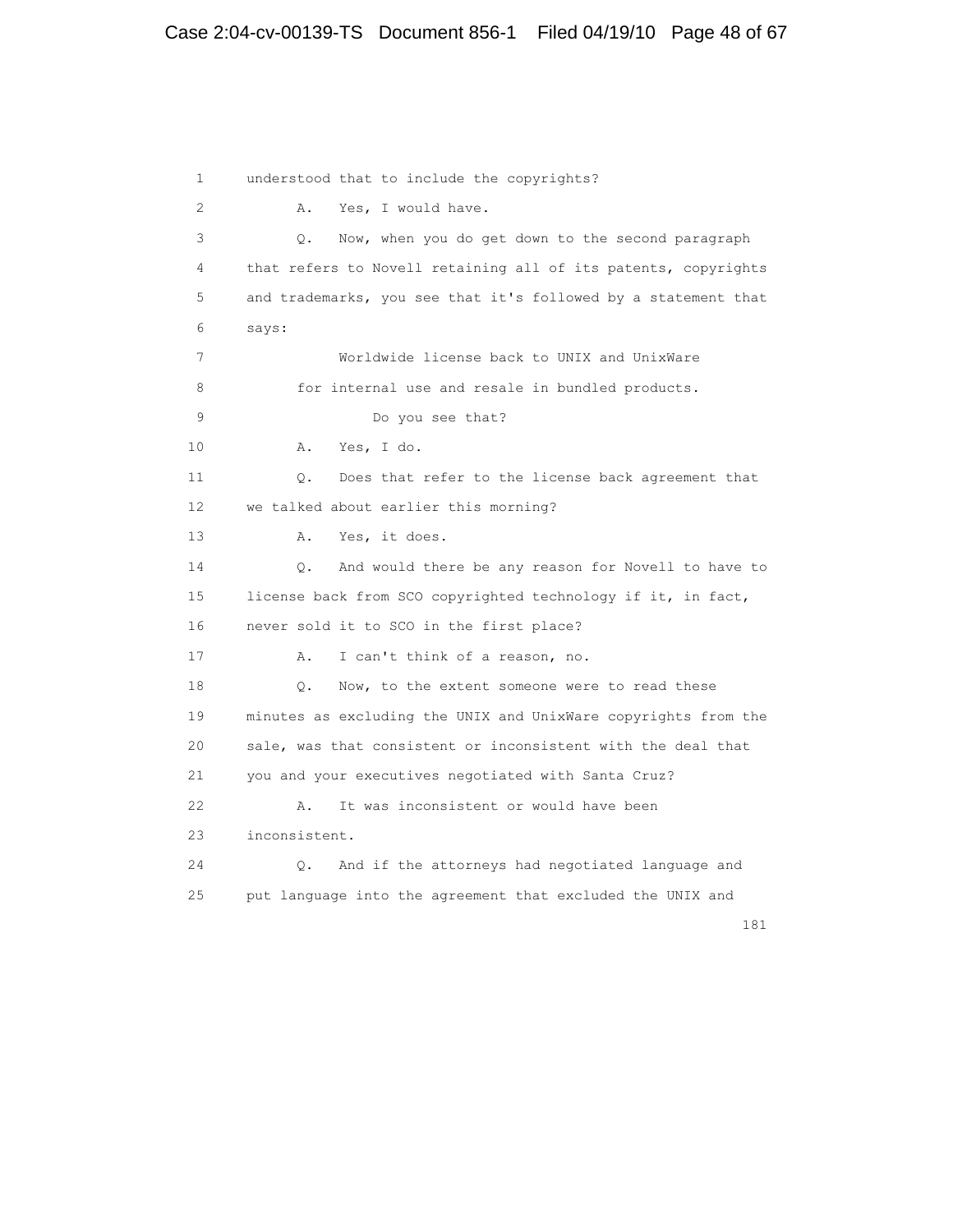1 UnixWare copyrights, was that consistent or inconsistent with 2 what they were supposed to be doing? 3 A. It was inconsistent. 4 Q. Now, you've been asked about Amendment 1 which 5 occurred over the 90 days that followed. Was there any reason 6 that you're aware of why Santa Cruz would have thought that 7 there was some problem with the language in the agreement in 8 terms of getting the entire UNIX and UnixWare business 9 including the copyrights? 10 A. I can't think of any, other than if they had read 11 it more carefully than I did, they would have seen the 12 reference to copyrights. 13 Q. But did any issue come up over those 90 days? 14 A. Not that I remember, no. 15 Q. Do you know whether or not during that period plans 16 were made to transition the copyrights on the actual software? 17 A. I don't recall, no. 18 Q. But you're not aware of any issues that would have 19 come up that would have led at that time before Amendment 20 Number 1 to having to make some changes to the agreement? 21 MR. BRENNAN: Objection; leading question, Your 22 Honor. 23 THE COURT: Sustained. 24 Q. BY MR. SINGER: Are you aware of any issues that 25 came up between September and December of 1995 that would have

182<sup>2</sup>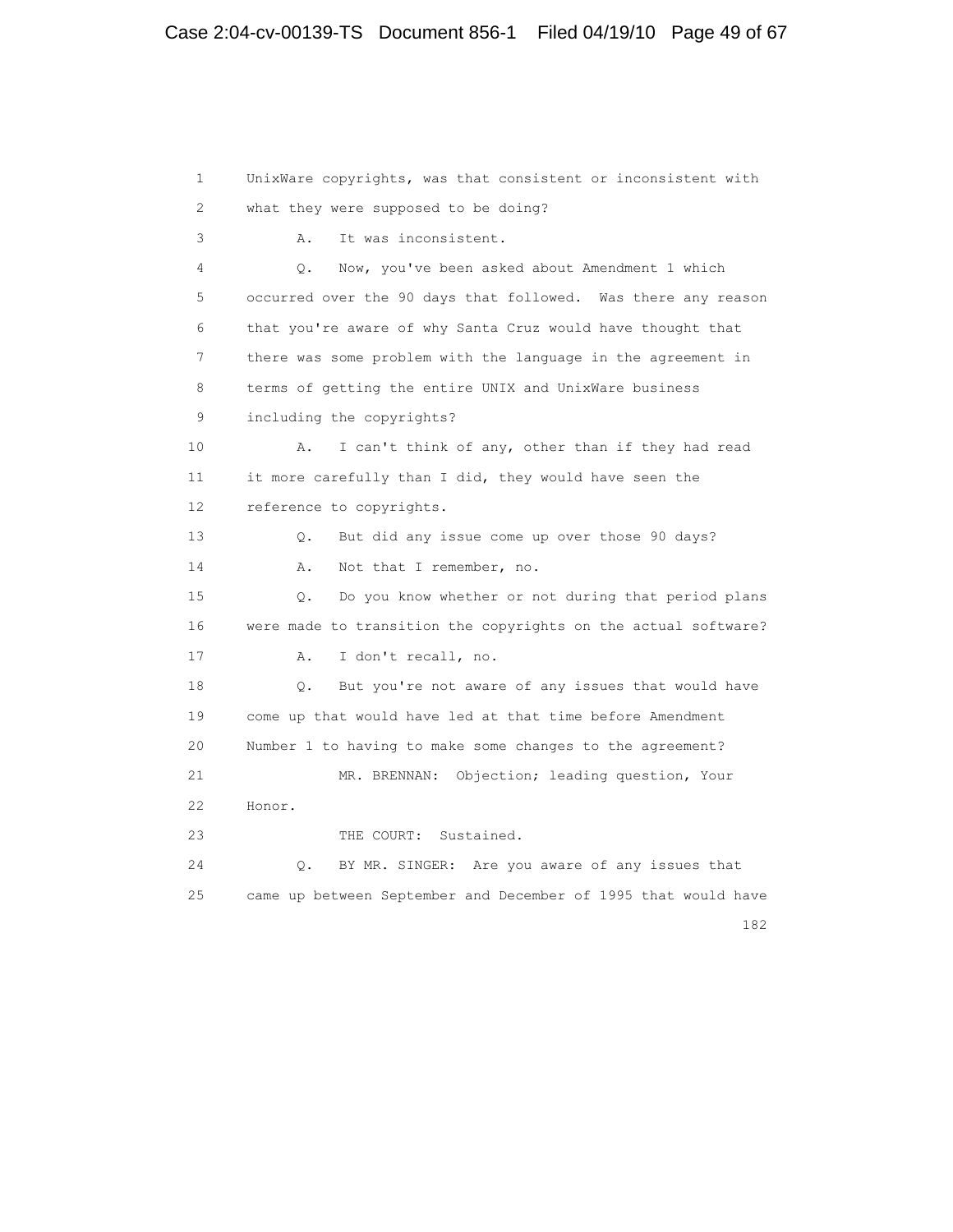1 drawn attention to this language regarding copyrights? 2 A. I'm not aware of any, no. 3 Q. You were asked about the fact, and this is in -- on 4 the first page of the minutes, Exhibit Z3, that there was also 5 consideration of an HP license, a license at Hewlett-Packard 6 at the same board meeting; is that correct? 7 A. Yes. 8 Q. Was there anything inconsistent with Novell 9 engaging in that license with its sale of the UNIX and 10 UnixWare assets to Santa Cruz? 11 A. No; because Hewlett-Packard already had a license 12 to UNIX. So they were one of the companies that already owned 13 a license and already had UNIX-based systems in the market, 14 and they were one of the companies paying royalties under the 15 SVRX agreements. So as far as UNIX was concerned, they didn't 16 need a license. 17 Q. With respect to the payment terms, was it your 18 understanding that the payment was just the stock, or was it 19 also the royalty stream? 20 A. It was the stock and the two royalty streams, the 21 SVRX royalties and the UNIX royalties, less the 5-percent 22 administrative fee on the SVRX royalties. 23 Q. Now because the royalties streams would go in the 24 future, did you know how much money Novell would get over a 25 period of years in return for the sale of the business?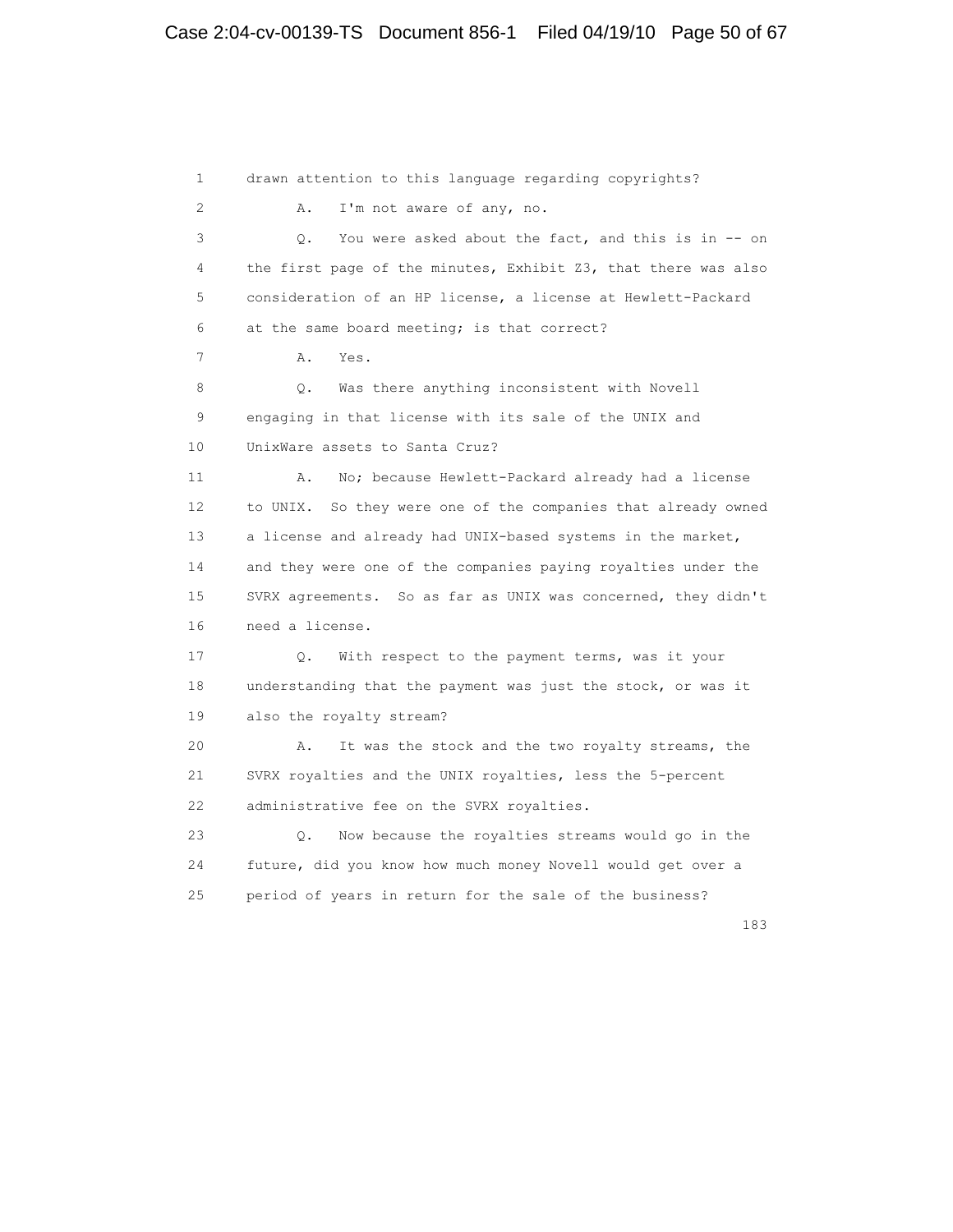1 A. Not exactly. But we had pretty good estimates of 2 what that might amount to. 3 Q. What was the estimated range of what Novell would 4 realize for the sale of the business through those three 5 components, the stock and the two royalty streams? 6 A. I don't recall the exact estimate, but it was in 7 the order of \$100 million. 8 Q. Did you recognize when you were pursuing the deal 9 with Santa Cruz that Novell may be receiving less for the UNIX 10 and UnixWare business than it had paid AT&T several years 11 earlier? 12 A. Yes. 13 Q. And did you have a view as to whether that was 14 still in the best interest of the company in terms of its 15 overall business activities? 16 A. It was in the best interest of the company. Just 17 looking at the estimates of what would come from SCO did not 18 include payments that would come from buyouts of the SVRX 19 royalties by existing customers. But monetary considerations 20 aside, the major consideration was to get Novell out of the 21 operating system business and focused on networking businesses 22 where it had an opportunity to compete with Microsoft as 23 opposed to -- compete successfully with Microsoft as opposed 24 to trying to assault a fortified (inaudible). 25 THE COURT REPORTER: Fortified what?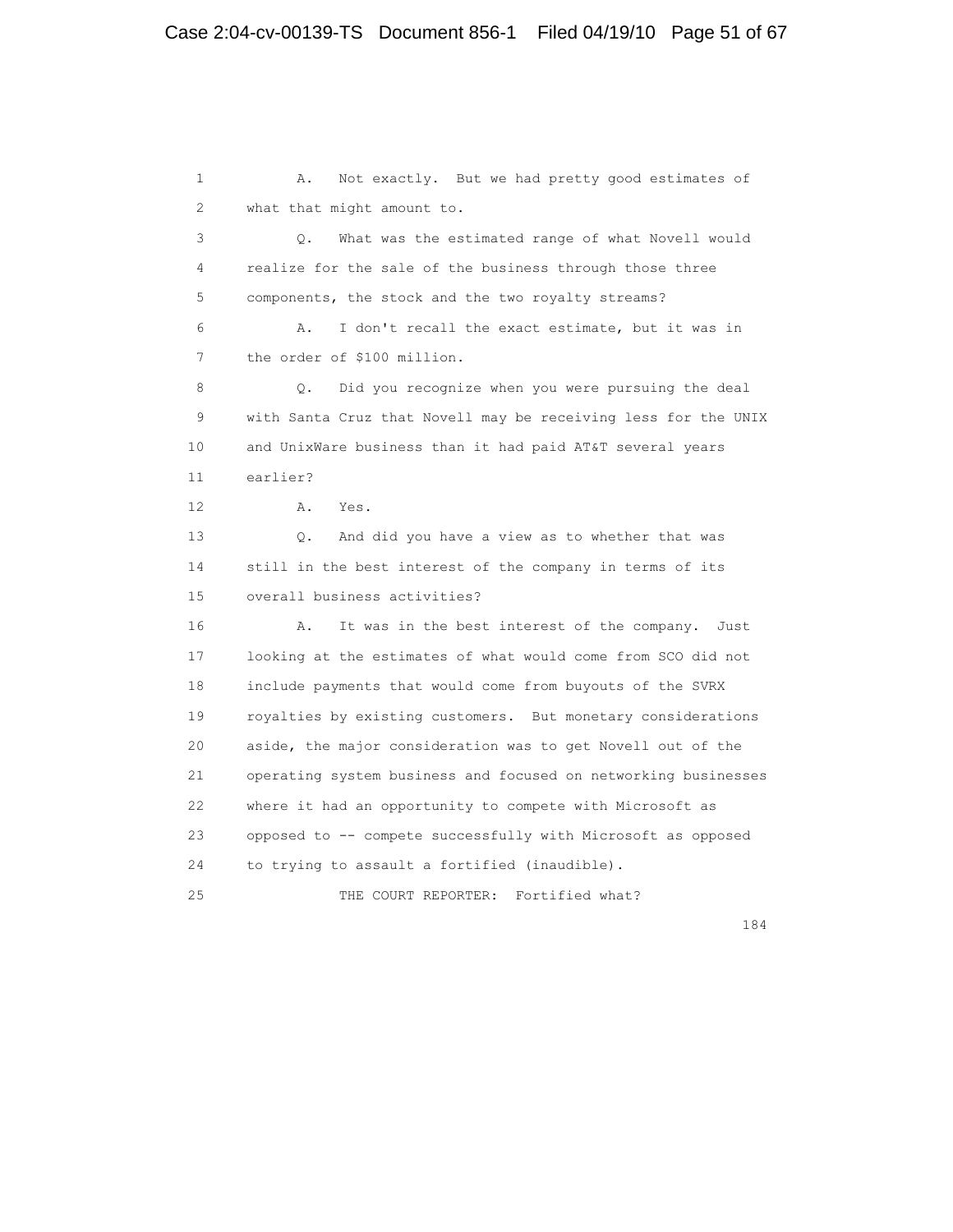1 THE WITNESS: Fortified (inaudible). I'm sorry. 2 Assault somebody who has a virtually assured position in the 3 marketplace that you have no possible way of winning, is a 4 better way of saying it. Sorry. 5 Q. BY MR. SINGER: There was some questioning about 6 whether there was any discussion with Mr. Michels or Mr. Mohan 7 about the transfer of the copyrights. Do you have any reason 8 to believe that Mr. Mohan or Mr. Michels needed to raise an 9 issue of the copyrights transferring during the time that you 10 were chairman of the company? 11 A. No. 12 Q. And had anyone to your knowledge ever gone to the 13 buyer and said, we want to change the language of the deal, 14 or, we want to put in language in the agreement to keep the 15 copyrights back? To your knowledge did that ever occur? 16 A. I have no knowledge of that occurring. It may 17 have, but I have no knowledge of it. 18 Q. Your knowledge as chief executive officer was that 19 the lawyers would document a deal consistent with what you and 20 your executives had negotiated? 21 A. Yes. 22 Q. Thank you very much. 23 THE COURT: Mr. Brennan? 24 MR. BRENNAN: Yes, Your Honor. Just a few. 25 THE COURT: Go ahead.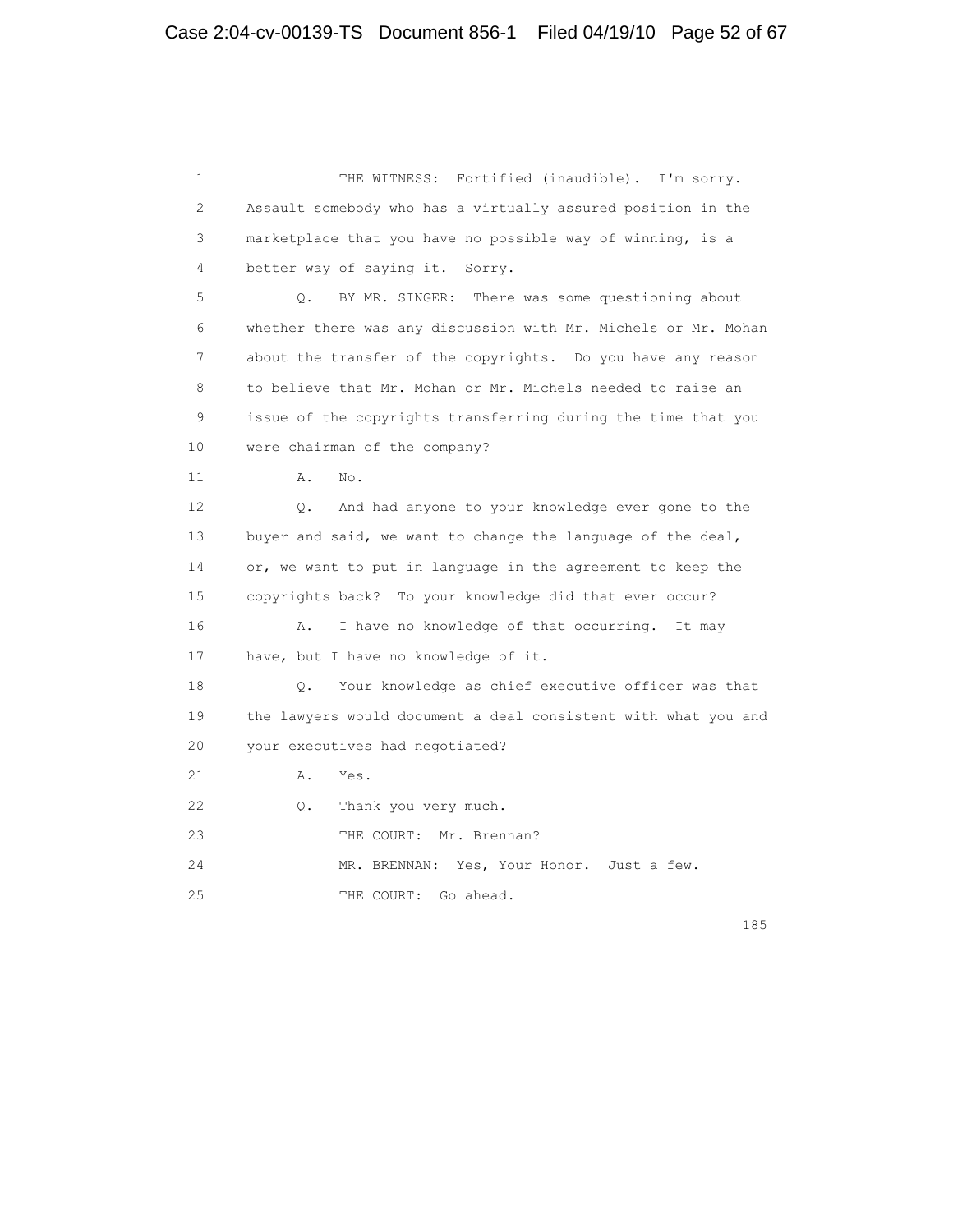1 RECROSS-EXAMINATION 2 BY MR. BRENNAN: 3 Q. Mr. Frankenberg, you were just asked by Mr. Singer 4 about what would be in the best interest of the corporation. 5 I'd like to look back to what's been introduced into evidence 6 Exhibit Z3, the minutes of the board of directors. I'd like 7 to turn to Page 2 and look at the resolution. 8 Now, first of all, you understand that the purpose 9 for minutes being prepared for the board of directors was so 10 that there would be a clear record of what occurred so people 11 could look back in time to see what really happened; right? 12 A. Yes. 13 Q. It's to create an official record of the 14 corporation; correct? 15 A. Correct. 16 Q. And these board minutes were prepared for that same 17 purpose; right? 18 A. Yes. 19 Q. So that, for example, those of us today in March of 20 2010 looking back to something that happened in September of 21 1995 could have a clear understanding of what was discussed 22 and importantly what decisions were made by the board of 23 directors by virtue of a record being prepared; correct? 24 A. Yes. That's the intent of minutes; right. 25 Q. And you told us that you had a chance to review and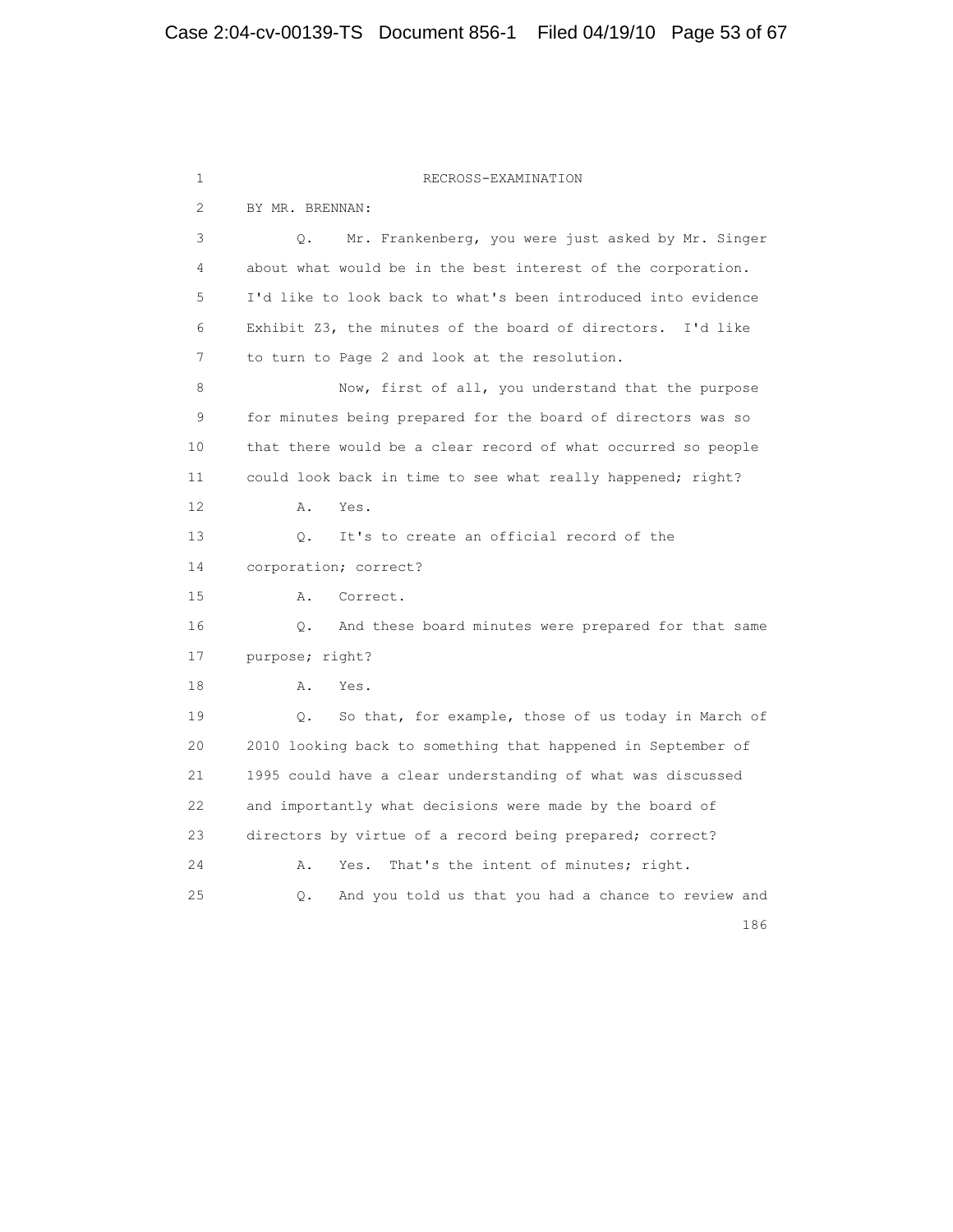# Case 2:04-cv-00139-TS Document 856-1 Filed 04/19/10 Page 54 of 67

 1 approve these minutes; right? 2 A. I did. 3 Q. So let's, then, look at the resolution. I believe 4 you suggested that the resolution that was -- 5 A. I'm quite sure if you look at a subsequent set of 6 minutes you'll see that the minutes were approved. 7 Q. Yes. In fact, that's what happened; isn't it? 8 A. I believe so. Yes. 9 Q. Thank you. I have had that benefit. I appreciate 10 you pointing that out. 11 A. Okay. 12 Q. Now, the resolution itself, are you suggesting that 13 the resolution was prepared in advance of the meeting of the 14 board of directors? 15 A. That's generally what is done. 16 Q. So even before you went to the board of directors 17 meeting, you knew that this was the resolution that was going 18 to be considered; right? 19 A. I would say that the resolution would have been 20 drafted ahead of the meeting. I don't know whether I looked 21 at it ahead of the meeting or not. 22 Q. But I think you told us earlier that there was a 23 package of materials prepared even before you went to the 24 meeting; right? 25 A. Yeah. And generally that would have been

187<sup>2</sup>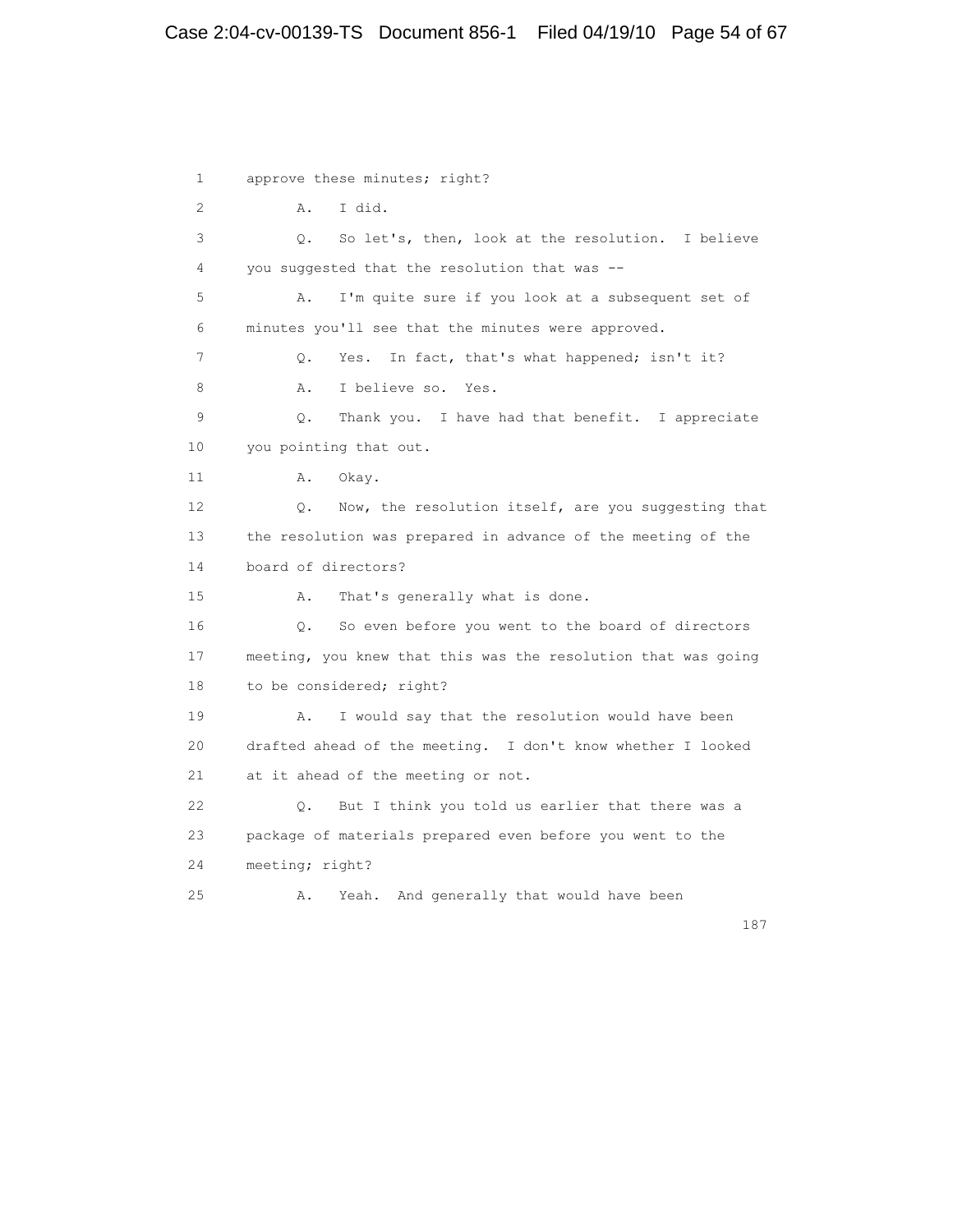1 included -- any proposed resolutions would have been included 2 in the package. I don't know for sure that they were. 3 Q. So you expect, then, that you and other members of 4 the board of directors even before they arrived for the 5 meeting on September 19th would have seen a resolution that 6 would describe what was going to be considered and the 7 business that would be before the board that day; right? 8 A. That would have been the normal procedure, yes. 9 Q. So there wouldn't have been any surprise even at 10 the board of directors meeting as to what the board was being 11 asked to approve, the members would have had a chance to think 12 about even before they get there; right? 13 A. Generally the case, yes. 14 Q. So looking, then, back at the resolution, and this 15 is the official action taken by the board of directors of 16 Novell; correct? 17 A. Correct. 18 Q. The governing body of the corporation; right? 19 A. Correct. 20 Q. So again, in the first paragraph let's find out 21 what, in fact, was in the best interest of the corporation. 22 It says, quote: 23 That the board of directors of this 24 corporation hereby determines that it is in the 25 best interest of the corporation and its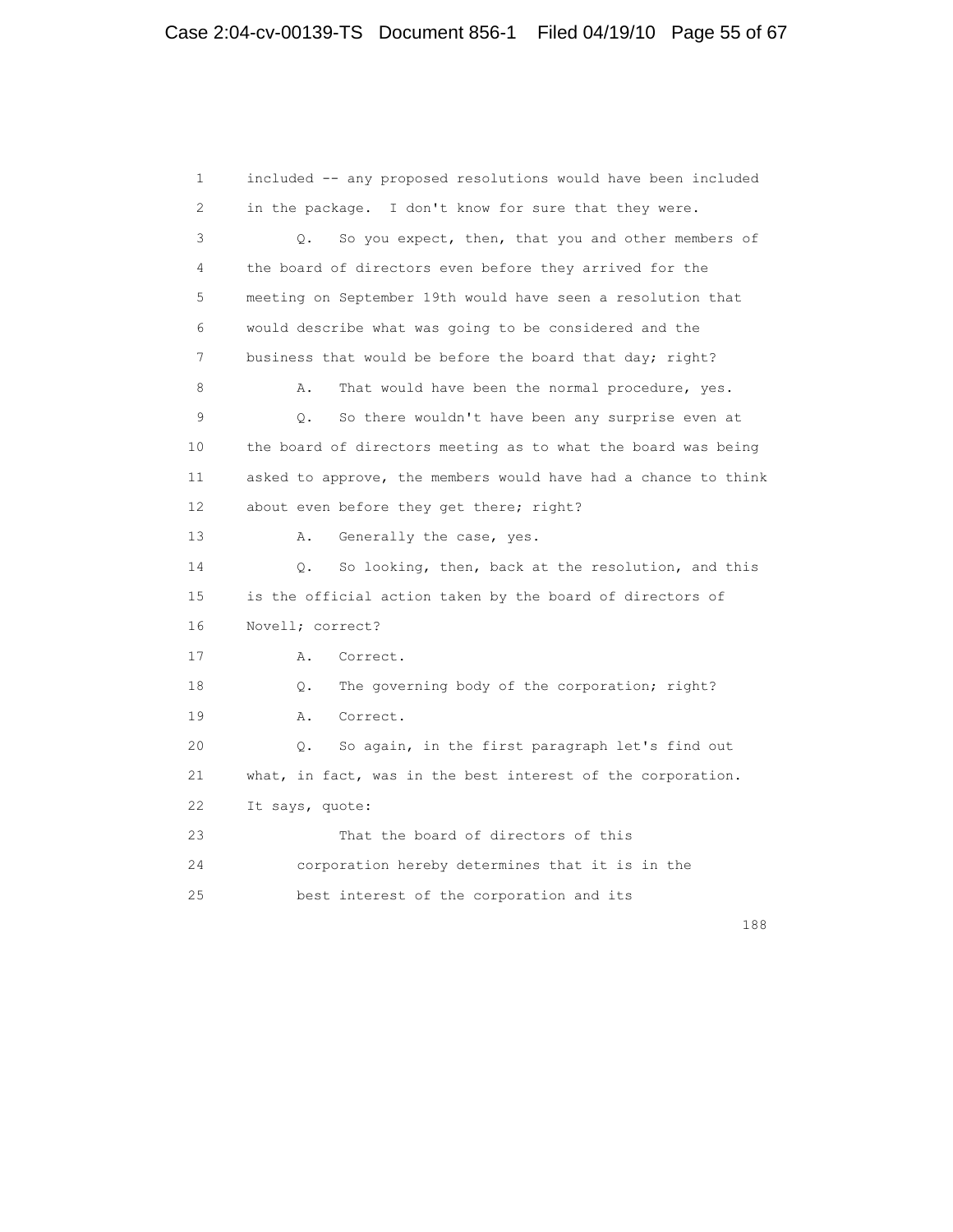1 shareholders to enter into an asset purchase 2 agreement with Santa Cruz Operation. 3 Right? 4 A. Yes. 5 Q. So you and the other boards members felt that what 6 was in the best interest of the corporation was to enter into 7 the asset purchase agreement; correct? 8 A. Yes. 9 Q. And the version of which you signed; right? 10 A. Yes. 11 Q. The version of which you had a chance to review 12 before you signed it; right? 13 A. Yes. 14 Q. The version of which was discussed with you and the 15 other board members at the board meeting; right? 16 A. Yes. 17 Q. The version of which two senior Novell either 18 executives or board members, Mr. Bradford and Mr. Sonsini, 19 walked through with the board at the meeting; right? 20 A. Yes. 21 Q. It was that version of the asset purchase agreement 22 that you and the other board members thought was in the best 23 interest of Novell to enter into; right? 24 A. Yes. 25 Q. And that's the one you signed; right?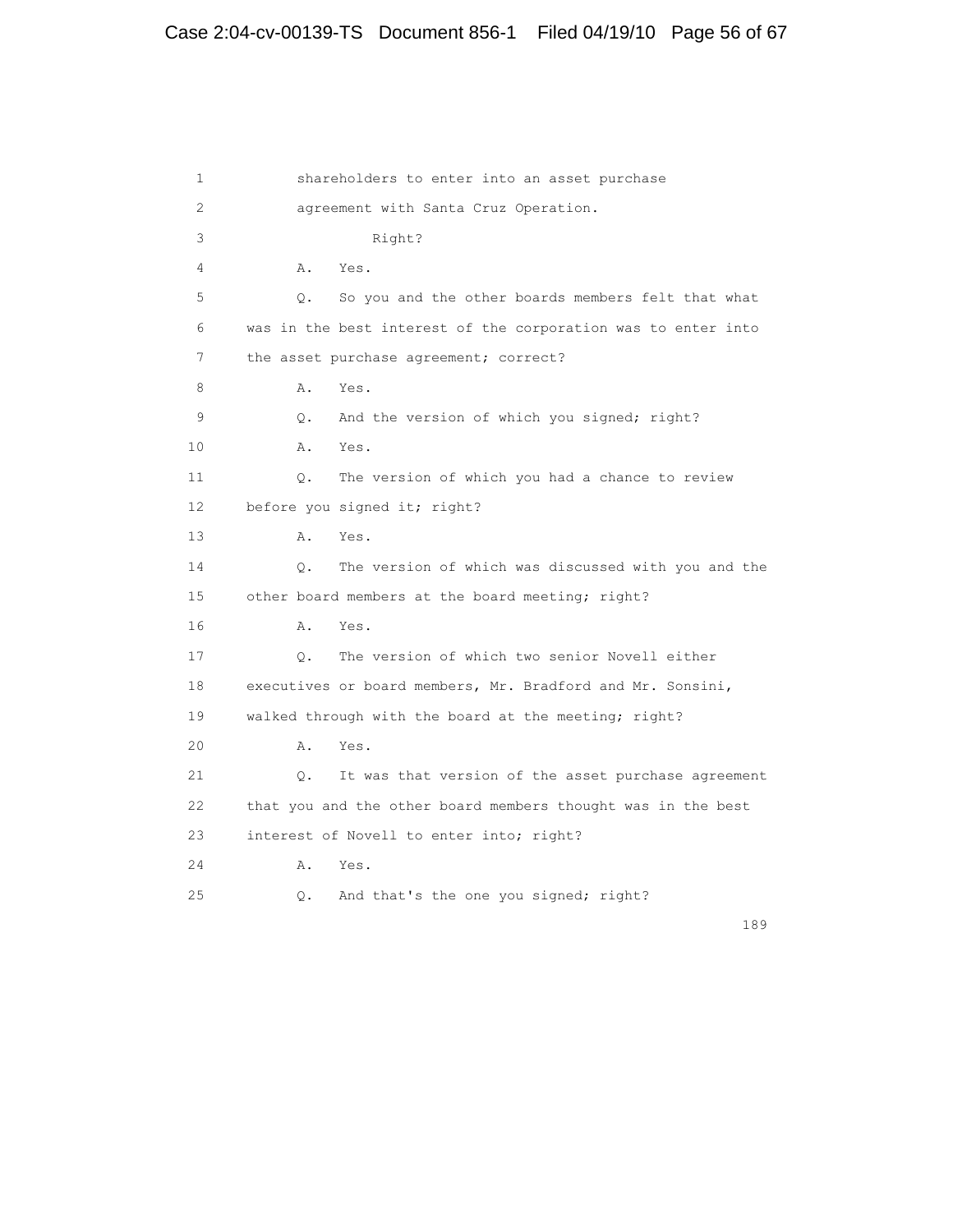1 A. Yes. 2 Q. Now, Mr. Singer came back to you again and asked 3 whether or not it was the intent to withhold copyrights from 4 Santa Cruz under the asset purchase agreement. Let's look at 5 the last sentence in the resolution where it says, Novell 6 will retain. 7 So you're at the board meeting. We've talked about 8 what was presented. We talked about what you had a chance to 9 look at before. We talked about the legal advice that was 10 given. And we talked about how the terms are reviewed. We 11 talked about how you had a chance to review and this language, 12 quote: 13 Novell will retain all of its patents, 14 copyrights, and trademarks except for the 15 trademarks UNIX and UnixWare. 16 You see that; right? 17 A. Yes, I do. 18 Q. And that language is consistent with the language 19 in the asset purchase agreement; right? 20 MR. SINGER: Your Honor, I object to this. 21 Q. BY MR. BRENNAN: As signed on September 18th, 1995. 22 MR. SINGER: Objection; seeks the scope of recross, 23 simply repeats recross. 24 THE COURT: Overruled. 25 MR. BRENNAN: I'll re-ask the question because I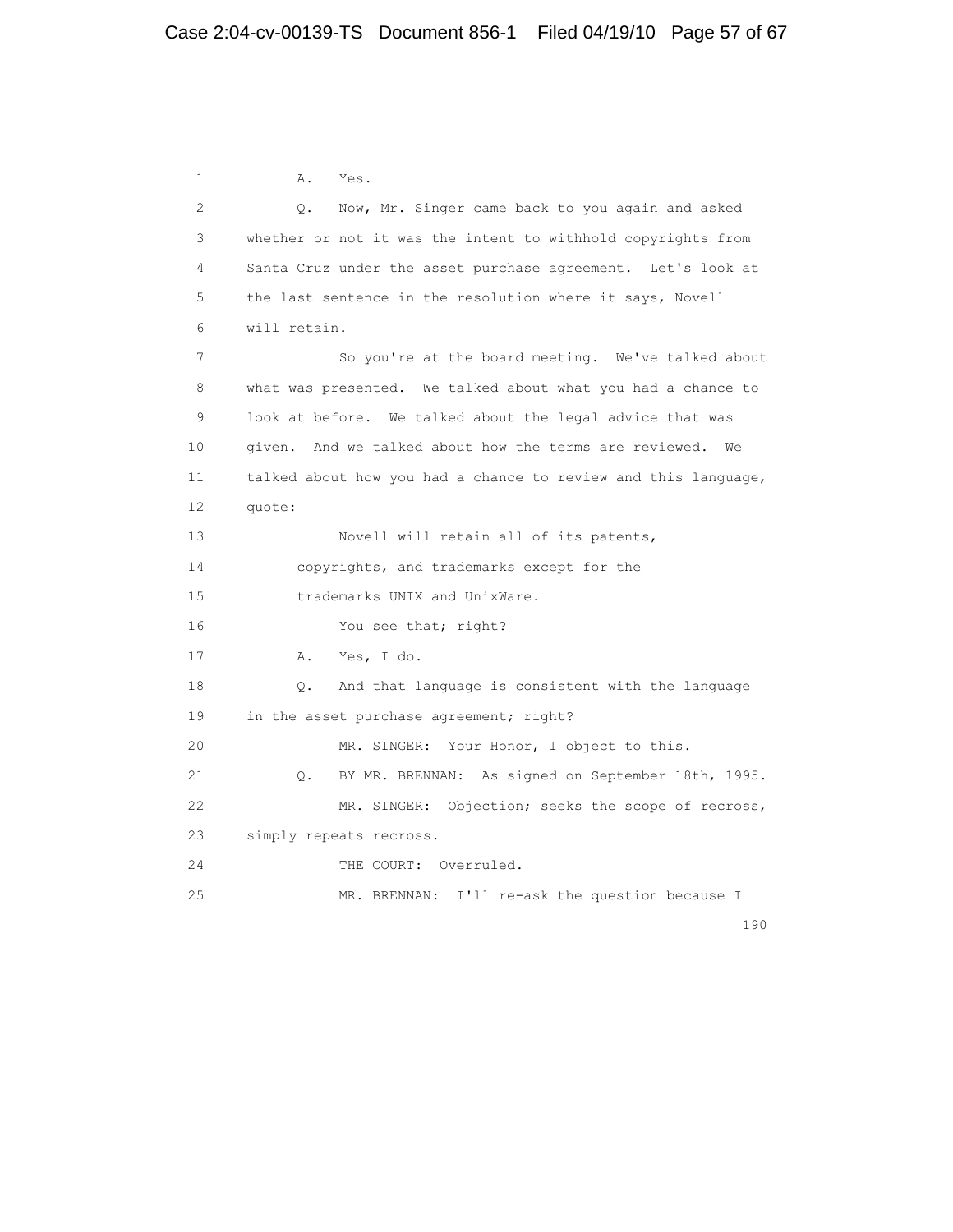1 got muddled there. I'll try again. 2 THE COURT: Go ahead. 3 Q. BY MR. BRENNAN: The language that we just read in 4 the resolution is consistent with the language that's employed 5 in the September 19, 1995, asset purchase agreement regarding 6 exclusion of copyrights; correct? 7 A. Yes. 8 Q. So what the board reviewed and approved is 9 consistent with what you signed and what SCO signed; right? 10 A. Yes. 11 Q. Thank you. I appreciate your time. 12 THE COURT: Okay. Counsel, may this witness be 13 excused? By that I mean, he doesn't need to be worried about 14 being recalled? 15 MR. SINGER: I believe that's correct, Your Honor. 16 MR. BRENNAN: Yes, Your Honor. Thank you. 17 THE COURT: All right. 18 Mr. Frankenberg, you may go about your business. 19 You do not have to worry about being recalled as a witness in 20 this case. But I would ask you to, please, not discuss your 21 testimony with any other witness or in the presence of any 22 other witness or allow in any way your testimony as presented 23 here today to become part of another witness' understanding of 24 what has taken place in this trial. 25 THE WITNESS: I'll do that, Your Honor.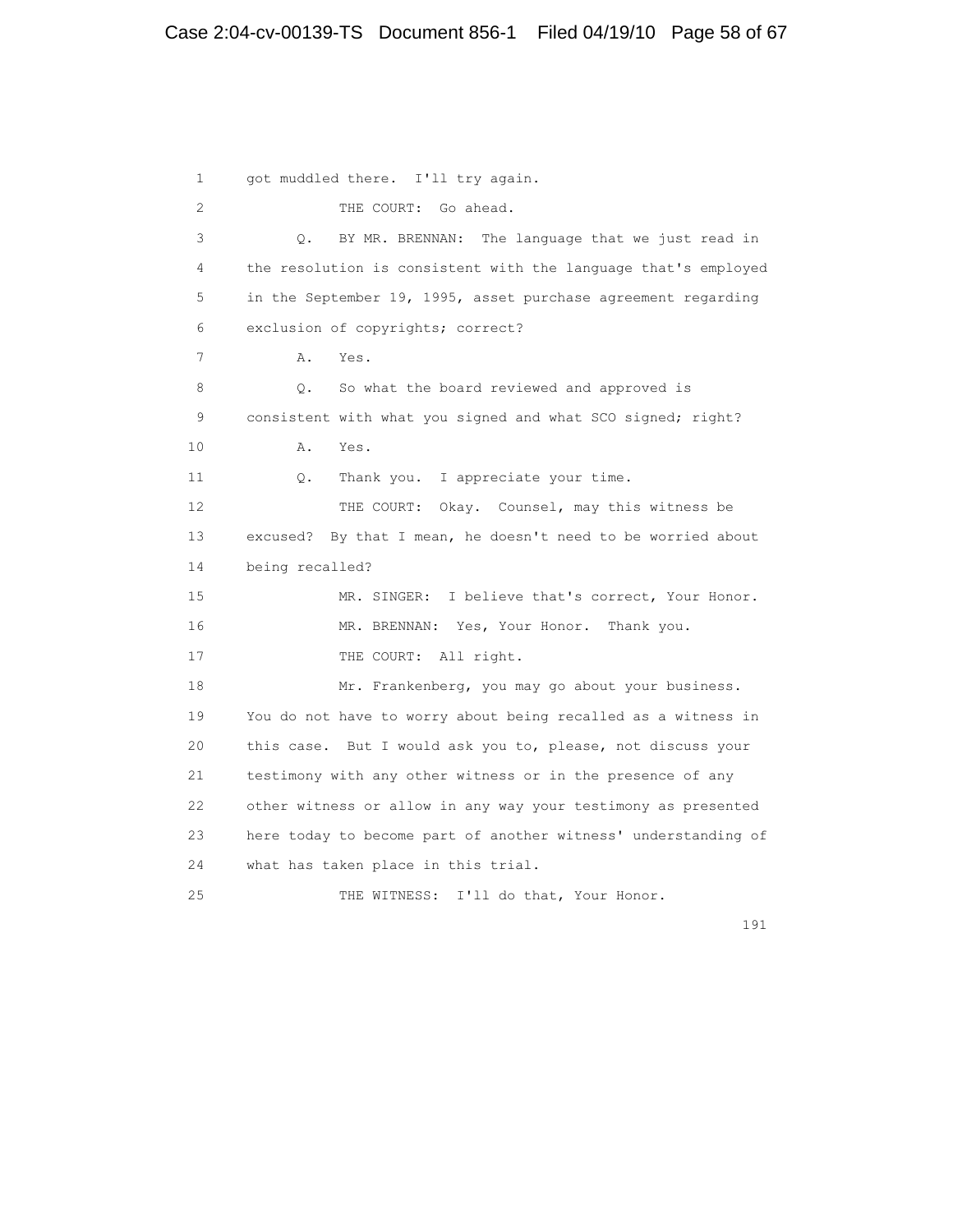1 THE COURT: Thank you, Mr. Frankenberg. You may 2 step down and be excused. Thank you. 3 THE WITNESS: Thank you. 4 THE COURT: We'll go ahead and recess, ladies and 5 gentlemen, for the afternoon. But I do want to emphasize by 6 reading to you again the instruction that I gave you yesterday 7 about your conduct. And the reason I do this is because it is 8 so important. 9 First, I instruct you that during the trial you are 10 not to discuss the case with anyone including fellow jurors or 11 permit anyone to discuss it with you. Until you retire to the 12 juryroom at the end of the case to deliberate on your verdict, 13 you simply are not to talk about this case. Not talking about 14 this case means not talking about it in any way including by 15 Internet, e-mail, text message and instant communication 16 devices or services, such as cell phones, Blackberries, 17 iPhones, or social networking including Facebook, Twitter, My 18 Space, Linkedin, YouTube and so on. 19 Second, do not read or listen to anything touching 20 on this case in any way. Do not watch or listen to any news 21 reports concerning this trial on television or on the radio, 22 and do not read any news accounts of this trial in a 23 newspaper, on the Internet, on instant communication device, 24 again, including Facebook, Twitter and so on. Importantly, if 25 anyone should try to discuss this case with you, bring it to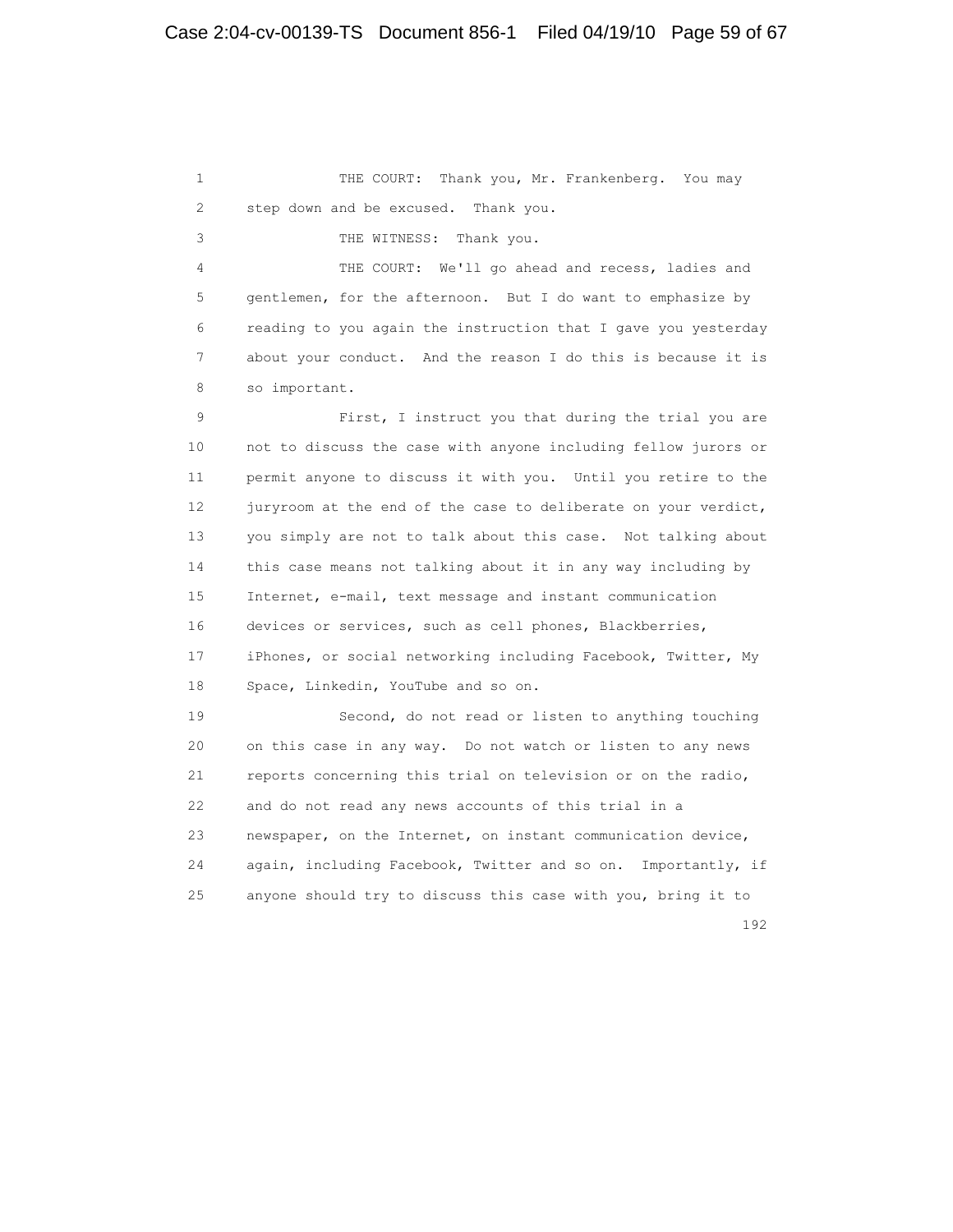1 my attention immediately. 2 Third, do not do any research or make any 3 investigation about the case on your own. 4 And finally, ladies and gentlemen, you have now 5 heard one day of testimony. You may be inclined to think, 6 well, I can figure out this case already. That would be a 7 very, very serious mistake. Until you have heard all of the 8 evidence, until you have been instructed on the law that you 9 are to apply and until you've heard closing arguments, it 10 would be inappropriate for you to be making up your mind. At 11 that point in time, you will begin your deliberations, and 12 then and only then should you make up your mind about this 13 case. 14 We will try to start promptly at 8:30 in the 15 morning, and we would request that all of you be here. And as 16 soon as you come into the building, please make your way to 17 the juryroom and stay there until Ms. Malley comes to get you. 18 Ms. Malley, if you would, please. 19 (Whereupon, the jury left the court proceedings.) 20 THE COURT: Mr. Singer, I need to explain to you 21 why I did not sustain your objection about Mr. Brennan's 22 question, because in effect both of you did the same thing. 23 Both of you just simply took the opportunity on redirect and 24 recross to cover what had already been covered. I will not 25 preclude you from doing so, but if we start reaching a concern 193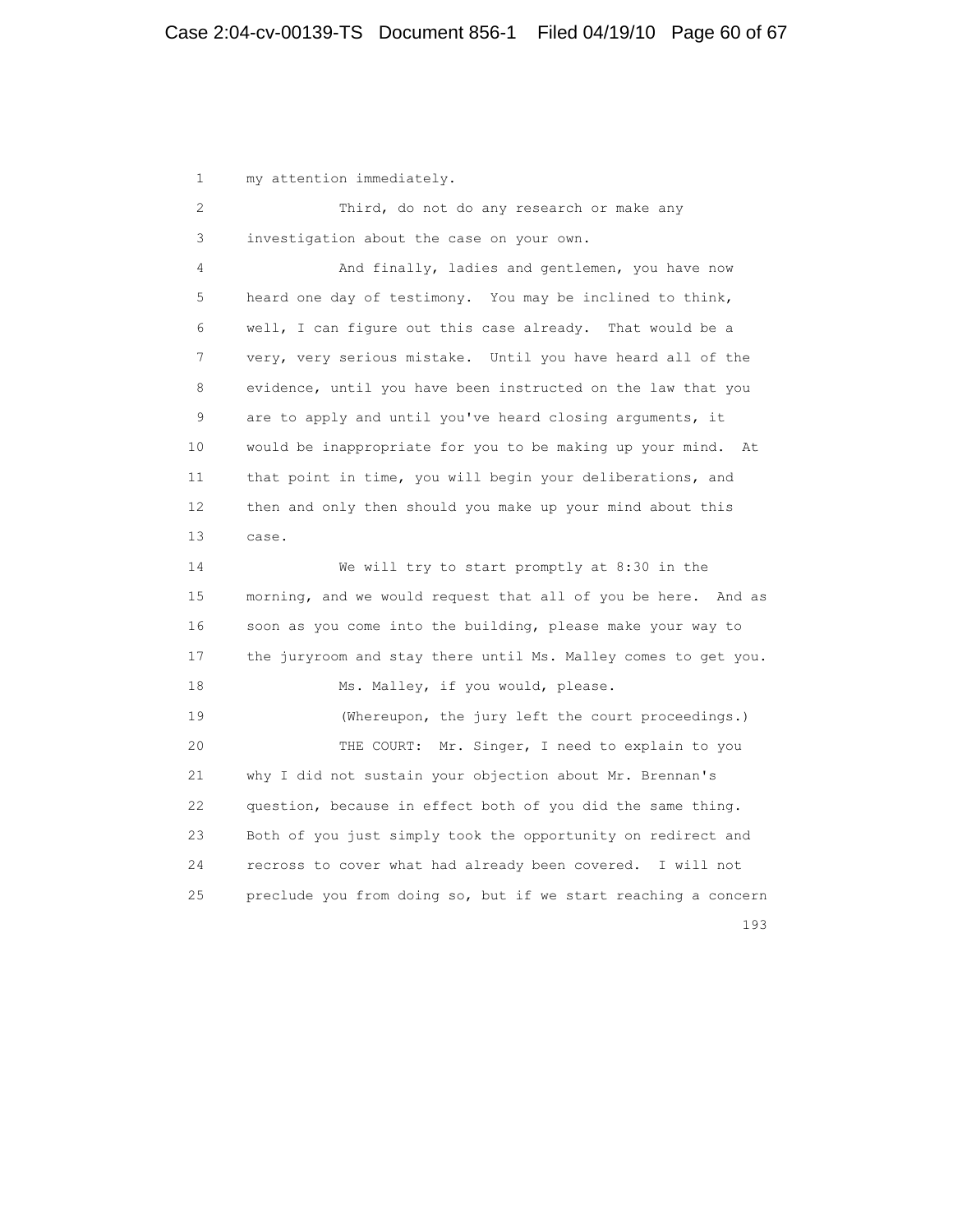1 about finishing this within the three weeks, I may perhaps 2 start admonishing you to be more careful with the use of the 3 time, okay?

 4 One other thing, counsel, that has occurred to me, 5 because there are very important issues that the Court will 6 have to decide on its own I may end up having to ask more 7 questions of witnesses than I normally would. As a general 8 rule I do not like doing that, even though I will give the 9 jury instruction that, I may have asked questions, and do not 10 presume that I have any position on this case. But I am 11 concerned that I will have to do that, and I hope that you 12 will understand the reason why I may do so, because there are 13 some things that I have to understand that the jury does not. 14 So if you think that the nature of my questions at any point 15 is inappropriate I want you to let me know. But if I do, 16 understand why I will. 17 Do you have anything else, Mr. Singer, before we

18 recess?

 19 MR. SINGER: Yes, Your Honor. I have a couple 20 items.

 21 One, Your Honor, we would request for the purpose 22 of avoiding confusion of the jury that both sides, myself and 23 other witnesses, as well as Novell 's -- other lawyers, as 24 well as Novell's counsel, in referring to just 1.1(b) language 25 which is taken out, either use the term, the original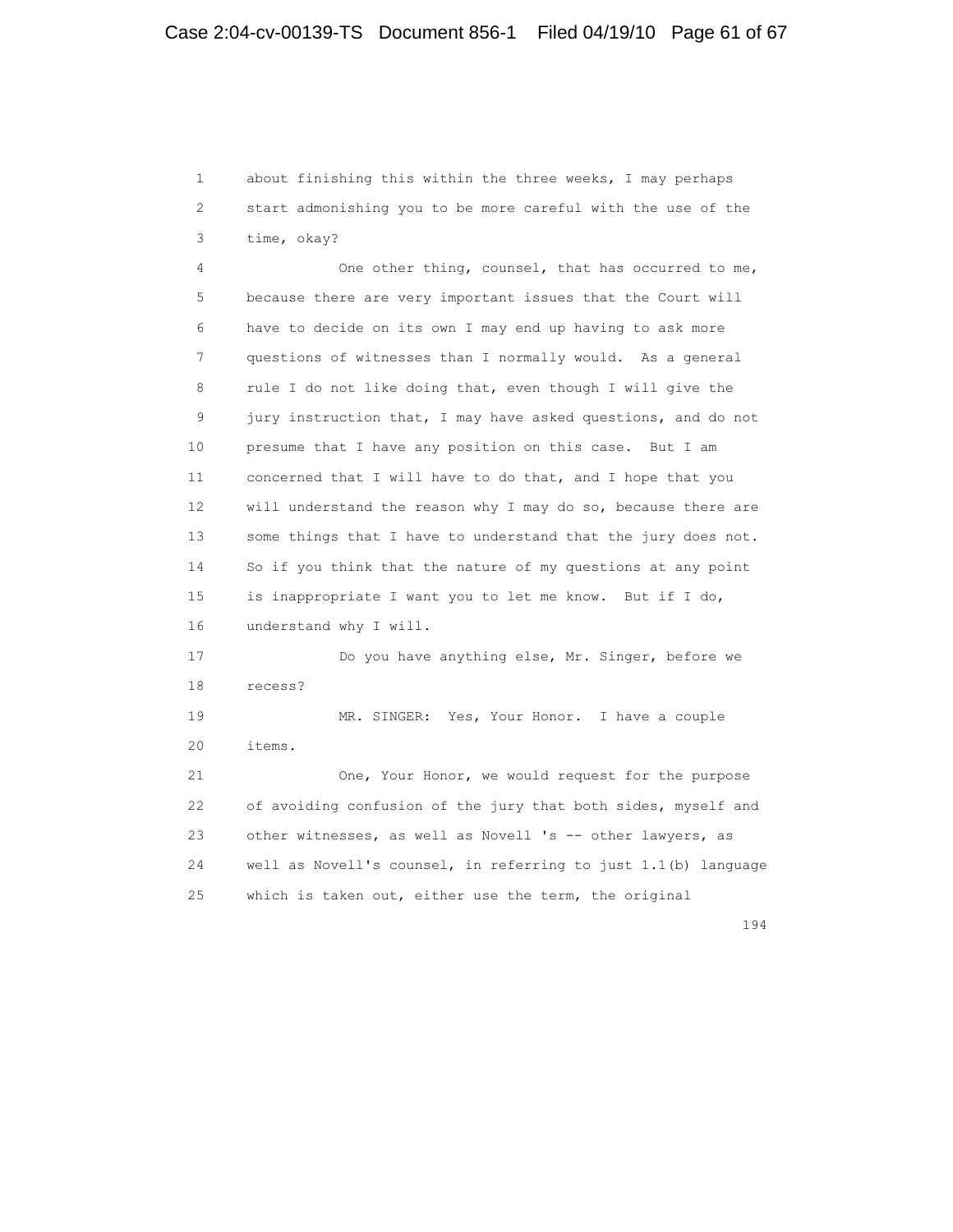1 language, or, the prior language, because I think that it 2 is -- this language no longer exist in the agreement, and it's 3 being referred to as the agreement, as though that currently 4 exists. The Court knows and we know and Novell knows it's not 5 there any longer. And I think in respect for the jury, it 6 should be using terms such as, the prior language, or, the 7 original language, so it doesn't suggest it's still there. 8 THE COURT: Mr. Brennan, do you wish to respond? 9 MR. BRENNAN: Your Honor, I think the problem with 10 that proposition is illustrated by the witness we had today. 11 Mr. Frankenberg was not even with the company when 12 Amendment Number 2 was entered into. By its very nature we 13 can only ask him about the agreements that existed at the time 14 that he was with the company. And as I understand it, the 15 entire line of inquiry that has been invited by Amendment 16 Number 2 was, what was the intent of the parties at the time, 17 I'm certainly not or my colleagues in a position to ask him 18 about forward-looking documents that he had no role in, never 19 commented on, didn't form an intent on. So the questions 20 today were focused temporally on documents that he did have 21 involvement on. 22 THE COURT: I understand that, Mr. Brennan. And 23 there was nothing inappropriate about your question because I

 24 refused to sustain objections. But I do think that 25 Mr. Singer's point is a good one. And to the extent that we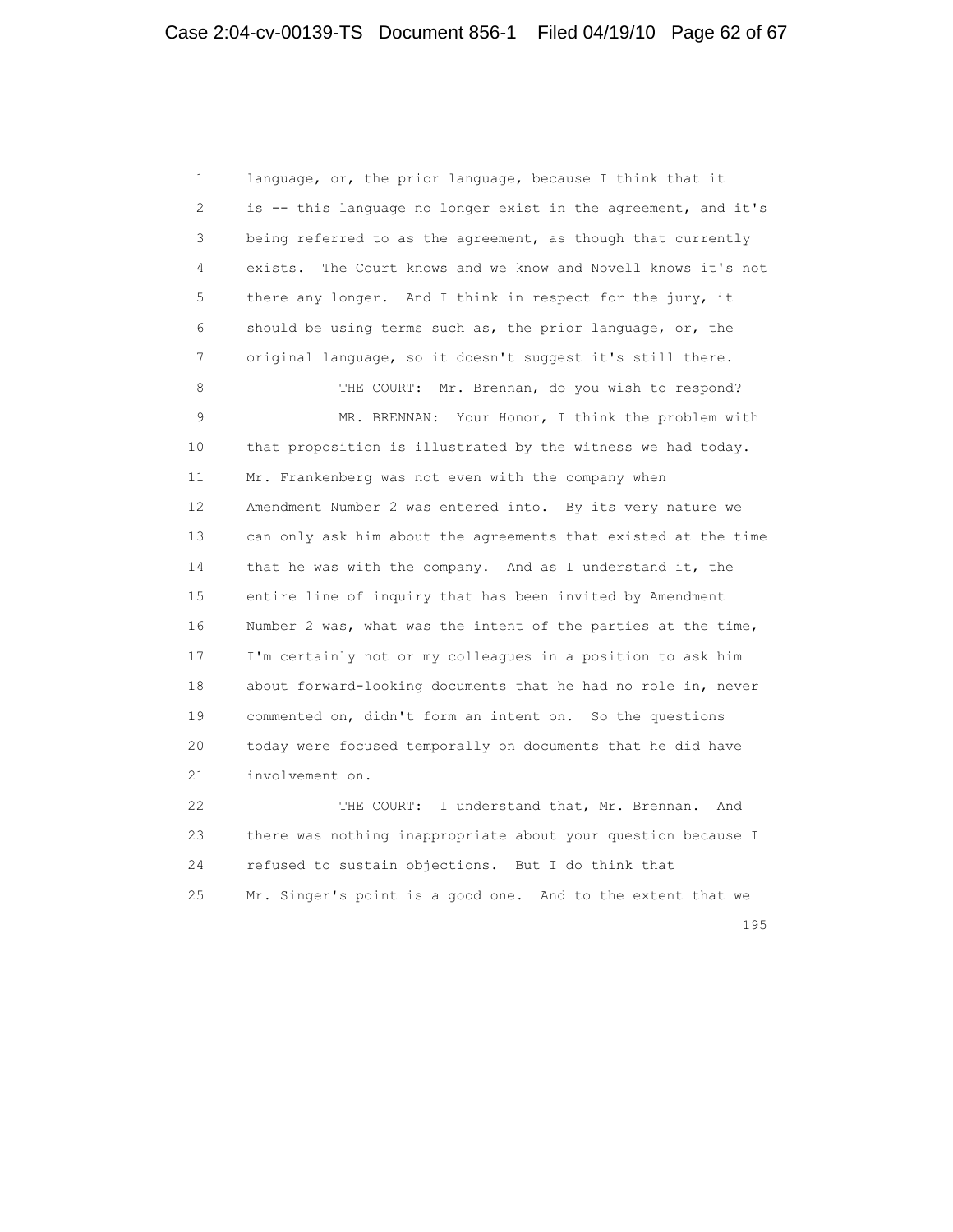1 have witnesses, if there were any additional witnesses who 2 will not be permitted to talk about the agreement to include 3 the subsequent amendment in 1996, I think it would be 4 worthwhile if you would always ask your questions in the 5 context of the original agreement or the September 1995 6 agreement or something akin to that. It may be that that is 7 not an issue in the future, but if there is, again, a witness 8 that cannot talk about the amendment that you do confine your 9 questions to that. 10 MR. BRENNAN: Thank you, Your Honor. We'll 11 endeavor to do so. 12 THE COURT: Thank you. 13 MR. SINGER: Your Honor, we have a second related 14 concern. And I didn't want to mention it in these terms in 15 front of the jury. But the concern with raising Section 9.5, 16 the integration clause of the contract, saying that one should 17 not pay attention to prior discussions and negotiations, 18 essentially, that's flatly against what the 10th Circuit has 19 ruled in this case. Those are relevant. That's why the jury 20 is going to be hearing a lot of testimony about this situation 21 because there is ambiguous documents. And I'm concerned that 22 that is essentially telling the jury don't pay attention to 23 our evidence about the intent. And that isn't what the law is 24 in this case. 25 MR. BRENNAN: Well, Your Honor, I think we're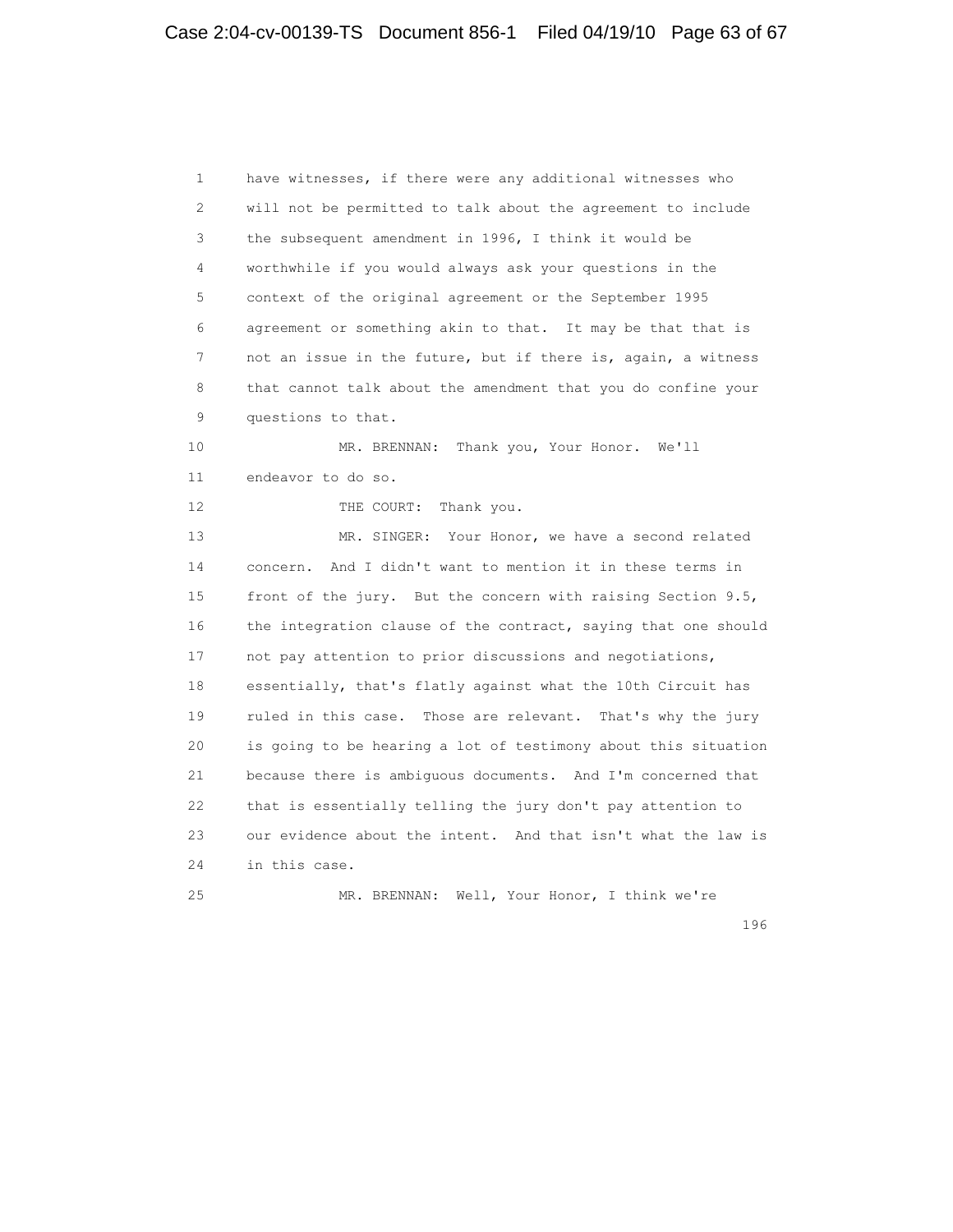1 mixing apples and oranges. What the 10th Circuit, as I 2 understand its ruling, suggested is that by virtue of the 3 second amendment that there was an ambiguity presented in that 4 document that opened up the question of parole evidence as to 5 what the intent of the parties is. 6 THE COURT: But the bottom line is they opened the 7 introduction of parole evidence. 8 MR. BRENNAN: That's right. 9 THE COURT: And they said parole evidence is 10 important. And I would agree with Mr. Singer, and I would 11 request that you, again, that you -- I will not prohibit you 12 from asking questions about it. But if you stress it unduly, 13 I'm going to have to allow either an instruction to the 14 Court -- or by the Court to the jury on this or an objection 15 with Mr. Singer explaining it in more detail, which then 16 will require me to say something to the jury, because I do 17 agree. I think it does undermine what the 10th Circuit has 18 told me as a trial court judge have to allow the jury to 19 consider. 20 MR. BRENNAN: I have a proposal in response, Your 21 Honor. 22 THE COURT: Go ahead. 23 MR. BRENNAN: In light of the suggestion that the 24 Court made to me that if we pursue that it would open up, I 25 think we probably prefer not to go down that road.

197<sup>2</sup>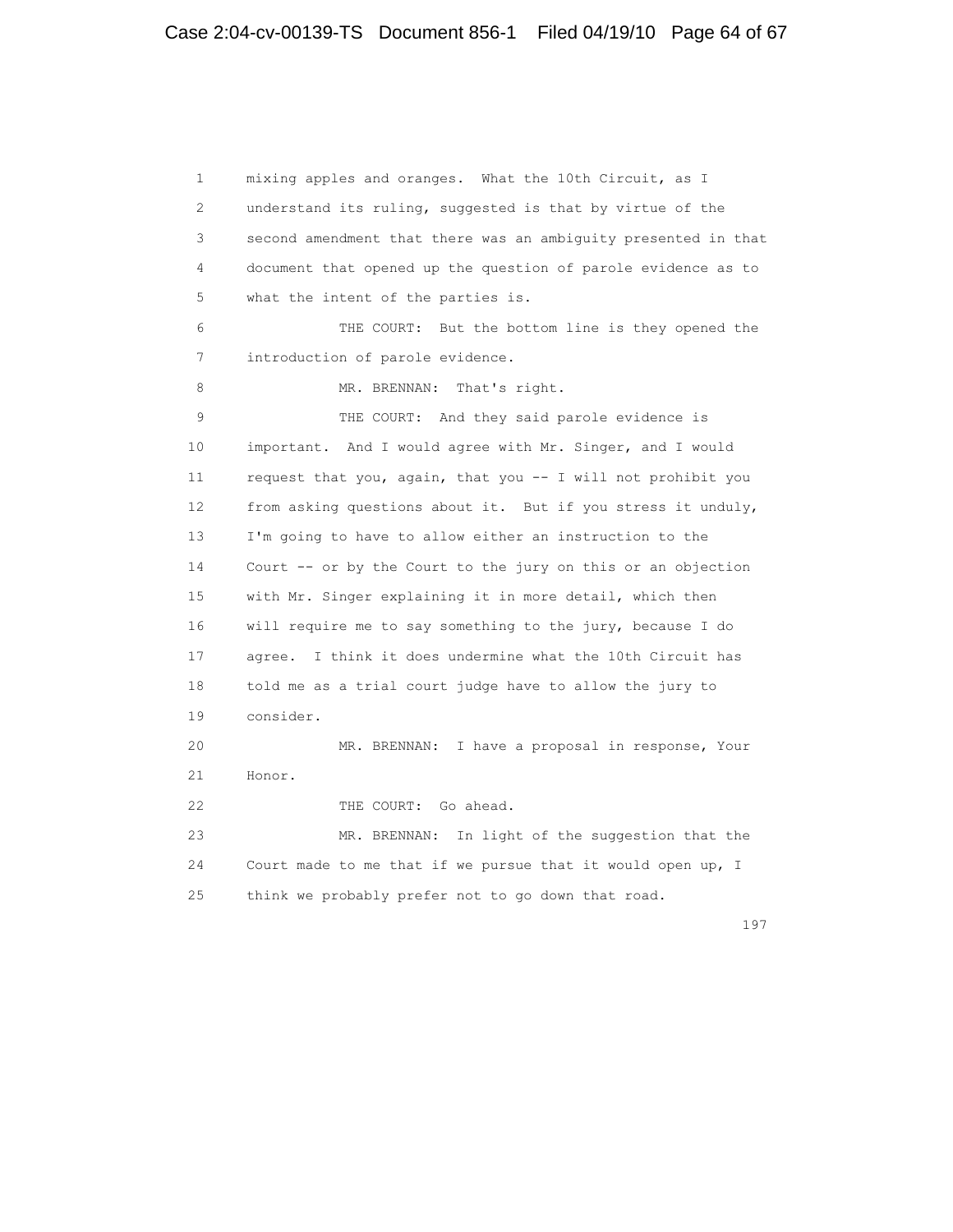1 THE COURT: I think that would be safest. I do. 2 MR. SINGER: Your Honor, what I would request is at 3 the beginning of tomorrow perhaps an instruction that deals 4 with what had occurred by simply saying, if the jury in this 5 case should pay attention to all of the evidence including 6 evidence of the intent of the transaction. They will hear 7 that at the end, but now they've been told now because of 8 Section 9.5 that somehow that doesn't matter, that only what 9 matters is the plain language of the agreement. 10 THE COURT: If you can work out an instruction to 11 the jury with Mr. Brennan, I will consider it tomorrow. I 12 don't know that so much damage has been done with this one 13 witness that it would be worthwhile to bring any attention to 14 it. Again, as you just indicated, the jury will be instructed 15 at the end of the trial. 16 So see if you can work something out. If not, then 17 we'll take another look at it tomorrow. All right, 18 Mr. Singer? 19 MR. SINGER: Thank you. Your Honor, the last point 20 I wanted to make is we have been working cooperatively with 21 Novell's counsel on the deposition designations. I believe 22 there's a set of them which are either ready right now or will 23 be ready momentarily where all but a handful of objections 24 have been resolved for a series of I believe four deposition 25 transcripts that will be played possibly as early as late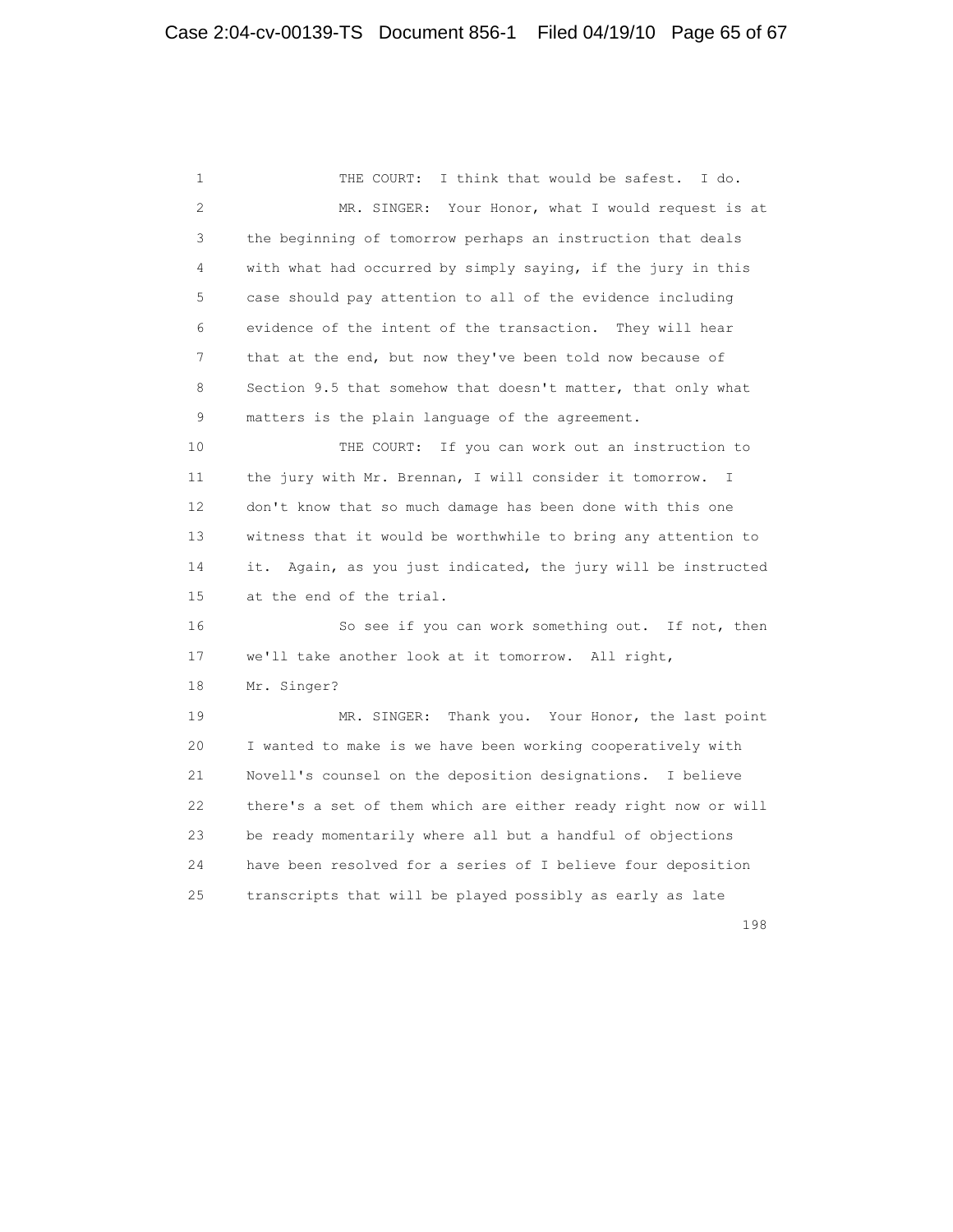1 tomorrow, but more likely on the day after depending on how 2 long the cross and direct examinations go. 3 THE COURT: If you do not have all of them worked 4 out, then I will need from you and opposing counsel the 5 written objections and response to them so that I can deal 6 with them during the course of the day tomorrow. 7 MR. NORMAN: Your Honor, we'll get those to you 8 this afternoon. I'm not sure it constitutes a handful at this 9 point. It may be two or three. 10 THE COURT: It would be very helpful, Mr. Norman, 11 if you would get those to me today. Thank you. 12 Anything else, Mr. Singer? 13 MR. SINGER: Not from us, Your Honor. 14 THE COURT: Mr. Brennan, do you have anything? 15 MR. BRENNAN: No. Thank you, Your Honor. 16 THE COURT: Thank you. Counsel, we do have a 17 hearing this afternoon. 18 No? Never mind. I was just told that my afternoon 19 hearing is gone, so that means if you want to leave your 20 materials on the desk, you may do so. All right. 21 (Whereupon, the court proceedings were concluded.) 22 **\* \* \* \* \* \***  23 24 25